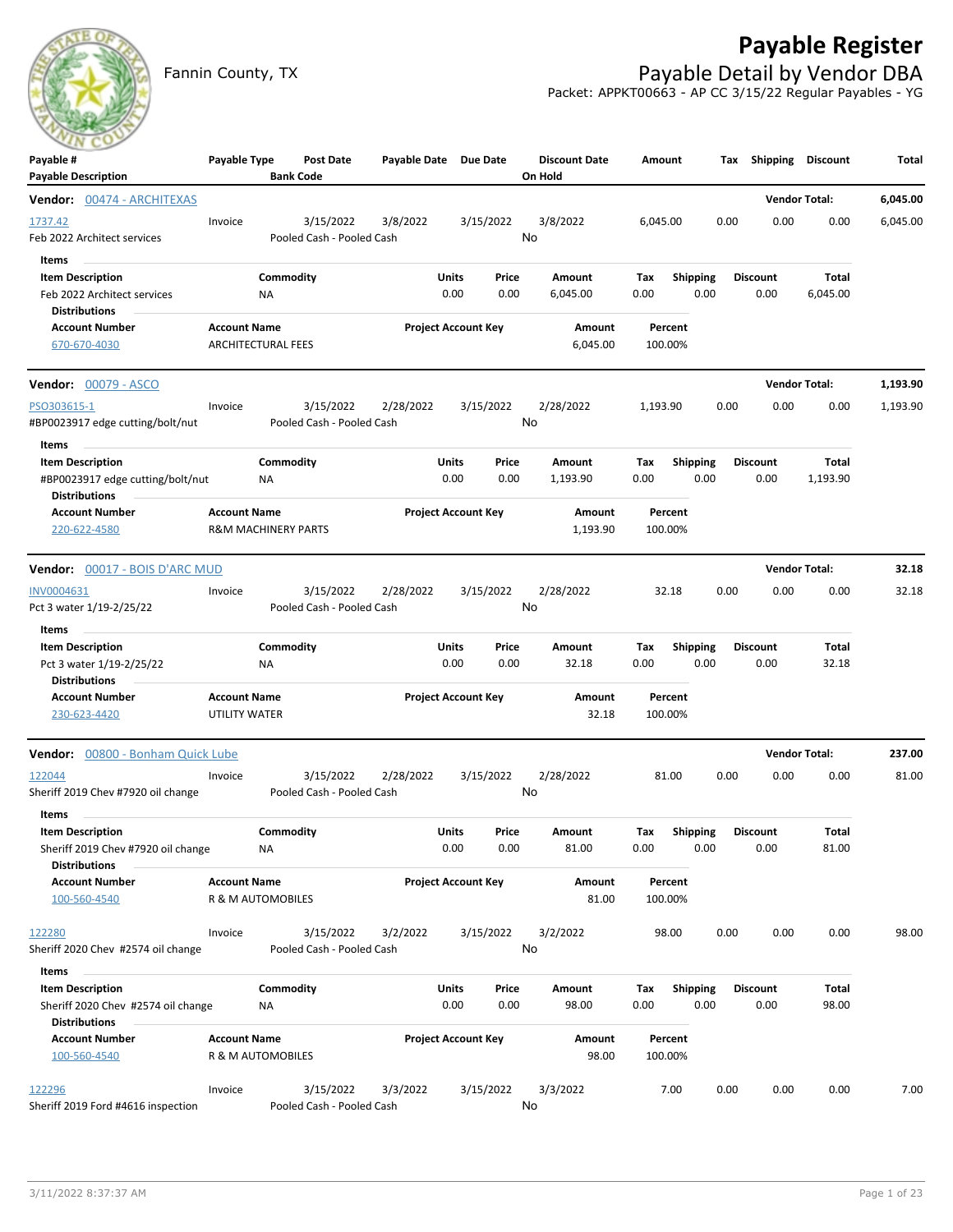| <b>Payable Register</b>                                                 |                                                        |                  |                                        |                       |               |                            |         |                      |             |                         |      | Packet: APPKT00663 - AP CC 3/15/22 Regular Payables - YG |                 |        |
|-------------------------------------------------------------------------|--------------------------------------------------------|------------------|----------------------------------------|-----------------------|---------------|----------------------------|---------|----------------------|-------------|-------------------------|------|----------------------------------------------------------|-----------------|--------|
| Payable #<br><b>Payable Description</b>                                 | Payable Type                                           | <b>Bank Code</b> | <b>Post Date</b>                       | Payable Date Due Date |               |                            | On Hold | <b>Discount Date</b> | Amount      |                         |      | Tax Shipping Discount                                    |                 | Total  |
| Items                                                                   |                                                        |                  |                                        |                       |               |                            |         |                      |             |                         |      |                                                          |                 |        |
| <b>Item Description</b><br>Sheriff 2019 Ford #4616 inspection           |                                                        | Commodity<br>NA  |                                        |                       | Units<br>0.00 | Price<br>0.00              |         | Amount<br>7.00       | Tax<br>0.00 | <b>Shipping</b><br>0.00 |      | <b>Discount</b><br>0.00                                  | Total<br>7.00   |        |
| Distributions                                                           |                                                        |                  |                                        |                       |               |                            |         |                      |             |                         |      |                                                          |                 |        |
| <b>Account Number</b>                                                   | <b>Account Name</b>                                    |                  |                                        |                       |               | <b>Project Account Key</b> |         | Amount               |             | Percent                 |      |                                                          |                 |        |
| 100-560-4540                                                            | R & M AUTOMOBILES                                      |                  |                                        |                       |               |                            |         | 7.00                 | 100.00%     |                         |      |                                                          |                 |        |
| 122687                                                                  | Invoice                                                |                  | 3/15/2022                              | 3/9/2022              |               | 3/15/2022                  |         | 3/9/2022             |             | 51.00                   | 0.00 | 0.00                                                     | 0.00            | 51.00  |
| Sheriff 2012 Ford #0195 inspection/wiper blad Pooled Cash - Pooled Cash |                                                        |                  |                                        |                       |               |                            | No      |                      |             |                         |      |                                                          |                 |        |
| Items                                                                   |                                                        |                  |                                        |                       |               |                            |         |                      |             |                         |      |                                                          |                 |        |
| <b>Item Description</b>                                                 |                                                        | Commodity        |                                        |                       | <b>Units</b>  | Price                      |         | Amount               | Tax         | <b>Shipping</b>         |      | <b>Discount</b>                                          | Total           |        |
| Sheriff 2012 Ford #0195 inspection/wiper  NA<br><b>Distributions</b>    |                                                        |                  |                                        |                       | 0.00          | 0.00                       |         | 51.00                | 0.00        | 0.00                    |      | 0.00                                                     | 51.00           |        |
| <b>Account Number</b>                                                   | <b>Account Name</b>                                    |                  |                                        |                       |               | <b>Project Account Key</b> |         | Amount               |             | Percent                 |      |                                                          |                 |        |
| 100-560-4540                                                            | R & M AUTOMOBILES                                      |                  |                                        |                       |               |                            |         | 51.00                | 100.00%     |                         |      |                                                          |                 |        |
| <b>Vendor: 00725 - BRANNAN, QUIENCY SMITH</b>                           |                                                        |                  |                                        |                       |               |                            |         |                      |             |                         |      | <b>Vendor Total:</b>                                     |                 | 442.00 |
|                                                                         |                                                        |                  |                                        |                       |               |                            |         |                      |             |                         |      |                                                          |                 |        |
| <u>121</u>                                                              | Invoice                                                |                  | 3/15/2022<br>Pooled Cash - Pooled Cash | 3/1/2022              |               | 3/15/2022                  | No      | 3/1/2022             |             | 85.00                   | 0.00 | 0.00                                                     | 0.00            | 85.00  |
| FA-20-45001 MN Dst Ct 2/24-25/22<br>Items                               |                                                        |                  |                                        |                       |               |                            |         |                      |             |                         |      |                                                          |                 |        |
| <b>Item Description</b>                                                 |                                                        | Commodity        |                                        |                       | Units         | Price                      |         | Amount               | Tax         | <b>Shipping</b>         |      | <b>Discount</b>                                          | Total           |        |
| FA-20-45001 MN Dst Ct 2/24-25/22                                        |                                                        | ΝA               |                                        |                       | 0.00          | 0.00                       |         | 85.00                | 0.00        | 0.00                    |      | 0.00                                                     | 85.00           |        |
| <b>Distributions</b>                                                    |                                                        |                  |                                        |                       |               |                            |         |                      |             |                         |      |                                                          |                 |        |
| <b>Account Number</b>                                                   | <b>Account Name</b>                                    |                  |                                        |                       |               | <b>Project Account Key</b> |         | Amount               |             | Percent                 |      |                                                          |                 |        |
| 100-435-4360                                                            | ATTORNEY FEES- CPS CASES                               |                  |                                        |                       |               |                            |         | 85.00                | 100.00%     |                         |      |                                                          |                 |        |
| 122-BW                                                                  | Invoice                                                |                  | 3/15/2022                              | 3/1/2022              |               | 3/15/2022                  |         | 3/1/2022             | 246.50      |                         | 0.00 | 0.00                                                     | 0.00            | 246.50 |
| FA-21-45582 Walter Dst Ct 2/21-25/22                                    |                                                        |                  | Pooled Cash - Pooled Cash              |                       |               |                            | No      |                      |             |                         |      |                                                          |                 |        |
| Items                                                                   |                                                        |                  |                                        |                       |               |                            |         |                      |             |                         |      |                                                          |                 |        |
| <b>Item Description</b>                                                 |                                                        | Commodity        |                                        |                       | Units         | Price                      |         | Amount               | Tax         | <b>Shipping</b>         |      | <b>Discount</b>                                          | Total           |        |
| FA-21-45582 Walter Dst Ct 2/21-25/22<br>Distributions                   |                                                        | NA               |                                        |                       | 0.00          | 0.00                       |         | 246.50               | 0.00        | 0.00                    |      | 0.00                                                     | 246.50          |        |
| <b>Account Number</b><br>100-435-4360                                   | <b>Account Name</b><br><b>ATTORNEY FEES- CPS CASES</b> |                  |                                        |                       |               | <b>Project Account Key</b> |         | Amount<br>246.50     | 100.00%     | Percent                 |      |                                                          |                 |        |
| 122-GC                                                                  | Invoice                                                |                  | 3/15/2022                              | 2/25/2022             |               | 3/15/2022                  |         | 2/25/2022            | 110.50      |                         | 0.00 | 0.00                                                     | 0.00            | 110.50 |
| CR-20-27680 Carver Dst Ct 2/11-17/22<br>Items                           |                                                        |                  | Pooled Cash - Pooled Cash              |                       |               |                            | No      |                      |             |                         |      |                                                          |                 |        |
| <b>Item Description</b>                                                 |                                                        | Commodity        |                                        |                       | Units         | Price                      |         | Amount               | Tax         | <b>Shipping</b>         |      | <b>Discount</b>                                          | Total           |        |
| CR-20-27680 Carver Dst Ct 2/11-17/22                                    |                                                        | ΝA               |                                        |                       | 0.00          | 0.00                       |         | 110.50               | 0.00        | 0.00                    |      | 0.00                                                     | 110.50          |        |
| <b>Distributions</b><br><b>Account Number</b>                           | <b>Account Name</b>                                    |                  |                                        |                       |               | <b>Project Account Key</b> |         | Amount               |             | Percent                 |      |                                                          |                 |        |
| 100-435-4370                                                            | <b>ATTORNEY FEES</b>                                   |                  |                                        |                       |               |                            |         | 110.50               | 100.00%     |                         |      |                                                          |                 |        |
| Vendor: 00449 - BRESE-LEBRON LAW, PLLC                                  |                                                        |                  |                                        |                       |               |                            |         |                      |             |                         |      | <b>Vendor Total:</b>                                     |                 | 408.00 |
| 495                                                                     | Invoice                                                |                  |                                        |                       |               |                            |         | 2/24/2022            | 408.00      |                         | 0.00 | 0.00                                                     | 0.00            | 408.00 |
| CR-20-27861-3 Hutchinson Dst Ct 11/3/21-2/2 Pooled Cash - Pooled Cash   |                                                        |                  | 3/15/2022                              | 2/24/2022             |               | 3/15/2022                  | No      |                      |             |                         |      |                                                          |                 |        |
| Items                                                                   |                                                        |                  |                                        |                       |               |                            |         |                      |             |                         |      |                                                          |                 |        |
| <b>Item Description</b><br>CR-20-27861-3 Hutchinson Dst Ct 11/3/21 NA   |                                                        | Commodity        |                                        |                       | Units<br>0.00 | Price<br>0.00              |         | Amount<br>408.00     | Tax<br>0.00 | Shipping<br>0.00        |      | <b>Discount</b><br>0.00                                  | Total<br>408.00 |        |
| <b>Distributions</b>                                                    |                                                        |                  |                                        |                       |               |                            |         |                      |             |                         |      |                                                          |                 |        |
| <b>Account Number</b><br>100-435-4370                                   | <b>Account Name</b><br><b>ATTORNEY FEES</b>            |                  |                                        |                       |               | <b>Project Account Key</b> |         | Amount<br>408.00     | 100.00%     | Percent                 |      |                                                          |                 |        |
| <b>Vendor: 00581 - CINTAS CORPORATION #163</b>                          |                                                        |                  |                                        |                       |               |                            |         |                      |             |                         |      | <b>Vendor Total:</b>                                     |                 | 140.00 |
|                                                                         |                                                        |                  |                                        |                       |               |                            |         |                      |             |                         |      |                                                          |                 |        |
| 4109418366<br>Pct 4 uniforms                                            | Invoice                                                |                  | 3/15/2022<br>Pooled Cash - Pooled Cash | 2/2/2022              |               | 3/15/2022                  | No      | 2/2/2022             |             | 35.00                   | 0.00 | 0.00                                                     | 0.00            | 35.00  |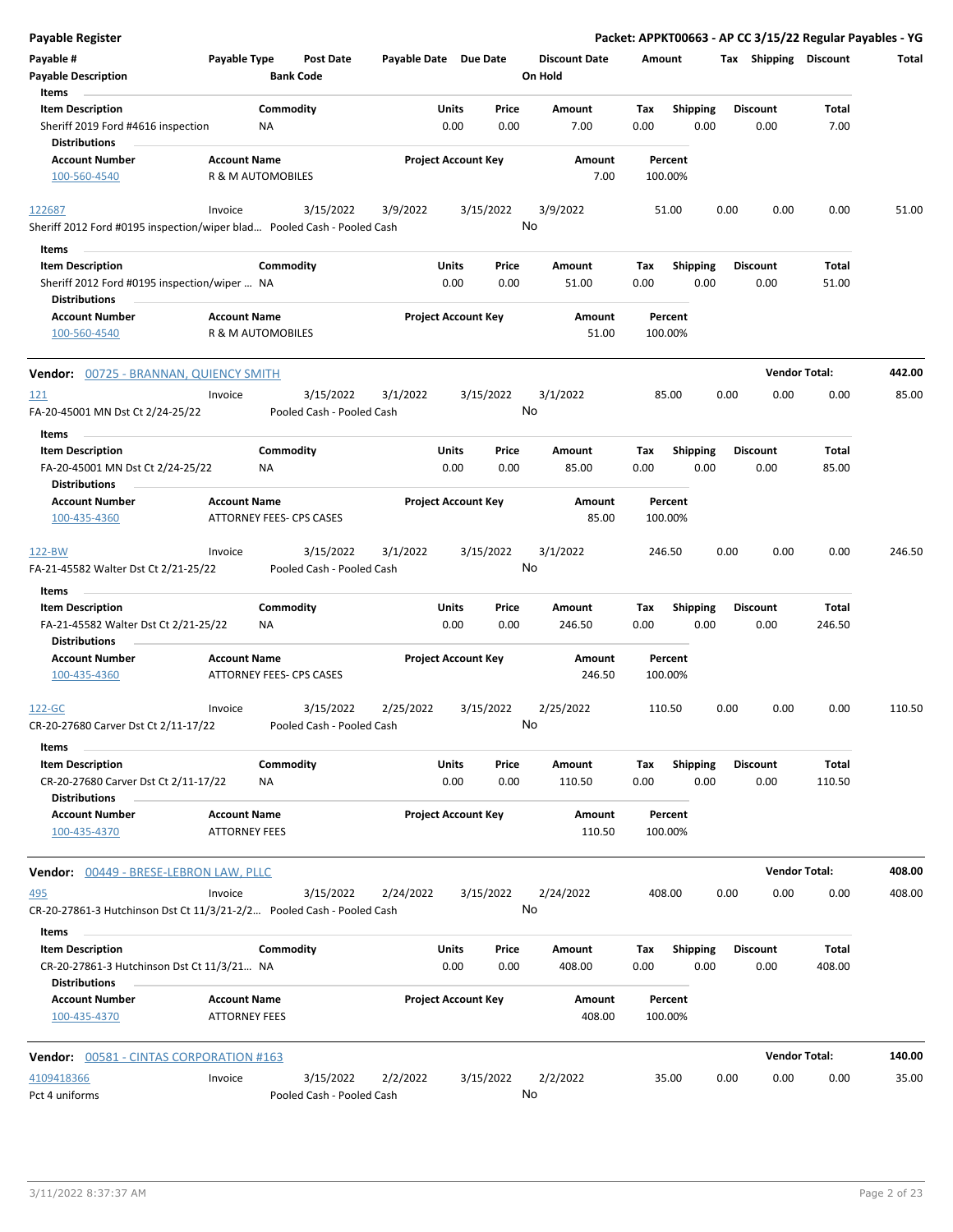| <b>Payable Register</b>                                           |                                                |                                        |                            |               |                 |                                 |                    |                         |      |                         | Packet: APPKT00663 - AP CC 3/15/22 Regular Payables - YG |        |
|-------------------------------------------------------------------|------------------------------------------------|----------------------------------------|----------------------------|---------------|-----------------|---------------------------------|--------------------|-------------------------|------|-------------------------|----------------------------------------------------------|--------|
| Payable #<br><b>Payable Description</b>                           | Payable Type                                   | <b>Post Date</b><br><b>Bank Code</b>   | Payable Date Due Date      |               |                 | <b>Discount Date</b><br>On Hold | Amount             |                         |      | Tax Shipping Discount   |                                                          | Total  |
| Items                                                             | Commodity                                      |                                        |                            |               |                 |                                 |                    |                         |      | <b>Discount</b>         |                                                          |        |
| <b>Item Description</b><br>Pct 4 uniforms<br><b>Distributions</b> | NA                                             |                                        |                            | Units<br>0.00 | Price<br>0.00   | Amount<br>35.00                 | Tax<br>0.00        | <b>Shipping</b><br>0.00 |      | 0.00                    | Total<br>35.00                                           |        |
| <b>Account Number</b><br>240-624-3950                             | <b>Account Name</b><br><b>UNIFORMS</b>         |                                        | <b>Project Account Key</b> |               |                 | Amount<br>35.00                 | Percent<br>100.00% |                         |      |                         |                                                          |        |
| 4110221645<br>Pct 4 uniforms                                      | Invoice                                        | 3/15/2022<br>Pooled Cash - Pooled Cash | 2/9/2022                   |               | 3/15/2022<br>No | 2/9/2022                        | 35.00              |                         | 0.00 | 0.00                    | 0.00                                                     | 35.00  |
| Items                                                             |                                                |                                        |                            |               |                 |                                 |                    |                         |      |                         |                                                          |        |
| <b>Item Description</b>                                           | Commodity                                      |                                        |                            | Units         | Price           | Amount                          | Tax                | <b>Shipping</b>         |      | <b>Discount</b>         | Total                                                    |        |
| Pct 4 uniforms                                                    | ΝA                                             |                                        |                            | 0.00          | 0.00            | 35.00                           | 0.00               | 0.00                    |      | 0.00                    | 35.00                                                    |        |
| <b>Distributions</b><br><b>Account Number</b><br>240-624-3950     | <b>Account Name</b><br><b>UNIFORMS</b>         |                                        | <b>Project Account Key</b> |               |                 | Amount<br>35.00                 | Percent<br>100.00% |                         |      |                         |                                                          |        |
| 4110806395                                                        | Invoice                                        | 3/15/2022                              | 2/16/2022                  |               | 3/15/2022       | 2/16/2022                       | 35.00              |                         | 0.00 | 0.00                    | 0.00                                                     | 35.00  |
| Pct 4 uniforms                                                    |                                                | Pooled Cash - Pooled Cash              |                            |               | No              |                                 |                    |                         |      |                         |                                                          |        |
| Items                                                             |                                                |                                        |                            |               |                 |                                 |                    |                         |      |                         |                                                          |        |
| <b>Item Description</b><br>Pct 4 uniforms<br><b>Distributions</b> | Commodity<br><b>NA</b>                         |                                        |                            | Units<br>0.00 | Price<br>0.00   | Amount<br>35.00                 | Tax<br>0.00        | <b>Shipping</b><br>0.00 |      | <b>Discount</b><br>0.00 | Total<br>35.00                                           |        |
| <b>Account Number</b><br>240-624-3950                             | <b>Account Name</b><br><b>UNIFORMS</b>         |                                        | <b>Project Account Key</b> |               |                 | Amount<br>35.00                 | Percent<br>100.00% |                         |      |                         |                                                          |        |
| 4111479500<br>Pct 4 uniforms                                      | Invoice                                        | 3/15/2022<br>Pooled Cash - Pooled Cash | 2/23/2022                  |               | 3/15/2022<br>No | 2/23/2022                       | 35.00              |                         | 0.00 | 0.00                    | 0.00                                                     | 35.00  |
| Items                                                             |                                                |                                        |                            |               |                 |                                 |                    |                         |      |                         |                                                          |        |
| <b>Item Description</b>                                           | Commodity                                      |                                        |                            | Units         | Price           | Amount                          | Tax                | <b>Shipping</b>         |      | <b>Discount</b>         | Total                                                    |        |
| Pct 4 uniforms<br><b>Distributions</b>                            | NA                                             |                                        |                            | 0.00          | 0.00            | 35.00                           | 0.00               | 0.00                    |      | 0.00                    | 35.00                                                    |        |
| <b>Account Number</b><br>240-624-3950                             | <b>Account Name</b><br><b>UNIFORMS</b>         |                                        | <b>Project Account Key</b> |               |                 | Amount<br>35.00                 | Percent<br>100.00% |                         |      |                         |                                                          |        |
| Vendor: 00610 - CIRCLE STAR QUICK LUBE & TIRE                     |                                                |                                        |                            |               |                 |                                 |                    |                         |      | <b>Vendor Total:</b>    |                                                          | 200.00 |
| 11-0198802                                                        | Invoice                                        | 3/15/2022                              | 1/25/2022                  |               | 3/15/2022       | 1/25/2022                       | 120.00             |                         | 0.00 | 0.00                    | 0.00                                                     | 120.00 |
| Pct 2 used tires(3)                                               |                                                | Pooled Cash - Pooled Cash              |                            |               | No              |                                 |                    |                         |      |                         |                                                          |        |
| Items                                                             |                                                |                                        |                            |               |                 |                                 |                    |                         |      |                         |                                                          |        |
| <b>Item Description</b><br>Pct 2 used tires(3)                    | Commodity<br>Goods                             |                                        |                            | Units<br>3.00 | Price<br>40.00  | Amount<br>120.00                | Tax<br>0.00        | <b>Shipping</b><br>0.00 |      | <b>Discount</b><br>0.00 | Total<br>120.00                                          |        |
| <b>Distributions</b><br><b>Account Number</b><br>220-622-4590     | <b>Account Name</b><br>R&M MACH. TIRES & TUBES |                                        | <b>Project Account Key</b> |               |                 | Amount<br>120.00                | Percent<br>100.00% |                         |      |                         |                                                          |        |
| 11-0200563                                                        | Invoice                                        | 3/15/2022                              | 3/7/2022                   |               | 3/15/2022       | 3/7/2022                        | 80.00              |                         | 0.00 | 0.00                    | 0.00                                                     | 80.00  |
| Pct 2 mount tire<br>Items                                         |                                                | Pooled Cash - Pooled Cash              |                            |               | No              |                                 |                    |                         |      |                         |                                                          |        |
| <b>Item Description</b>                                           | Commodity                                      |                                        |                            | Units         | Price           | Amount                          | Tax                | <b>Shipping</b>         |      | <b>Discount</b>         | Total                                                    |        |
| Pct 2 mount tire<br><b>Distributions</b>                          | NA                                             |                                        |                            | 0.00          | 0.00            | 80.00                           | 0.00               | 0.00                    |      | 0.00                    | 80.00                                                    |        |
| <b>Account Number</b><br>220-622-4590                             | <b>Account Name</b><br>R&M MACH. TIRES & TUBES |                                        | <b>Project Account Key</b> |               |                 | Amount<br>80.00                 | Percent<br>100.00% |                         |      |                         |                                                          |        |
| <b>Vendor: 00592 - CITY AUTO PARTS</b>                            |                                                |                                        |                            |               |                 |                                 |                    |                         |      | <b>Vendor Total:</b>    |                                                          | 363.16 |
| 296307                                                            | Invoice                                        | 3/15/2022                              | 1/31/2022                  |               | 3/15/2022       | 1/31/2022                       | 79.58              |                         | 0.00 | 0.00                    | 0.00                                                     | 79.58  |
| Pct 2 parts                                                       |                                                | Pooled Cash - Pooled Cash              |                            |               | No              |                                 |                    |                         |      |                         |                                                          |        |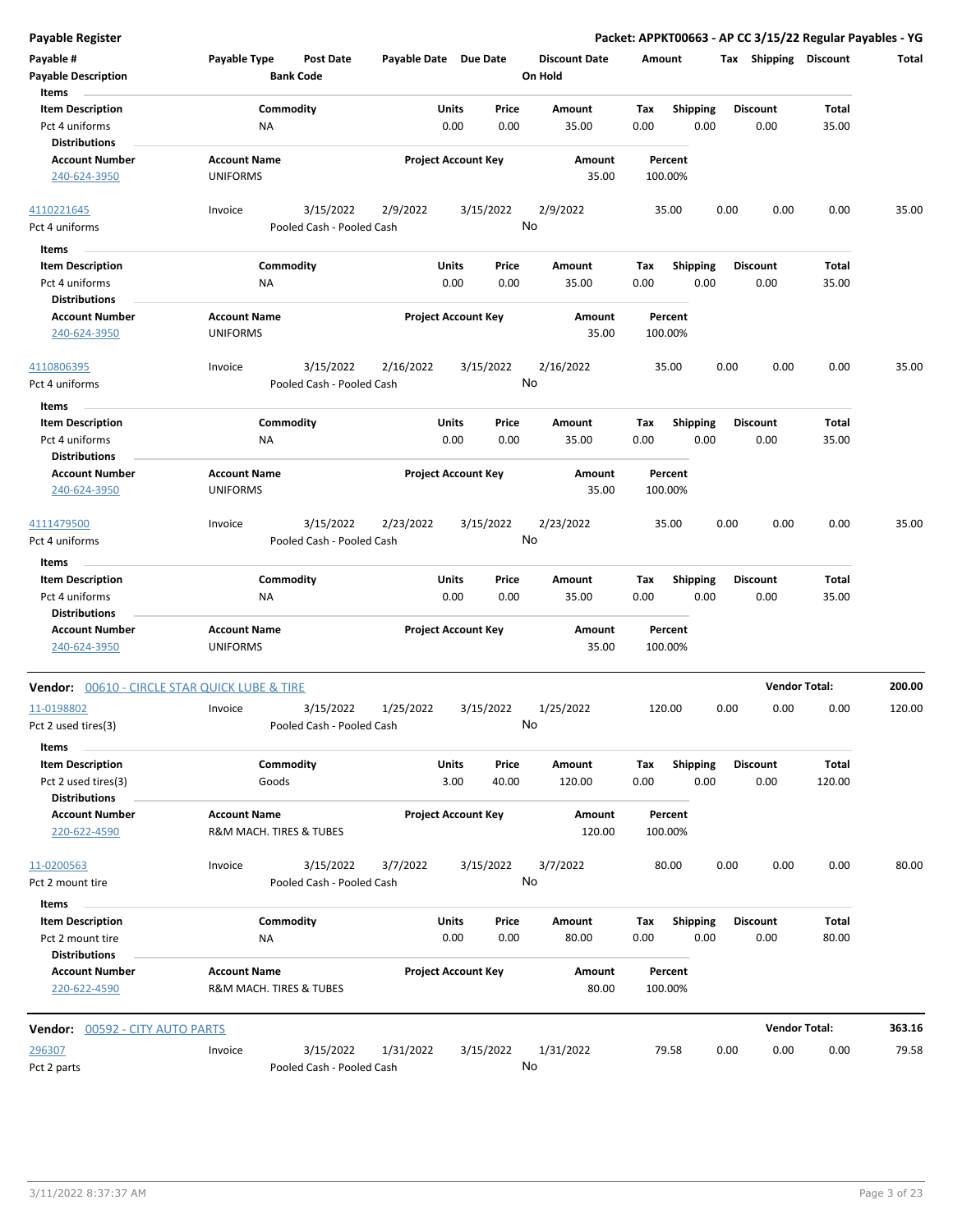| Payable Register                                |                                                       |                                      |                       |                            |               |                                 |             |                    |      |                         | Packet: APPKT00663 - AP CC 3/15/22 Regular Payables - YG |        |
|-------------------------------------------------|-------------------------------------------------------|--------------------------------------|-----------------------|----------------------------|---------------|---------------------------------|-------------|--------------------|------|-------------------------|----------------------------------------------------------|--------|
| Payable #<br><b>Payable Description</b>         | Payable Type                                          | <b>Post Date</b><br><b>Bank Code</b> | Payable Date Due Date |                            |               | <b>Discount Date</b><br>On Hold | Amount      |                    |      | Tax Shipping Discount   |                                                          | Total  |
| Items<br><b>Item Description</b><br>Pct 2 parts | ΝA                                                    | Commodity                            |                       | Units<br>0.00              | Price<br>0.00 | Amount<br>79.58                 | Tax<br>0.00 | Shipping<br>0.00   |      | <b>Discount</b><br>0.00 | Total<br>79.58                                           |        |
| <b>Distributions</b>                            |                                                       |                                      |                       |                            |               |                                 |             |                    |      |                         |                                                          |        |
| <b>Account Number</b><br>220-622-4580           | <b>Account Name</b><br><b>R&amp;M MACHINERY PARTS</b> |                                      |                       | <b>Project Account Key</b> |               | Amount<br>79.58                 | 100.00%     | Percent            |      |                         |                                                          |        |
| 297051                                          | Invoice                                               | 3/15/2022                            | 2/15/2022             | 3/15/2022                  |               | 2/15/2022                       |             | 26.79              | 0.00 | 0.00                    | 0.00                                                     | 26.79  |
| Pct 2 flasher                                   |                                                       | Pooled Cash - Pooled Cash            |                       |                            |               | No                              |             |                    |      |                         |                                                          |        |
| Items                                           |                                                       |                                      |                       |                            |               |                                 |             |                    |      |                         |                                                          |        |
| <b>Item Description</b>                         |                                                       | Commodity                            |                       | Units                      | Price         | Amount                          | Tax         | <b>Shipping</b>    |      | <b>Discount</b>         | Total                                                    |        |
| Pct 2 flasher                                   | Goods                                                 |                                      |                       | 1.00                       | 26.79         | 26.79                           | 0.00        | 0.00               |      | 0.00                    | 26.79                                                    |        |
| <b>Distributions</b>                            |                                                       |                                      |                       |                            |               |                                 |             |                    |      |                         |                                                          |        |
| <b>Account Number</b><br>220-622-4580           | <b>Account Name</b><br><b>R&amp;M MACHINERY PARTS</b> |                                      |                       | <b>Project Account Key</b> |               | Amount<br>26.79                 |             | Percent<br>100.00% |      |                         |                                                          |        |
| 297110                                          | Invoice                                               | 3/15/2022                            | 2/16/2022             | 3/15/2022                  |               | 2/16/2022                       |             | 28.97              | 0.00 | 0.00                    | 0.00                                                     | 28.97  |
| Pct 2 blades                                    |                                                       | Pooled Cash - Pooled Cash            |                       |                            |               | No                              |             |                    |      |                         |                                                          |        |
| Items                                           |                                                       |                                      |                       |                            |               |                                 |             |                    |      |                         |                                                          |        |
| <b>Item Description</b>                         |                                                       | Commodity                            |                       | Units                      | Price         | Amount                          | Tax         | <b>Shipping</b>    |      | <b>Discount</b>         | Total                                                    |        |
| Pct 2 blades                                    | ΝA                                                    |                                      |                       | 0.00                       | 0.00          | 28.97                           | 0.00        | 0.00               |      | 0.00                    | 28.97                                                    |        |
| <b>Distributions</b>                            |                                                       |                                      |                       |                            |               |                                 |             |                    |      |                         |                                                          |        |
| <b>Account Number</b>                           | <b>Account Name</b>                                   |                                      |                       | <b>Project Account Key</b> |               | Amount                          |             | Percent            |      |                         |                                                          |        |
| 220-622-4580                                    | <b>R&amp;M MACHINERY PARTS</b>                        |                                      |                       |                            |               | 28.97                           | 100.00%     |                    |      |                         |                                                          |        |
| 297382                                          | Invoice                                               | 3/15/2022                            | 2/22/2022             | 3/15/2022                  |               | 2/22/2022                       | 227.82      |                    | 0.00 | 0.00                    | 0.00                                                     | 227.82 |
| Pct 2 diesel fuel additive                      |                                                       | Pooled Cash - Pooled Cash            |                       |                            |               | No                              |             |                    |      |                         |                                                          |        |
| Items                                           |                                                       |                                      |                       |                            |               |                                 |             |                    |      |                         |                                                          |        |
| <b>Item Description</b>                         |                                                       | Commodity                            |                       | Units                      | Price         | Amount                          | Tax         | <b>Shipping</b>    |      | <b>Discount</b>         | Total                                                    |        |
| Pct 2 diesel fuel additive                      | NA                                                    |                                      |                       | 0.00                       | 0.00          | 227.82                          | 0.00        | 0.00               |      | 0.00                    | 227.82                                                   |        |
| <b>Distributions</b>                            |                                                       |                                      |                       |                            |               |                                 |             |                    |      |                         |                                                          |        |
| <b>Account Number</b><br>220-622-4580           | <b>Account Name</b><br><b>R&amp;M MACHINERY PARTS</b> |                                      |                       | <b>Project Account Key</b> |               | Amount<br>227.82                |             | Percent<br>100.00% |      |                         |                                                          |        |
| Vendor: 00052 - CO-OPERATIVE GIN CO.            |                                                       |                                      |                       |                            |               |                                 |             |                    |      |                         | <b>Vendor Total:</b>                                     | 517.08 |
| 147266                                          | Invoice                                               | 3/15/2022                            | 2/1/2022              | 3/15/2022                  |               | 2/1/2022                        | 155.00      |                    | 0.00 | 0.00                    | 0.00                                                     | 155.00 |
| Pct 3 MC trailer tires                          |                                                       | Pooled Cash - Pooled Cash            |                       |                            |               | No                              |             |                    |      |                         |                                                          |        |
| Items<br><b>Item Description</b>                |                                                       | Commodity                            |                       | Units                      | Price         | Amount                          | Tax         | <b>Shipping</b>    |      | <b>Discount</b>         | Total                                                    |        |
| Pct 3 MC trailer tires                          | Goods                                                 |                                      |                       | 1.00                       | 155.00        | 155.00                          | 0.00        | 0.00               |      | 0.00                    | 155.00                                                   |        |
| <b>Distributions</b>                            |                                                       |                                      |                       |                            |               |                                 |             |                    |      |                         |                                                          |        |
| <b>Account Number</b>                           | <b>Account Name</b>                                   |                                      |                       | <b>Project Account Key</b> |               | Amount                          |             | Percent            |      |                         |                                                          |        |
| 230-623-4590                                    | R&M MACH. TIRES & TUBES                               |                                      |                       |                            |               | 155.00                          |             | 100.00%            |      |                         |                                                          |        |
| 147838                                          | Invoice                                               | 3/15/2022                            | 2/10/2022             | 3/15/2022                  |               | 2/10/2022                       |             | 28.90              | 0.00 | 0.00                    | 0.00                                                     | 28.90  |
| Pct 3 bolts/nuts                                |                                                       | Pooled Cash - Pooled Cash            |                       |                            |               | No                              |             |                    |      |                         |                                                          |        |
| Items                                           |                                                       |                                      |                       |                            |               |                                 |             |                    |      |                         |                                                          |        |
| <b>Item Description</b>                         |                                                       | Commodity                            |                       | Units                      | Price         | Amount                          | Tax         | <b>Shipping</b>    |      | <b>Discount</b>         | Total                                                    |        |
| Pct 3 bolts/nuts                                | ΝA                                                    |                                      |                       | 0.00                       | 0.00          | 28.90                           | 0.00        | 0.00               |      | 0.00                    | 28.90                                                    |        |
| <b>Distributions</b>                            |                                                       |                                      |                       |                            |               |                                 |             |                    |      |                         |                                                          |        |
| <b>Account Number</b><br>230-623-4580           | <b>Account Name</b><br><b>R&amp;M MACHINERY PARTS</b> |                                      |                       | <b>Project Account Key</b> |               | Amount<br>28.90                 | 100.00%     | Percent            |      |                         |                                                          |        |
| 148107                                          | Invoice                                               | 3/15/2022                            | 2/15/2022             | 3/15/2022                  |               | 2/15/2022                       | 333.18      |                    | 0.00 | 0.00                    | 0.00                                                     | 333.18 |
| Pct 3 2014 20' trailer tires                    |                                                       | Pooled Cash - Pooled Cash            |                       |                            |               | No                              |             |                    |      |                         |                                                          |        |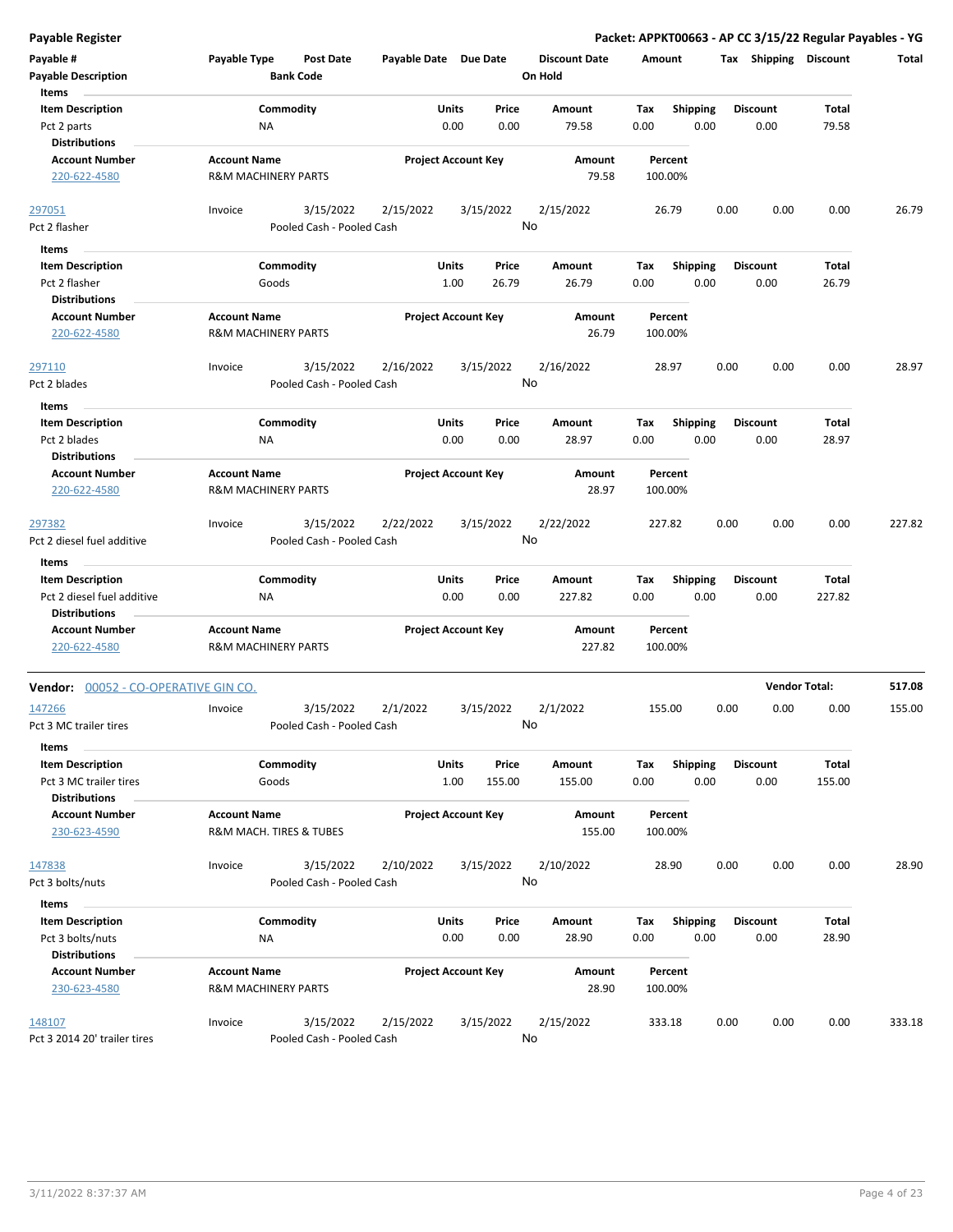| <b>Payable Register</b>                                       |                      |                           |                       |                            |                 |                      |          |                 |      |                       | Packet: APPKT00663 - AP CC 3/15/22 Regular Payables - YG |          |
|---------------------------------------------------------------|----------------------|---------------------------|-----------------------|----------------------------|-----------------|----------------------|----------|-----------------|------|-----------------------|----------------------------------------------------------|----------|
| Payable #                                                     | Payable Type         | <b>Post Date</b>          | Payable Date Due Date |                            |                 | <b>Discount Date</b> | Amount   |                 |      | Tax Shipping Discount |                                                          | Total    |
| <b>Payable Description</b>                                    |                      | <b>Bank Code</b>          |                       |                            |                 | On Hold              |          |                 |      |                       |                                                          |          |
| Items                                                         |                      |                           |                       |                            |                 |                      |          |                 |      |                       |                                                          |          |
| <b>Item Description</b>                                       |                      | Commodity                 |                       | <b>Units</b>               | Price           | Amount               | Tax      | <b>Shipping</b> |      | <b>Discount</b>       | Total                                                    |          |
| Pct 3 2014 20' trailer tires                                  |                      | Goods                     |                       | 2.00                       | 166.59          | 333.18               | 0.00     | 0.00            |      | 0.00                  | 333.18                                                   |          |
| <b>Distributions</b>                                          |                      |                           |                       |                            |                 |                      |          |                 |      |                       |                                                          |          |
| <b>Account Number</b>                                         | <b>Account Name</b>  |                           |                       | <b>Project Account Key</b> |                 | Amount               |          | Percent         |      |                       |                                                          |          |
| 230-623-4590                                                  |                      | R&M MACH. TIRES & TUBES   |                       |                            |                 | 333.18               |          | 100.00%         |      |                       |                                                          |          |
| Vendor: VEN02300 - County Judges & Commissioners Assoc. of TX |                      |                           |                       |                            |                 |                      |          |                 |      |                       | <b>Vendor Total:</b>                                     | 1,800.00 |
| <b>INV0004627</b>                                             | Invoice              | 3/15/2022                 | 2/25/2022             |                            | 3/15/2022       | 2/25/2022            | 1,800.00 |                 | 0.00 | 0.00                  | 0.00                                                     | 1,800.00 |
| 2022 Fannin County dues                                       |                      | Pooled Cash - Pooled Cash |                       |                            | No              |                      |          |                 |      |                       |                                                          |          |
| Items                                                         |                      |                           |                       |                            |                 |                      |          |                 |      |                       |                                                          |          |
| <b>Item Description</b>                                       |                      | Commodity                 |                       | <b>Units</b>               | Price           | Amount               | Tax      | <b>Shipping</b> |      | <b>Discount</b>       | Total                                                    |          |
| 2022 Fannin County dues                                       |                      | <b>NA</b>                 |                       | 0.00                       | 0.00            | 1,800.00             | 0.00     | 0.00            |      | 0.00                  | 1,800.00                                                 |          |
| Distributions                                                 |                      |                           |                       |                            |                 |                      |          |                 |      |                       |                                                          |          |
| <b>Account Number</b>                                         | <b>Account Name</b>  |                           |                       | <b>Project Account Key</b> |                 | Amount               |          | Percent         |      |                       |                                                          |          |
| 210-621-4810                                                  | <b>DUES</b>          |                           |                       |                            |                 | 360.00               |          | 20.00%          |      |                       |                                                          |          |
| 220-622-4810                                                  | <b>DUES</b>          |                           |                       |                            |                 | 360.00               |          | 20.00%          |      |                       |                                                          |          |
| 230-623-4810                                                  | <b>DUES</b>          |                           |                       |                            |                 | 360.00               |          | 20.00%          |      |                       |                                                          |          |
| 240-624-4810                                                  | <b>DUES</b>          |                           |                       |                            |                 | 360.00               |          | 20.00%          |      |                       |                                                          |          |
| 100-400-4810                                                  | <b>DUES</b>          |                           |                       |                            |                 | 360.00               |          | 20.00%          |      |                       |                                                          |          |
| <b>Vendor: 00475 - COUNTY TRASH SERVICE</b>                   |                      |                           |                       |                            |                 |                      |          |                 |      |                       | <b>Vendor Total:</b>                                     | 210.00   |
| <b>INV0004624</b>                                             | Invoice              | 3/15/2022                 | 3/7/2022              |                            | 3/15/2022       | 3/7/2022             |          | 70.00           | 0.00 | 0.00                  | 0.00                                                     | 70.00    |
| #457511 Pct 3 trash Mar 2022                                  |                      | Pooled Cash - Pooled Cash |                       |                            | No              |                      |          |                 |      |                       |                                                          |          |
| Items                                                         |                      |                           |                       |                            |                 |                      |          |                 |      |                       |                                                          |          |
| <b>Item Description</b>                                       |                      | Commodity                 |                       | Units                      | Price           | Amount               | Tax      | <b>Shipping</b> |      | <b>Discount</b>       | Total                                                    |          |
| #457511 Pct 3 trash Mar 2022<br><b>Distributions</b>          |                      | <b>NA</b>                 |                       | 0.00                       | 0.00            | 70.00                | 0.00     | 0.00            |      | 0.00                  | 70.00                                                    |          |
| <b>Account Number</b>                                         | <b>Account Name</b>  |                           |                       | <b>Project Account Key</b> |                 | Amount               |          | Percent         |      |                       |                                                          |          |
| 230-623-4430                                                  | <b>TRASH PICK-UP</b> |                           |                       |                            |                 | 70.00                |          | 100.00%         |      |                       |                                                          |          |
| <b>INV0004625</b>                                             | Invoice              | 3/15/2022                 | 3/7/2022              |                            | 3/15/2022       | 3/7/2022             |          | 70.00           | 0.00 | 0.00                  | 0.00                                                     | 70.00    |
| #322234 Lake Fannin trash Mar 2022                            |                      | Pooled Cash - Pooled Cash |                       |                            | No              |                      |          |                 |      |                       |                                                          |          |
| Items                                                         |                      |                           |                       |                            |                 |                      |          |                 |      |                       |                                                          |          |
| <b>Item Description</b>                                       |                      | Commodity                 |                       | Units                      | Price           | Amount               | Tax      | <b>Shipping</b> |      | <b>Discount</b>       | Total                                                    |          |
| #322234 Lake Fannin trash Mar 2022<br><b>Distributions</b>    |                      | ΝA                        |                       | 0.00                       | 0.00            | 70.00                | 0.00     | 0.00            |      | 0.00                  | 70.00                                                    |          |
| <b>Account Number</b>                                         | <b>Account Name</b>  |                           |                       | <b>Project Account Key</b> |                 | Amount               |          | Percent         |      |                       |                                                          |          |
| 850-520-4430                                                  | TRASH PICK UP        |                           |                       |                            |                 | 70.00                |          | 100.00%         |      |                       |                                                          |          |
| <b>INV0004626</b>                                             |                      |                           |                       |                            |                 |                      |          |                 | 0.00 |                       | 0.00                                                     | 70.00    |
| #456515 Pct 1 trash Mar 2022                                  | Invoice              | 3/15/2022                 | 3/7/2022              |                            | 3/15/2022<br>No | 3/7/2022             |          | 70.00           |      | 0.00                  |                                                          |          |
|                                                               |                      | Pooled Cash - Pooled Cash |                       |                            |                 |                      |          |                 |      |                       |                                                          |          |
| Items                                                         |                      |                           |                       |                            |                 |                      |          |                 |      |                       |                                                          |          |
| <b>Item Description</b>                                       |                      | Commodity                 |                       | Units                      | Price           | Amount               | Тах      | Shipping        |      | <b>Discount</b>       | Total                                                    |          |
| #456515 Pct 1 trash Mar 2022                                  |                      | NA                        |                       | 0.00                       | 0.00            | 70.00                | 0.00     | 0.00            |      | 0.00                  | 70.00                                                    |          |
| <b>Distributions</b>                                          |                      |                           |                       |                            |                 |                      |          |                 |      |                       |                                                          |          |
| <b>Account Number</b>                                         | <b>Account Name</b>  |                           |                       | <b>Project Account Key</b> |                 | Amount               |          | Percent         |      |                       |                                                          |          |
| 210-621-4430                                                  | <b>TRASH PICKUP</b>  |                           |                       |                            |                 | 70.00                |          | 100.00%         |      |                       |                                                          |          |
| <b>Vendor: 00055 - CROSSROADS HARDWARE</b>                    |                      |                           |                       |                            |                 |                      |          |                 |      |                       | <b>Vendor Total:</b>                                     | 125.87   |
| W61295                                                        | Invoice              | 3/15/2022                 | 2/18/2022             |                            | 3/15/2022       | 2/18/2022            |          | 69.91           | 0.00 | 0.00                  | 0.00                                                     | 69.91    |
| Pct 2 combo/entry doorset                                     |                      | Pooled Cash - Pooled Cash |                       |                            | No              |                      |          |                 |      |                       |                                                          |          |
| Items                                                         |                      |                           |                       |                            |                 |                      |          |                 |      |                       |                                                          |          |
| <b>Item Description</b>                                       |                      | Commodity                 |                       | <b>Units</b>               | Price           | Amount               | Tax      | <b>Shipping</b> |      | <b>Discount</b>       | Total                                                    |          |
| Pct 2 combo/entry doorset                                     |                      | ΝA                        |                       | 0.00                       | 0.00            | 69.91                | 0.00     | 0.00            |      | 0.00                  | 69.91                                                    |          |
| <b>Distributions</b>                                          |                      |                           |                       |                            |                 |                      |          |                 |      |                       |                                                          |          |
| <b>Account Number</b>                                         | <b>Account Name</b>  |                           |                       | <b>Project Account Key</b> |                 | Amount               |          | Percent         |      |                       |                                                          |          |
| 220-622-4500                                                  | R&M BUILDING         |                           |                       |                            |                 | 69.91                |          | 100.00%         |      |                       |                                                          |          |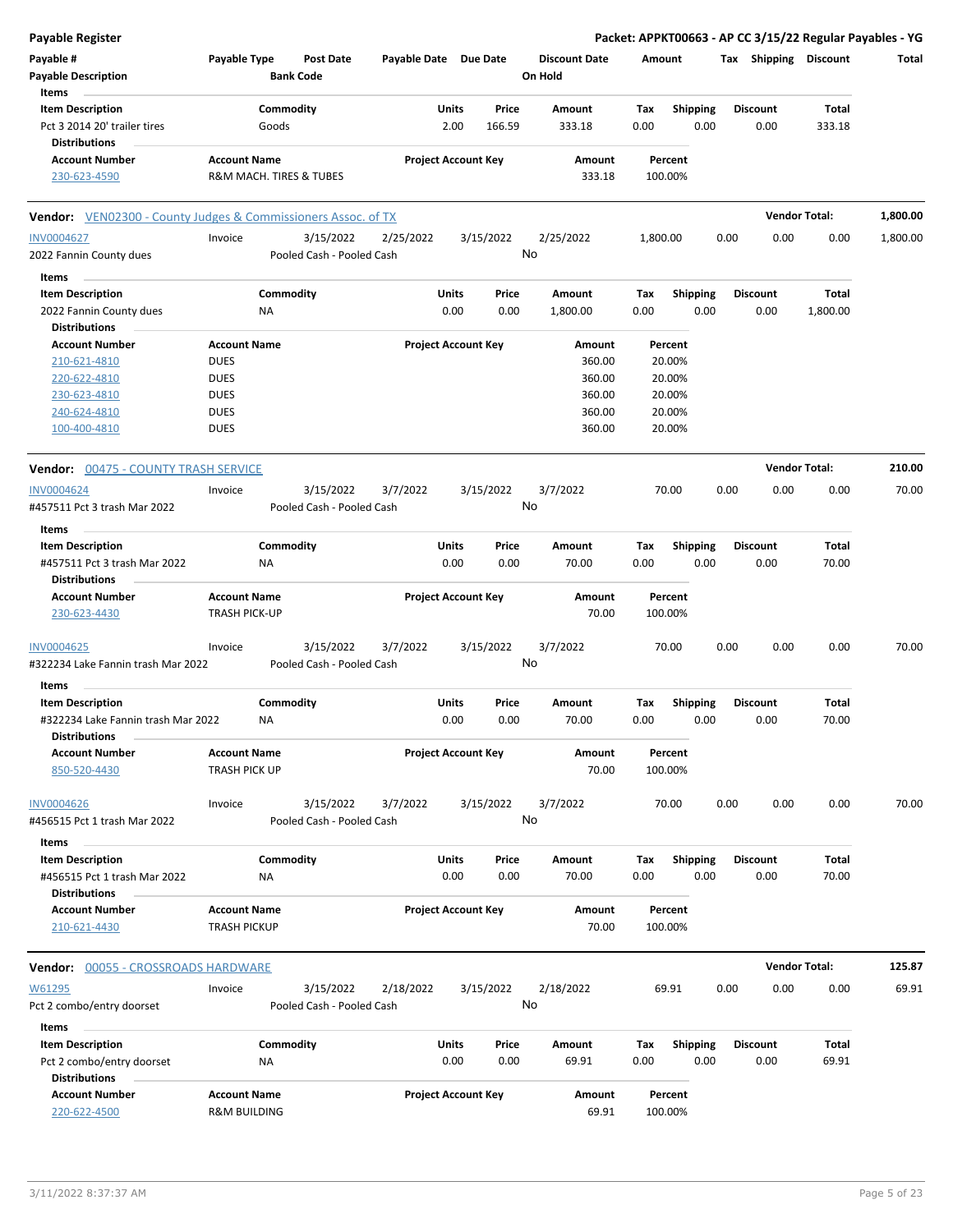| Payable Register                                         |                                                       |                        |                                        |              |                            |               |                                 |             |                    |      |                         | Packet: APPKT00663 - AP CC 3/15/22 Regular Payables - YG |          |
|----------------------------------------------------------|-------------------------------------------------------|------------------------|----------------------------------------|--------------|----------------------------|---------------|---------------------------------|-------------|--------------------|------|-------------------------|----------------------------------------------------------|----------|
| Payable #<br><b>Payable Description</b>                  | Payable Type                                          |                        | <b>Post Date</b><br><b>Bank Code</b>   | Payable Date | <b>Due Date</b>            |               | <b>Discount Date</b><br>On Hold | Amount      |                    |      | Tax Shipping Discount   |                                                          | Total    |
| W61296<br>Pct 2 padlock                                  | Invoice                                               |                        | 3/15/2022<br>Pooled Cash - Pooled Cash | 2/18/2022    | 3/15/2022                  |               | 2/18/2022<br>No                 |             | 55.96              | 0.00 | 0.00                    | 0.00                                                     | 55.96    |
| Items                                                    |                                                       |                        |                                        |              |                            |               |                                 |             |                    |      |                         |                                                          |          |
| <b>Item Description</b><br>Pct 2 padlock                 |                                                       | Commodity<br><b>NA</b> |                                        |              | Units<br>0.00              | Price<br>0.00 | Amount<br>55.96                 | Tax<br>0.00 | <b>Shipping</b>    | 0.00 | <b>Discount</b><br>0.00 | Total<br>55.96                                           |          |
| <b>Distributions</b><br><b>Account Number</b>            | <b>Account Name</b>                                   |                        |                                        |              |                            |               | Amount                          |             | Percent            |      |                         |                                                          |          |
| 220-622-4500                                             | <b>R&amp;M BUILDING</b>                               |                        |                                        |              | <b>Project Account Key</b> |               | 55.96                           |             | 100.00%            |      |                         |                                                          |          |
| Vendor: VEN02078 - Custis, Patrick                       |                                                       |                        |                                        |              |                            |               |                                 |             |                    |      |                         | <b>Vendor Total:</b>                                     | 29.02    |
| <b>INV0004636</b>                                        | Invoice                                               |                        | 3/15/2022                              | 3/9/2022     | 3/15/2022                  |               | 3/9/2022                        |             | 29.02              | 0.00 | 0.00                    | 0.00                                                     | 29.02    |
| 2/7-3/8/22 miles - 49.6                                  |                                                       |                        | Pooled Cash - Pooled Cash              |              |                            |               | No                              |             |                    |      |                         |                                                          |          |
| Items                                                    |                                                       |                        |                                        |              |                            |               |                                 |             |                    |      |                         |                                                          |          |
| <b>Item Description</b><br>2/7-3/8/22 miles - 49.6       |                                                       | Commodity<br>Mileage   |                                        |              | Units<br>49.60             | Price<br>0.59 | Amount<br>29.02                 | Tax<br>0.00 | <b>Shipping</b>    | 0.00 | <b>Discount</b><br>0.00 | Total<br>29.02                                           |          |
| <b>Distributions</b>                                     |                                                       |                        |                                        |              |                            |               |                                 |             |                    |      |                         |                                                          |          |
| <b>Account Number</b><br>100-475-4270                    | <b>Account Name</b>                                   |                        | OUT OF COUNTY TRAVEL/TRAINING          |              | <b>Project Account Key</b> |               | Amount<br>29.02                 |             | Percent<br>100.00% |      |                         |                                                          |          |
| Vendor: VEN02796 - Dallas Forensic Therapy               |                                                       |                        |                                        |              |                            |               |                                 |             |                    |      |                         | <b>Vendor Total:</b>                                     | 1,500.00 |
| INV0004617<br>CR-20-27651 Williams eval                  | Invoice                                               |                        | 3/15/2022<br>Pooled Cash - Pooled Cash | 3/7/2022     | 3/15/2022                  |               | 3/7/2022<br>No                  |             | 750.00             | 0.00 | 0.00                    | 0.00                                                     | 750.00   |
| Items                                                    |                                                       |                        |                                        |              |                            |               |                                 |             |                    |      |                         |                                                          |          |
| <b>Item Description</b>                                  |                                                       | Commodity              |                                        |              | Units                      | Price         | Amount                          | Tax         | <b>Shipping</b>    |      | <b>Discount</b>         | Total                                                    |          |
| CR-20-27651 Williams eval<br><b>Distributions</b>        |                                                       | ΝA                     |                                        |              | 0.00                       | 0.00          | 750.00                          | 0.00        |                    | 0.00 | 0.00                    | 750.00                                                   |          |
| <b>Account Number</b><br>100-435-4391                    | <b>Account Name</b><br>PROFESSIONAL SERVICES          |                        |                                        |              | <b>Project Account Key</b> |               | Amount<br>750.00                |             | Percent<br>100.00% |      |                         |                                                          |          |
| <b>INV0004634</b><br>CR-22-28263 Johnson eval            | Invoice                                               |                        | 3/15/2022<br>Pooled Cash - Pooled Cash | 3/9/2022     | 3/15/2022                  |               | 3/9/2022<br>No                  |             | 750.00             | 0.00 | 0.00                    | 0.00                                                     | 750.00   |
| Items                                                    |                                                       |                        |                                        |              |                            |               |                                 |             |                    |      |                         |                                                          |          |
| <b>Item Description</b>                                  |                                                       | Commodity              |                                        |              | Units                      | Price         | Amount                          | Тах         | <b>Shipping</b>    |      | <b>Discount</b>         | Total                                                    |          |
| CR-22-28263 Johnson eval<br><b>Distributions</b>         |                                                       | ΝA                     |                                        |              | 0.00                       | 0.00          | 750.00                          | 0.00        |                    | 0.00 | 0.00                    | 750.00                                                   |          |
| <b>Account Number</b><br>100-435-4391                    | <b>Account Name</b><br>PROFESSIONAL SERVICES          |                        |                                        |              | <b>Project Account Key</b> |               | Amount<br>750.00                |             | Percent<br>100.00% |      |                         |                                                          |          |
| Vendor: VEN02831 - Double J Equipment Repair LLC         |                                                       |                        |                                        |              |                            |               |                                 |             |                    |      |                         | <b>Vendor Total:</b>                                     | 5,096.29 |
| 4478<br>Pct 1 John Deere 770CH repair                    | Invoice                                               |                        | 3/15/2022<br>Pooled Cash - Pooled Cash | 3/8/2022     | 3/15/2022                  |               | 3/8/2022<br>No                  | 5,096.29    |                    | 0.00 | 0.00                    | 0.00                                                     | 5,096.29 |
| Items                                                    |                                                       |                        |                                        |              |                            |               |                                 |             |                    |      |                         |                                                          |          |
| <b>Item Description</b><br>Pct 1 John Deere 770CH repair |                                                       | Commodity<br>ΝA        |                                        |              | Units<br>0.00              | Price<br>0.00 | Amount<br>5,096.29              | Tax<br>0.00 | <b>Shipping</b>    | 0.00 | <b>Discount</b><br>0.00 | Total<br>5,096.29                                        |          |
| <b>Distributions</b>                                     |                                                       |                        |                                        |              |                            |               |                                 |             |                    |      |                         |                                                          |          |
| <b>Account Number</b><br>210-621-4580                    | <b>Account Name</b><br><b>R&amp;M MACHINERY PARTS</b> |                        |                                        |              | <b>Project Account Key</b> |               | Amount<br>5,096.29              |             | Percent<br>100.00% |      |                         |                                                          |          |
| <b>Vendor:</b> 00438 - EVANS, MICHAEL S.                 |                                                       |                        |                                        |              |                            |               |                                 |             |                    |      |                         | <b>Vendor Total:</b>                                     | 969.75   |
| 1371                                                     | Invoice                                               |                        | 3/15/2022                              | 3/7/2022     | 3/15/2022                  |               | 3/7/2022                        |             | 369.75             | 0.00 | 0.00                    | 0.00                                                     | 369.75   |
| FA-21-45326 LF Dst Ct 2/1-3/7/22                         |                                                       |                        | Pooled Cash - Pooled Cash              |              |                            |               | No                              |             |                    |      |                         |                                                          |          |
| Items<br><b>Item Description</b>                         |                                                       | Commodity              |                                        |              | Units                      | Price         | Amount                          | Tax         | <b>Shipping</b>    |      | <b>Discount</b>         | Total                                                    |          |
| FA-21-45326 LF Dst Ct 2/1-3/7/22<br><b>Distributions</b> |                                                       | <b>NA</b>              |                                        |              | 0.00                       | 0.00          | 369.75                          | 0.00        |                    | 0.00 | 0.00                    | 369.75                                                   |          |
| <b>Account Number</b>                                    | <b>Account Name</b>                                   |                        |                                        |              | <b>Project Account Key</b> |               | Amount                          |             | Percent            |      |                         |                                                          |          |
| 100-435-4360                                             | ATTORNEY FEES- CPS CASES                              |                        |                                        |              |                            |               | 369.75                          |             | 100.00%            |      |                         |                                                          |          |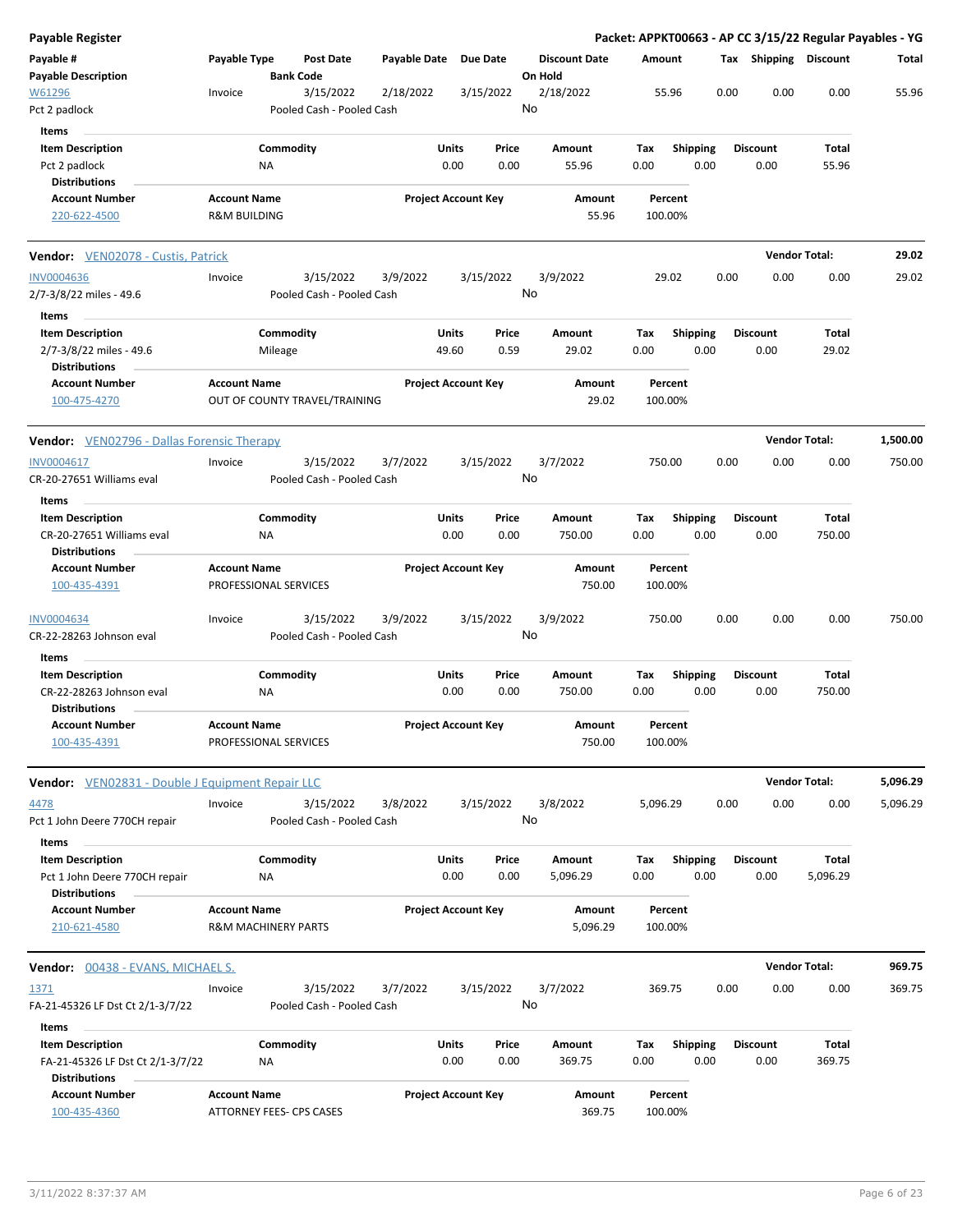| <b>Payable Register</b>                                 |                     |                               |                           |              |                            |       |                                 |          |                 |      |                       | Packet: APPKT00663 - AP CC 3/15/22 Regular Payables - YG |          |
|---------------------------------------------------------|---------------------|-------------------------------|---------------------------|--------------|----------------------------|-------|---------------------------------|----------|-----------------|------|-----------------------|----------------------------------------------------------|----------|
| Payable #                                               | Payable Type        | Post Date                     |                           |              | Payable Date Due Date      |       | <b>Discount Date</b><br>On Hold | Amount   |                 |      | Tax Shipping Discount |                                                          | Total    |
| <b>Payable Description</b><br>INV0004641                | Invoice             | <b>Bank Code</b><br>3/15/2022 |                           | 3/2/2022     | 3/15/2022                  |       | 3/2/2022                        |          | 300.00          | 0.00 | 0.00                  | 0.00                                                     | 300.00   |
| 50707 Cockrill Co Ct@Law                                |                     |                               | Pooled Cash - Pooled Cash |              |                            |       | No                              |          |                 |      |                       |                                                          |          |
|                                                         |                     |                               |                           |              |                            |       |                                 |          |                 |      |                       |                                                          |          |
| <b>Items</b><br><b>Item Description</b>                 |                     | Commodity                     |                           |              | Units                      | Price | Amount                          | Tax      | <b>Shipping</b> |      | <b>Discount</b>       | Total                                                    |          |
| 50707 Cockrill Co Ct@Law                                |                     | ΝA                            |                           |              | 0.00                       | 0.00  | 300.00                          | 0.00     | 0.00            |      | 0.00                  | 300.00                                                   |          |
| <b>Distributions</b>                                    |                     |                               |                           |              |                            |       |                                 |          |                 |      |                       |                                                          |          |
| <b>Account Number</b>                                   | <b>Account Name</b> |                               |                           |              | <b>Project Account Key</b> |       | Amount                          |          | Percent         |      |                       |                                                          |          |
| 100-410-4240                                            |                     | <b>INDIGENT ATTORNEY FEES</b> |                           |              |                            |       | 300.00                          |          | 100.00%         |      |                       |                                                          |          |
|                                                         |                     |                               |                           |              |                            |       |                                 |          |                 |      |                       |                                                          |          |
| <b>INV0004642</b>                                       | Invoice             | 3/15/2022                     |                           | 3/2/2022     | 3/15/2022                  |       | 3/2/2022                        |          | 300.00          | 0.00 | 0.00                  | 0.00                                                     | 300.00   |
| 51040 Morris Co Ct@Law                                  |                     |                               | Pooled Cash - Pooled Cash |              |                            |       | No                              |          |                 |      |                       |                                                          |          |
| Items                                                   |                     |                               |                           |              |                            |       |                                 |          |                 |      |                       |                                                          |          |
| <b>Item Description</b>                                 |                     | Commodity                     |                           |              | Units                      | Price | Amount                          | Tax      | <b>Shipping</b> |      | <b>Discount</b>       | <b>Total</b>                                             |          |
| 51040 Morris Co Ct@Law                                  |                     | NA                            |                           |              | 0.00                       | 0.00  | 300.00                          | 0.00     | 0.00            |      | 0.00                  | 300.00                                                   |          |
| <b>Distributions</b>                                    |                     |                               |                           |              |                            |       |                                 |          |                 |      |                       |                                                          |          |
| <b>Account Number</b>                                   | <b>Account Name</b> |                               |                           |              | <b>Project Account Key</b> |       | Amount                          |          | Percent         |      |                       |                                                          |          |
| 100-410-4240                                            |                     | <b>INDIGENT ATTORNEY FEES</b> |                           |              |                            |       | 300.00                          |          | 100.00%         |      |                       |                                                          |          |
| <b>Vendor:</b> VEN02315 - Fannin County Adult Probation |                     |                               |                           |              |                            |       |                                 |          |                 |      |                       | <b>Vendor Total:</b>                                     | 5,788.83 |
| <b>INV0004565</b>                                       | Invoice             | 3/15/2022                     |                           | 3/7/2022     | 3/15/2022                  |       | 3/7/2022                        | 5,788.83 |                 | 0.00 | 0.00                  | 0.00                                                     | 5,788.83 |
| Mar 2022 Bond supervision support                       |                     |                               | Pooled Cash - Pooled Cash |              |                            |       | No                              |          |                 |      |                       |                                                          |          |
| Items                                                   |                     |                               |                           |              |                            |       |                                 |          |                 |      |                       |                                                          |          |
| <b>Item Description</b>                                 |                     | Commodity                     |                           |              | Units                      | Price | Amount                          | Тах      | <b>Shipping</b> |      | <b>Discount</b>       | Total                                                    |          |
| Mar 2022 Bond supervision support                       |                     | ΝA                            |                           |              | 0.00                       | 0.00  | 5,788.83                        | 0.00     | 0.00            |      | 0.00                  | 5,788.83                                                 |          |
| <b>Distributions</b>                                    |                     |                               |                           |              |                            |       |                                 |          |                 |      |                       |                                                          |          |
| <b>Account Number</b>                                   | <b>Account Name</b> |                               |                           |              | <b>Project Account Key</b> |       | Amount                          |          | Percent         |      |                       |                                                          |          |
| 100-573-4811                                            | <b>FUNDING CSCD</b> |                               |                           |              |                            |       | 5,788.83                        |          | 100.00%         |      |                       |                                                          |          |
|                                                         |                     |                               |                           |              |                            |       |                                 |          |                 |      |                       | <b>Vendor Total:</b>                                     | 299.86   |
| Vendor: 00335 - FANNIN COUNTY ELEC. CO-OP, INC          |                     |                               |                           |              |                            |       |                                 |          |                 |      |                       |                                                          |          |
| <b>INV0004618</b>                                       | Invoice             | 3/15/2022                     |                           | 3/8/2022     | 3/15/2022                  |       | 3/8/2022<br>No                  |          | 299.86          | 0.00 | 0.00                  | 0.00                                                     | 299.86   |
| Pct 3 electric 2/7-3/7/22                               |                     |                               | Pooled Cash - Pooled Cash |              |                            |       |                                 |          |                 |      |                       |                                                          |          |
| Items                                                   |                     |                               |                           |              |                            |       |                                 |          |                 |      |                       |                                                          |          |
| <b>Item Description</b>                                 |                     | Commodity                     |                           |              | Units                      | Price | Amount                          | Тах      | <b>Shipping</b> |      | <b>Discount</b>       | Total                                                    |          |
| Pct 3 electric 2/7-3/7/22<br><b>Distributions</b>       |                     | ΝA                            |                           |              | 0.00                       | 0.00  | 299.86                          | 0.00     | 0.00            |      | 0.00                  | 299.86                                                   |          |
| <b>Account Number</b>                                   | <b>Account Name</b> |                               |                           |              | <b>Project Account Key</b> |       | Amount                          |          | Percent         |      |                       |                                                          |          |
| 230-623-4400                                            |                     | UTILITY ELECTRICITY           |                           |              |                            |       | 299.86                          |          | 100.00%         |      |                       |                                                          |          |
| Vendor: 00797 - FANNIN COUNTY TAX ASSESSOR-COL          |                     |                               |                           |              |                            |       |                                 |          |                 |      |                       | <b>Vendor Total:</b>                                     | 7.50     |
|                                                         |                     |                               |                           |              |                            |       |                                 |          |                 |      |                       |                                                          |          |
| <b>INV0004562</b>                                       | Invoice             | 3/15/2022                     |                           | 3/4/2022     | 3/15/2022                  |       | 3/4/2022<br>No                  |          | 7.50            | 0.00 | 0.00                  | 0.00                                                     | 7.50     |
| Sheriff 2019 Ford #4616 registration                    |                     |                               | Pooled Cash - Pooled Cash |              |                            |       |                                 |          |                 |      |                       |                                                          |          |
| Items                                                   |                     |                               |                           |              |                            |       |                                 |          |                 |      |                       |                                                          |          |
| <b>Item Description</b>                                 |                     | Commodity                     |                           | <b>Units</b> |                            | Price | Amount                          | Тах      | <b>Shipping</b> |      | <b>Discount</b>       | Total                                                    |          |
| Sheriff 2019 Ford #4616 registration                    |                     | NA                            |                           |              | 0.00                       | 0.00  | 7.50                            | 0.00     | 0.00            |      | 0.00                  | 7.50                                                     |          |
| <b>Distributions</b><br><b>Account Number</b>           | <b>Account Name</b> |                               |                           |              | <b>Project Account Key</b> |       | Amount                          |          | Percent         |      |                       |                                                          |          |
| 100-560-4540                                            |                     | <b>R &amp; M AUTOMOBILES</b>  |                           |              |                            |       | 7.50                            |          | 100.00%         |      |                       |                                                          |          |
|                                                         |                     |                               |                           |              |                            |       |                                 |          |                 |      |                       |                                                          |          |
| Vendor: 00074 - FROELICH, DR. JAMES E.                  |                     |                               |                           |              |                            |       |                                 |          |                 |      |                       | <b>Vendor Total:</b>                                     | 200.00   |
| <b>INV0004566</b>                                       | Invoice             | 3/15/2022                     |                           | 3/7/2022     | 3/15/2022                  |       | 3/7/2022                        |          | 200.00          | 0.00 | 0.00                  | 0.00                                                     | 200.00   |
| 2-21-3/20/22 Health Officer                             |                     |                               | Pooled Cash - Pooled Cash |              |                            |       | No                              |          |                 |      |                       |                                                          |          |
| Items                                                   |                     |                               |                           |              |                            |       |                                 |          |                 |      |                       |                                                          |          |
| <b>Item Description</b>                                 |                     | Commodity                     |                           |              | Units                      | Price | Amount                          | Tax      | <b>Shipping</b> |      | <b>Discount</b>       | Total                                                    |          |
| 2-21-3/20/22 Health Officer<br><b>Distributions</b>     |                     | NA                            |                           |              | 0.00                       | 0.00  | 200.00                          | 0.00     | 0.00            |      | 0.00                  | 200.00                                                   |          |
| <b>Account Number</b>                                   | <b>Account Name</b> |                               |                           |              | <b>Project Account Key</b> |       | Amount                          |          | Percent         |      |                       |                                                          |          |
| 100-641-1020                                            |                     | SALARY APPOINTED OFFICIAL     |                           |              |                            |       | 200.00                          |          | 100.00%         |      |                       |                                                          |          |
|                                                         |                     |                               |                           |              |                            |       |                                 |          |                 |      |                       |                                                          |          |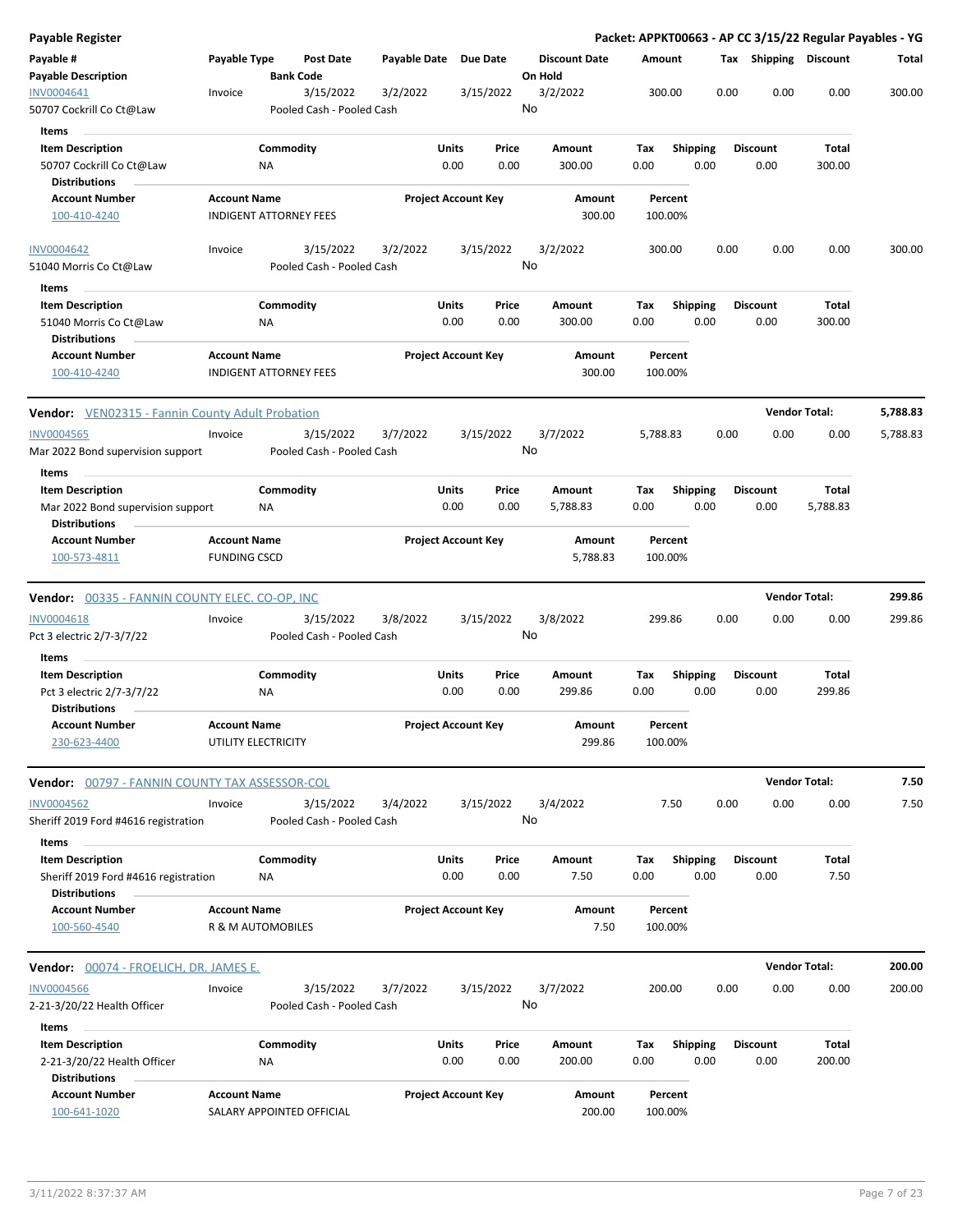| <b>Payable Register</b>                                      |                       |                               |                           |                       |       |                            |                                 |      |          |                 |      |                 | Packet: APPKT00663 - AP CC 3/15/22 Regular Payables - YG |          |
|--------------------------------------------------------------|-----------------------|-------------------------------|---------------------------|-----------------------|-------|----------------------------|---------------------------------|------|----------|-----------------|------|-----------------|----------------------------------------------------------|----------|
| Payable #<br><b>Payable Description</b>                      | Payable Type          | <b>Bank Code</b>              | <b>Post Date</b>          | Payable Date Due Date |       |                            | <b>Discount Date</b><br>On Hold |      | Amount   |                 |      |                 | Tax Shipping Discount                                    | Total    |
| Vendor: 00236 - FUNCTION 4, LLC                              |                       |                               |                           |                       |       |                            |                                 |      |          |                 |      |                 | <b>Vendor Total:</b>                                     | 239.41   |
| <b>INV924793</b>                                             | Invoice               |                               | 3/15/2022                 | 3/3/2022              |       | 3/15/2022                  | 3/3/2022                        |      | 239.41   |                 | 0.00 | 0.00            | 0.00                                                     | 239.41   |
| Copies 2/4-3/3/22                                            |                       |                               | Pooled Cash - Pooled Cash |                       |       |                            | No                              |      |          |                 |      |                 |                                                          |          |
| Items                                                        |                       |                               |                           |                       |       |                            |                                 |      |          |                 |      |                 |                                                          |          |
| <b>Item Description</b>                                      |                       | Commodity                     |                           |                       | Units | Price                      | Amount                          | Tax  |          | <b>Shipping</b> |      | <b>Discount</b> | Total                                                    |          |
| Copies Copies 2/4-3/3/22                                     |                       | ΝA                            |                           |                       | 0.00  | 0.00                       | 239.41                          | 0.00 |          | 0.00            |      | 0.00            | 239.41                                                   |          |
| <b>Distributions</b>                                         |                       |                               |                           |                       |       |                            |                                 |      |          |                 |      |                 |                                                          |          |
| <b>Account Number</b>                                        | <b>Account Name</b>   |                               |                           |                       |       | <b>Project Account Key</b> | Amount                          |      | Percent  |                 |      |                 |                                                          |          |
| 100-665-3150                                                 | <b>COPIER RENTAL</b>  |                               |                           |                       |       |                            | 14.42                           |      | 6.02%    |                 |      |                 |                                                          |          |
| 100-499-3150                                                 | <b>COPIER EXPENSE</b> |                               |                           |                       |       |                            |                                 | 4.69 | 1.96%    |                 |      |                 |                                                          |          |
| 100-510-3150                                                 | <b>COPIER RENTAL</b>  |                               |                           |                       |       |                            | 198.50                          |      | 82.91%   |                 |      |                 |                                                          |          |
| 100-513-3150                                                 | <b>COPIER RENTAL</b>  |                               |                           |                       |       |                            | 10.50                           |      | 4.39%    |                 |      |                 |                                                          |          |
| 100-590-3150                                                 | <b>COPIER RENTAL</b>  |                               |                           |                       |       |                            |                                 | 1.38 | 0.58%    |                 |      |                 |                                                          |          |
| 100-575-3150                                                 | <b>COPIER RENTAL</b>  |                               |                           |                       |       |                            |                                 | 3.96 | 1.65%    |                 |      |                 |                                                          |          |
| 100-475-3150                                                 | <b>COPIER EXPENSE</b> |                               |                           |                       |       |                            |                                 | 2.28 | 0.95%    |                 |      |                 |                                                          |          |
| 160-452-3150                                                 | <b>COPIER RENTAL</b>  |                               |                           |                       |       |                            |                                 | 3.68 | 1.54%    |                 |      |                 |                                                          |          |
| Vendor: 00010 - HOLLAND, JORDAN PLLC                         |                       |                               |                           |                       |       |                            |                                 |      |          |                 |      |                 | <b>Vendor Total:</b>                                     | 782.80   |
| <b>INV0004564</b>                                            | Invoice               |                               | 3/15/2022                 | 3/3/2022              |       | 3/15/2022                  | 3/3/2022                        |      | 482.80   |                 | 0.00 | 0.00            | 0.00                                                     | 482.80   |
| CR-20-27457 Young Dst Ct 1/7-2/25/22                         |                       |                               | Pooled Cash - Pooled Cash |                       |       |                            | No                              |      |          |                 |      |                 |                                                          |          |
| Items                                                        |                       |                               |                           |                       |       |                            |                                 |      |          |                 |      |                 |                                                          |          |
| <b>Item Description</b>                                      |                       | Commodity                     |                           |                       | Units | Price                      | Amount                          | Tax  |          | <b>Shipping</b> |      | <b>Discount</b> | Total                                                    |          |
| CR-20-27457 Young Dst Ct 1/7-2/25/22                         |                       | ΝA                            |                           |                       | 0.00  | 0.00                       | 482.80                          | 0.00 |          | 0.00            |      | 0.00            | 482.80                                                   |          |
| <b>Distributions</b>                                         |                       |                               |                           |                       |       |                            |                                 |      |          |                 |      |                 |                                                          |          |
| <b>Account Number</b>                                        | <b>Account Name</b>   |                               |                           |                       |       | <b>Project Account Key</b> | Amount                          |      | Percent  |                 |      |                 |                                                          |          |
| 100-435-4370                                                 | <b>ATTORNEY FEES</b>  |                               |                           |                       |       |                            | 482.80                          |      | 100.00%  |                 |      |                 |                                                          |          |
| INV0004643                                                   | Invoice               |                               | 3/15/2022                 | 3/3/2022              |       | 3/15/2022                  | 3/3/2022                        |      | 300.00   |                 | 0.00 | 0.00            | 0.00                                                     | 300.00   |
| 50671 Sepaugh Co Ct@Law                                      |                       |                               | Pooled Cash - Pooled Cash |                       |       |                            | No                              |      |          |                 |      |                 |                                                          |          |
| Items                                                        |                       |                               |                           |                       |       |                            |                                 |      |          |                 |      |                 |                                                          |          |
| <b>Item Description</b>                                      |                       | Commodity                     |                           |                       | Units | Price                      | Amount                          | Tax  |          | <b>Shipping</b> |      | <b>Discount</b> | Total                                                    |          |
| 50671 Sepaugh Co Ct@Law                                      |                       | ΝA                            |                           |                       | 0.00  | 0.00                       | 300.00                          | 0.00 |          | 0.00            |      | 0.00            | 300.00                                                   |          |
| <b>Distributions</b>                                         |                       |                               |                           |                       |       |                            |                                 |      |          |                 |      |                 |                                                          |          |
| <b>Account Number</b>                                        | <b>Account Name</b>   |                               |                           |                       |       | <b>Project Account Key</b> | Amount                          |      | Percent  |                 |      |                 |                                                          |          |
| 100-410-4240                                                 |                       | <b>INDIGENT ATTORNEY FEES</b> |                           |                       |       |                            | 300.00                          |      | 100.00%  |                 |      |                 |                                                          |          |
| <b>Vendor: 00397 - JESSICA MCDONALD &amp; ASSOC.</b>         |                       |                               |                           |                       |       |                            |                                 |      |          |                 |      |                 | <b>Vendor Total:</b>                                     | 1,520.00 |
| 818                                                          | Invoice               |                               | 3/15/2022                 | 3/4/2022              |       | 3/15/2022                  | 3/4/2022                        |      | 1,010.00 |                 | 0.00 | 0.00            | 0.00                                                     | 1,010.00 |
| FA-21-45118 JT Dst Ct11/15/21-3/4/22                         |                       |                               | Pooled Cash - Pooled Cash |                       |       |                            | No                              |      |          |                 |      |                 |                                                          |          |
| Items                                                        |                       |                               |                           |                       |       |                            |                                 |      |          |                 |      |                 |                                                          |          |
| <b>Item Description</b>                                      |                       | Commodity                     |                           |                       | Units | Price                      | Amount                          | Tax  |          | <b>Shipping</b> |      | <b>Discount</b> | Total                                                    |          |
| FA-21-45118 JT Dst Ct11/15/21-3/4/22<br><b>Distributions</b> |                       | NA                            |                           |                       | 0.00  | 0.00                       | 1,010.00                        | 0.00 |          | 0.00            |      | 0.00            | 1,010.00                                                 |          |
| <b>Account Number</b>                                        | <b>Account Name</b>   |                               |                           |                       |       | <b>Project Account Key</b> | Amount                          |      | Percent  |                 |      |                 |                                                          |          |
| 100-435-4360                                                 |                       | ATTORNEY FEES- CPS CASES      |                           |                       |       |                            | 1,010.00                        |      | 100.00%  |                 |      |                 |                                                          |          |
| 819                                                          | Invoice               |                               | 3/15/2022                 | 3/4/2022              |       | 3/15/2022                  | 3/4/2022                        |      | 510.00   |                 | 0.00 | 0.00            | 0.00                                                     | 510.00   |
| FA-19-44179 WC/JC Dst Ct 2/14-3/4/22                         |                       |                               | Pooled Cash - Pooled Cash |                       |       |                            | No                              |      |          |                 |      |                 |                                                          |          |
| Items                                                        |                       |                               |                           |                       |       |                            |                                 |      |          |                 |      |                 |                                                          |          |
| <b>Item Description</b>                                      |                       | Commodity                     |                           |                       | Units | Price                      | Amount                          | Tax  |          | <b>Shipping</b> |      | <b>Discount</b> | Total                                                    |          |
| FA-19-44179 WC/JC Dst Ct 2/14-3/4/22                         |                       | ΝA                            |                           |                       | 0.00  | 0.00                       | 510.00                          | 0.00 |          | 0.00            |      | 0.00            | 510.00                                                   |          |
| <b>Distributions</b>                                         |                       |                               |                           |                       |       |                            |                                 |      |          |                 |      |                 |                                                          |          |
| <b>Account Number</b>                                        | <b>Account Name</b>   |                               |                           |                       |       | <b>Project Account Key</b> | Amount                          |      | Percent  |                 |      |                 |                                                          |          |
| 100-435-4360                                                 |                       | ATTORNEY FEES- CPS CASES      |                           |                       |       |                            | 510.00                          |      | 100.00%  |                 |      |                 |                                                          |          |
| Vendor: 00378 - JPMORGAN CHASE BANK NA                       |                       |                               |                           |                       |       |                            |                                 |      |          |                 |      |                 | <b>Vendor Total:</b>                                     | 4,413.84 |
| <b>INV0004622</b>                                            | Invoice               |                               | 3/15/2022                 | 3/7/2022              |       | 3/21/2022                  | 3/7/2022                        |      | 4,413.84 |                 | 0.00 | 0.00            | 0.00                                                     | 4,413.84 |
| Feb 2022 credit card                                         |                       |                               | Pooled Cash - Pooled Cash |                       |       |                            | No                              |      |          |                 |      |                 |                                                          |          |
|                                                              |                       |                               |                           |                       |       |                            |                                 |      |          |                 |      |                 |                                                          |          |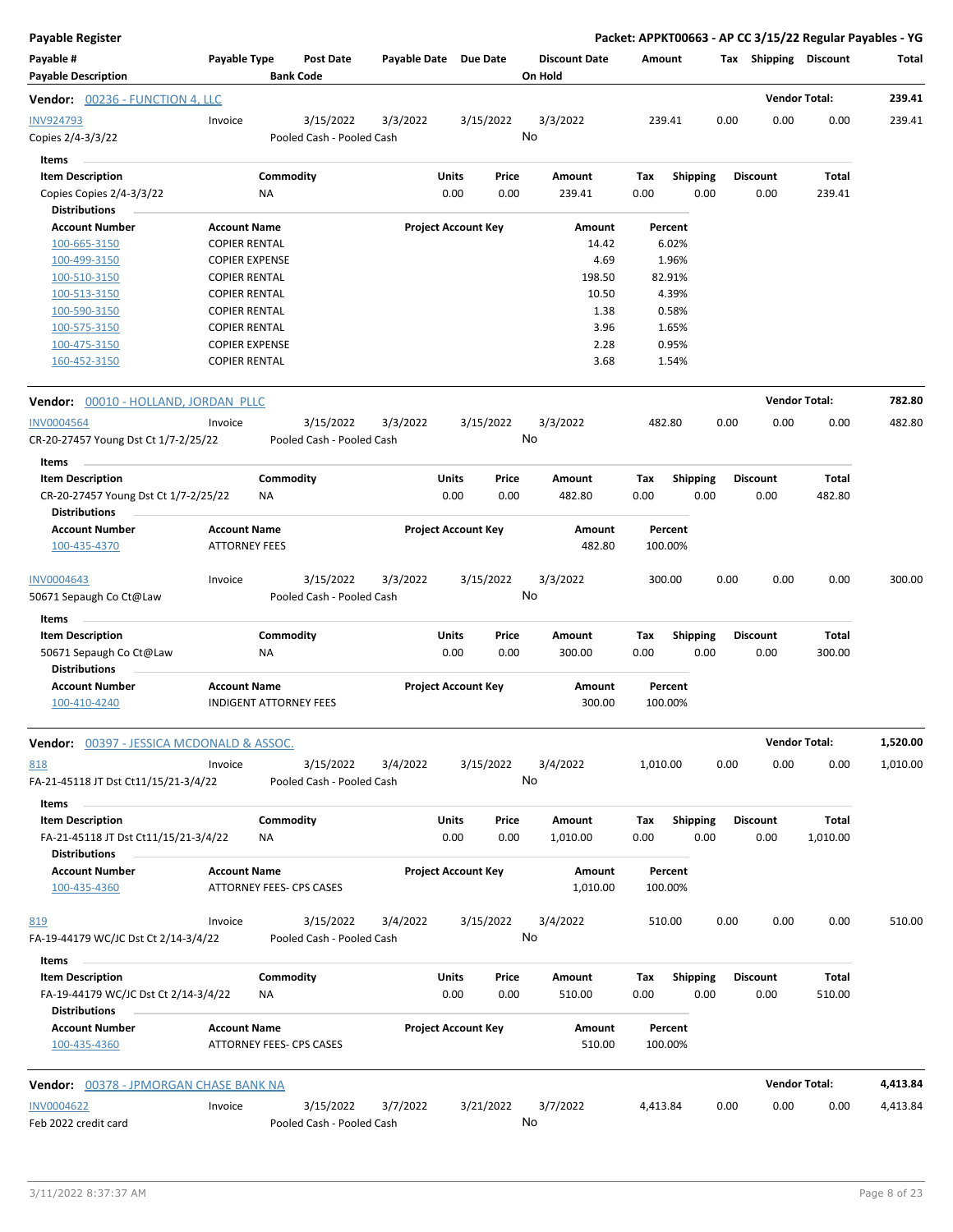| <b>Payable Description</b>                                    |                        | <b>Bank Code</b>               |                            |       | On Hold       |      |                 |                 |              |
|---------------------------------------------------------------|------------------------|--------------------------------|----------------------------|-------|---------------|------|-----------------|-----------------|--------------|
| Items                                                         |                        |                                |                            |       |               |      |                 |                 |              |
| <b>Item Description</b>                                       |                        | Commodity                      | Units                      | Price | Amount        | Tax  | <b>Shipping</b> | Discount        | Total        |
| Feb 2022 credit card-TAC registration<br><b>Distributions</b> |                        | ΝA                             | 0.00                       | 0.00  | 275.00        | 0.00 | 0.00            | 0.00            | 275.00       |
| <b>Account Number</b>                                         | <b>Account Name</b>    |                                | <b>Project Account Key</b> |       | <b>Amount</b> |      | Percent         |                 |              |
| 240-624-4270                                                  |                        | OUT OF COUNTY TRAVEL/TRAINING  |                            |       | 275.00        |      | 100.00%         |                 |              |
| Items                                                         |                        |                                |                            |       |               |      |                 |                 |              |
| <b>Item Description</b>                                       |                        | Commodity                      | <b>Units</b>               | Price | Amount        | Тах  | Shipping        | Discount        | Total        |
| Feb 2022 credit card-transport expenses                       |                        | NA                             | 0.00                       | 0.00  | 257.94        | 0.00 | 0.00            | 0.00            | 257.94       |
| <b>Distributions</b>                                          |                        |                                |                            |       |               |      |                 |                 |              |
| <b>Account Number</b>                                         | <b>Account Name</b>    |                                | <b>Project Account Key</b> |       | Amount        |      | Percent         |                 |              |
| 100-560-4280                                                  |                        | PRISONER TRANSPORT             |                            |       | 257.94        |      | 100.00%         |                 |              |
| Items                                                         |                        |                                |                            |       |               |      |                 |                 |              |
| <b>Item Description</b>                                       |                        | Commodity                      | Units                      | Price | Amount        | Tax  | <b>Shipping</b> | <b>Discount</b> | Total        |
| Feb 2022 credit card-election meal                            |                        | ΝA                             | 0.00                       | 0.00  | 61.09         | 0.00 | 0.00            | 0.00            | 61.09        |
| <b>Distributions</b>                                          |                        |                                |                            |       |               |      |                 |                 |              |
| <b>Account Number</b>                                         | <b>Account Name</b>    |                                | <b>Project Account Key</b> |       | Amount        |      | Percent         |                 |              |
| 100-403-3100                                                  | <b>OFFICE SUPPLIES</b> |                                |                            |       | 61.09         |      | 100.00%         |                 |              |
|                                                               |                        |                                |                            |       |               |      |                 |                 |              |
| Items                                                         |                        |                                |                            |       |               |      |                 |                 |              |
| <b>Item Description</b>                                       |                        | Commodity                      | Units                      | Price | Amount        | Tax  | <b>Shipping</b> | Discount        | Total        |
| Feb 2022 credit card-training expenses                        |                        | ΝA                             | 0.00                       | 0.00  | 490.00        | 0.00 | 0.00            | 0.00            | 490.00       |
| <b>Distributions</b>                                          | <b>Account Name</b>    |                                | <b>Project Account Key</b> |       |               |      |                 |                 |              |
| <b>Account Number</b>                                         |                        |                                |                            |       | Amount        |      | Percent         |                 |              |
| 310-560-4270                                                  |                        | OUT OF COUNTY TRAVEL/TRAINING  |                            |       | 490.00        |      | 100.00%         |                 |              |
| Items                                                         |                        |                                |                            |       |               |      |                 |                 |              |
| <b>Item Description</b>                                       |                        | Commodity                      | Units                      | Price | Amount        | Tax  | <b>Shipping</b> | <b>Discount</b> | Total        |
| Feb 2022 credit card-Bruckner parts                           |                        | NA                             | 0.00                       | 0.00  | 313.51        | 0.00 | 0.00            | 0.00            | 313.51       |
| Distributions                                                 |                        |                                |                            |       |               |      |                 |                 |              |
| <b>Account Number</b>                                         | <b>Account Name</b>    |                                | <b>Project Account Key</b> |       | Amount        |      | Percent         |                 |              |
| 220-622-4580                                                  |                        | <b>R&amp;M MACHINERY PARTS</b> |                            |       | 313.51        |      | 100.00%         |                 |              |
| Items                                                         |                        |                                |                            |       |               |      |                 |                 |              |
| <b>Item Description</b>                                       |                        | Commodity                      | Units                      | Price | Amount        | Tax  | <b>Shipping</b> | <b>Discount</b> | Total        |
| Feb 2022 credit card-travel-regist/hotel                      |                        | NA                             | 0.00                       | 0.00  | 594.11        | 0.00 | 0.00            | 0.00            | 594.11       |
| <b>Distributions</b>                                          |                        |                                |                            |       |               |      |                 |                 |              |
| <b>Account Number</b>                                         | <b>Account Name</b>    |                                | <b>Project Account Key</b> |       | Amount        |      | Percent         |                 |              |
| 100-400-4270                                                  |                        | OUT OF COUNTY TRAVEL/TRAINING  |                            |       | 594.11        |      | 100.00%         |                 |              |
| Items                                                         |                        |                                |                            |       |               |      |                 |                 |              |
| <b>Item Description</b>                                       |                        | Commodity                      | Units                      | Price | Amount        | Tax  | <b>Shipping</b> | <b>Discount</b> | <b>Total</b> |
| Feb 2022 credit card-travel-regist/hotel                      |                        | NA                             | 0.00                       | 0.00  | 929.00        | 0.00 | 0.00            | 0.00            | 929.00       |
| <b>Distributions</b>                                          |                        |                                |                            |       |               |      |                 |                 |              |
| <b>Account Number</b>                                         | <b>Account Name</b>    |                                | <b>Project Account Key</b> |       | Amount        |      | Percent         |                 |              |
| 100-499-4270                                                  |                        | OUT OF COUNTY TRAVEL/TRAINING  |                            |       | 929.00        |      | 100.00%         |                 |              |
| Items                                                         |                        |                                |                            |       |               |      |                 |                 |              |
| <b>Item Description</b>                                       |                        | Commodity                      | Units                      | Price | Amount        | Tax  | <b>Shipping</b> | <b>Discount</b> | Total        |
| Feb 2022 credit card-travel-regist                            |                        | NA                             | 0.00                       | 0.00  | 175.00        | 0.00 | 0.00            | 0.00            | 175.00       |
| <b>Distributions</b>                                          |                        |                                |                            |       |               |      |                 |                 |              |
| <b>Account Number</b>                                         | <b>Account Name</b>    |                                | <b>Project Account Key</b> |       | Amount        |      | Percent         |                 |              |
| 100-495-4270                                                  |                        | OUT OF COUNTY TRAVEL/TRAINING  |                            |       | 175.00        |      | 100.00%         |                 |              |
|                                                               |                        |                                |                            |       |               |      |                 |                 |              |
| Items                                                         |                        |                                |                            |       |               |      |                 |                 |              |
| <b>Item Description</b>                                       |                        | Commodity                      | Units                      | Price | Amount        | Tax  | <b>Shipping</b> | Discount        | Total        |
| Feb 2022 credit card-travel-regist                            |                        | NA                             | 0.00                       | 0.00  | 50.00         | 0.00 | 0.00            | 0.00            | 50.00        |
| <b>Distributions</b>                                          |                        |                                |                            |       |               |      |                 |                 |              |
| <b>Account Number</b>                                         | <b>Account Name</b>    |                                | <b>Project Account Key</b> |       | Amount        |      | Percent         |                 |              |
| 100-475-4270                                                  |                        | OUT OF COUNTY TRAVEL/TRAINING  |                            |       | 50.00         |      | 100.00%         |                 |              |
| Items                                                         |                        |                                |                            |       |               |      |                 |                 |              |
| <b>Item Description</b>                                       |                        | Commodity                      | Units                      | Price | Amount        | Тах  | <b>Shipping</b> | Discount        | Total        |
| Feb 2022 credit card-travel-regist                            |                        | NA                             | 0.00                       | 0.00  | 300.00        | 0.00 | 0.00            | 0.00            | 300.00       |
| <b>Distributions</b>                                          |                        |                                |                            |       |               |      |                 |                 |              |
| <b>Account Number</b>                                         | <b>Account Name</b>    |                                | <b>Project Account Key</b> |       | Amount        |      | Percent         |                 |              |
| 100-406-4270                                                  |                        | OUT OF COUNTY TRAVEL/TRAINING  |                            |       | 300.00        |      | 100.00%         |                 |              |

**Payable Register Packet: APPKT00663 - AP CC 3/15/22 Regular Payables - YG**

**Discount Date Amount Tax Shipping Discount Total**

**Payable # Payable Type Post Date Payable Date Due Date**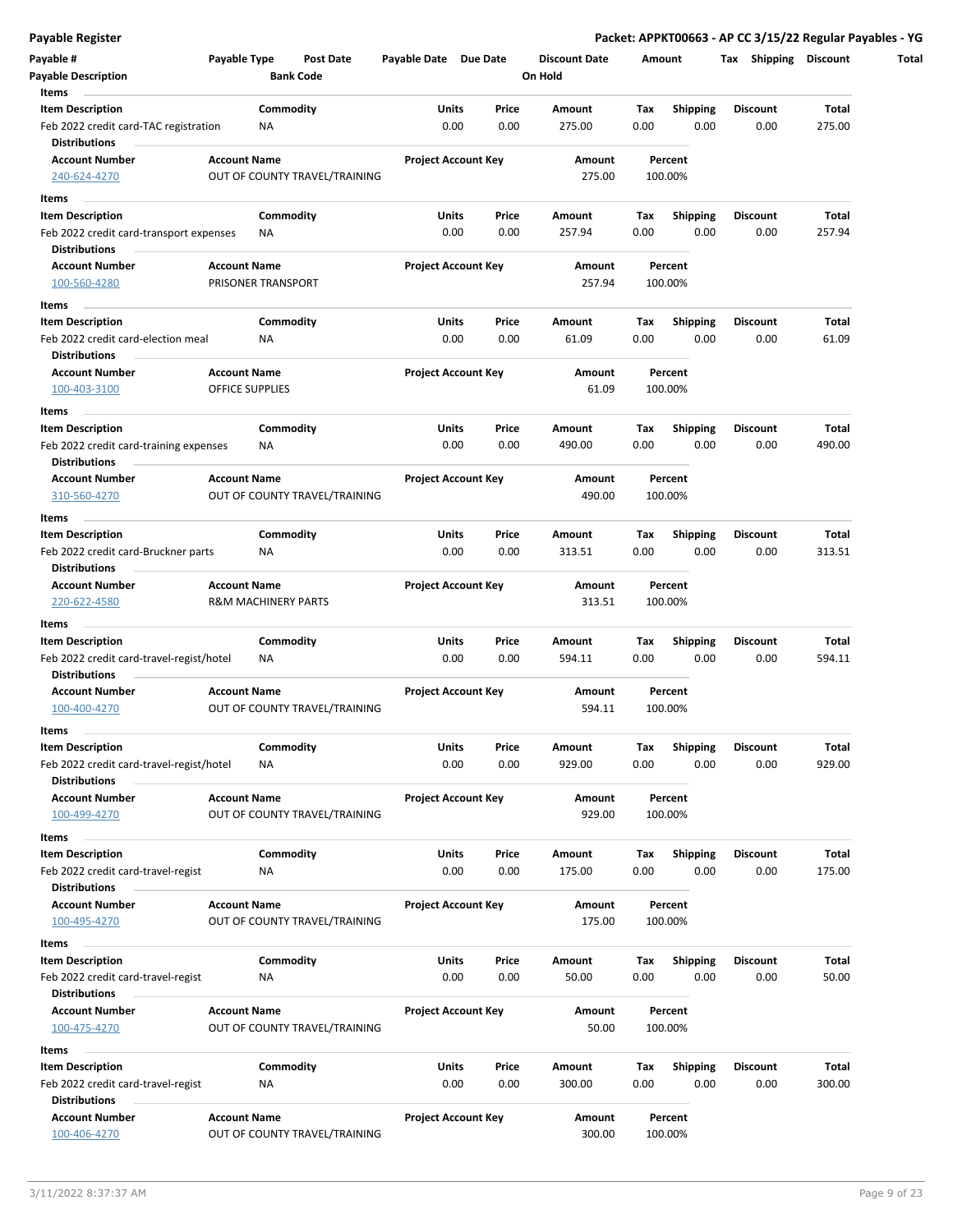| Payable #                                                  | Payable Type         | Post Date                             | Payable Date Due Date |                            | <b>Discount Date</b> |      | Amount          | <b>Shipping</b><br>Tax | Discount |
|------------------------------------------------------------|----------------------|---------------------------------------|-----------------------|----------------------------|----------------------|------|-----------------|------------------------|----------|
| <b>Payable Description</b>                                 |                      | <b>Bank Code</b>                      |                       |                            | On Hold              |      |                 |                        |          |
| Items                                                      |                      |                                       |                       |                            |                      |      |                 |                        |          |
| <b>Item Description</b>                                    |                      | Commodity                             | Units                 | Price                      | Amount               | Tax  | <b>Shipping</b> | <b>Discount</b>        | Total    |
| Feb 2022 credit card-travel-regist<br><b>Distributions</b> | ΝA                   |                                       |                       | 0.00<br>0.00               | 75.00                | 0.00 | 0.00            | 0.00                   | 75.00    |
| <b>Account Number</b>                                      | <b>Account Name</b>  |                                       |                       | <b>Project Account Key</b> | Amount               |      | Percent         |                        |          |
| 100-435-4270                                               |                      | OUT OF CO TRAVEL/TRAINING             |                       |                            | 75.00                |      | 100.00%         |                        |          |
| Items                                                      |                      |                                       |                       |                            |                      |      |                 |                        |          |
| <b>Item Description</b>                                    |                      | Commodity                             | Units                 | Price                      | Amount               | Tax  | <b>Shipping</b> | <b>Discount</b>        | Total    |
| Feb 2022 credit card-checks/dep. slips                     | ΝA                   |                                       |                       | 0.00<br>0.00               | 267.18               | 0.00 | 0.00            | 0.00                   | 267.18   |
| <b>Distributions</b>                                       |                      |                                       |                       |                            |                      |      |                 |                        |          |
| <b>Account Number</b>                                      | <b>Account Name</b>  |                                       |                       | <b>Project Account Key</b> | Amount               |      | Percent         |                        |          |
| 100-450-4350                                               | PRINTING             |                                       |                       |                            | 267.18               |      | 100.00%         |                        |          |
| Items                                                      |                      |                                       |                       |                            |                      |      |                 |                        |          |
| <b>Item Description</b>                                    |                      | Commodity                             | Units                 | Price                      | Amount               | Tax  | <b>Shipping</b> | <b>Discount</b>        | Total    |
| Feb 2022 credit card-checks/dep. slips                     | ΝA                   |                                       |                       | 0.00<br>0.00               | 136.79               | 0.00 | 0.00            | 0.00                   | 136.79   |
| <b>Distributions</b>                                       |                      |                                       |                       |                            |                      |      |                 |                        |          |
| <b>Account Number</b>                                      | <b>Account Name</b>  |                                       |                       | <b>Project Account Key</b> | Amount               |      | Percent         |                        |          |
| 100-499-4350                                               | PRINTING             |                                       |                       |                            | 136.79               |      | 100.00%         |                        |          |
|                                                            |                      |                                       |                       |                            |                      |      |                 |                        |          |
| Items                                                      |                      |                                       |                       |                            |                      |      |                 |                        |          |
| <b>Item Description</b>                                    |                      | Commodity                             | Units                 | Price                      | Amount               | Tax  | <b>Shipping</b> | Discount               | Total    |
| Feb 2022 credit card-checks/dep. slips                     | NA                   |                                       |                       | 0.00<br>0.00               | 79.19                | 0.00 | 0.00            | 0.00                   | 79.19    |
| <b>Distributions</b>                                       |                      |                                       |                       |                            |                      |      |                 |                        |          |
| <b>Account Number</b>                                      | <b>Account Name</b>  |                                       |                       | <b>Project Account Key</b> | Amount               |      | Percent         |                        |          |
| 100-475-3100                                               | OFFICE SUPPLIES      |                                       |                       |                            | 79.19                |      | 100.00%         |                        |          |
| Items                                                      |                      |                                       |                       |                            |                      |      |                 |                        |          |
| <b>Item Description</b>                                    |                      | Commodity                             | Units                 | Price                      | Amount               | Tax  | <b>Shipping</b> | <b>Discount</b>        | Total    |
| Feb 2022 credit card-checks/dep. slips                     | ΝA                   |                                       |                       | 0.00<br>0.00               | 398.55               | 0.00 | 0.00            | 0.00                   | 398.55   |
| <b>Distributions</b>                                       |                      |                                       |                       |                            |                      |      |                 |                        |          |
| <b>Account Number</b>                                      | <b>Account Name</b>  |                                       |                       | <b>Project Account Key</b> | Amount               |      | Percent         |                        |          |
| 100-510-3100                                               | OFFICE SUPPLIES      |                                       |                       |                            | 398.55               |      | 100.00%         |                        |          |
| Items                                                      |                      |                                       |                       |                            |                      |      |                 |                        |          |
| <b>Item Description</b>                                    |                      | Commodity                             | Units                 | Price                      | Amount               | Tax  | <b>Shipping</b> | Discount               | Total    |
| Feb 2022 credit card-postage                               | ΝA                   |                                       |                       | 0.00<br>0.00               | 9.25                 | 0.00 | 0.00            | 0.00                   | 9.25     |
| <b>Distributions</b>                                       |                      |                                       |                       |                            |                      |      |                 |                        |          |
| <b>Account Number</b>                                      | <b>Account Name</b>  |                                       |                       | <b>Project Account Key</b> | Amount               |      | Percent         |                        |          |
| 100-475-3110                                               | POSTAGE              |                                       |                       |                            |                      | 9.25 | 100.00%         |                        |          |
|                                                            |                      |                                       |                       |                            |                      |      |                 |                        |          |
| Items                                                      |                      |                                       |                       |                            |                      |      |                 |                        |          |
| <b>Item Description</b>                                    |                      | Commodity                             | Units                 | Price                      | Amount               | Tax  | Shipping        | Discount               | Total    |
| Feb 2022 credit card-Pct 2 water                           | NA                   |                                       |                       | 0.00<br>0.00               | 7.24                 | 0.00 | 0.00            | 0.00                   | 7.24     |
| <b>Distributions</b>                                       |                      |                                       |                       |                            |                      |      |                 |                        |          |
| <b>Account Number</b>                                      | <b>Account Name</b>  |                                       |                       | <b>Project Account Key</b> | Amount               |      | Percent         |                        |          |
| 220-622-3400                                               | <b>SHOP SUPPLIES</b> |                                       |                       |                            |                      | 7.24 | 100.00%         |                        |          |
| Items                                                      |                      |                                       |                       |                            |                      |      |                 |                        |          |
| <b>Item Description</b>                                    |                      | Commodity                             | Units                 | Price                      | Amount               | Tax  | <b>Shipping</b> | <b>Discount</b>        | Total    |
| Feb 2022 credit card-Pct 2 labs                            | ΝA                   |                                       |                       | 0.00<br>0.00               | 80.00                | 0.00 | 0.00            | 0.00                   | 80.00    |
| <b>Distributions</b>                                       |                      |                                       |                       |                            |                      |      |                 |                        |          |
| <b>Account Number</b>                                      | <b>Account Name</b>  |                                       |                       | <b>Project Account Key</b> | Amount               |      | Percent         |                        |          |
| 220-622-3140                                               |                      | <b>EMPLOYEE PHYSICALS/DOT TESTING</b> |                       |                            | 80.00                |      | 100.00%         |                        |          |
| Items                                                      |                      |                                       |                       |                            |                      |      |                 |                        |          |
| <b>Item Description</b>                                    |                      | Commodity                             | Units                 | Price                      | Amount               | Tax  | <b>Shipping</b> | <b>Discount</b>        | Total    |
|                                                            |                      |                                       |                       |                            |                      |      |                 |                        |          |
| Feb 2022 credit card-dues                                  | NA                   |                                       |                       | 0.00<br>0.00               | 35.00                | 0.00 | 0.00            | 0.00                   | 35.00    |
| <b>Distributions</b>                                       |                      |                                       |                       |                            |                      |      |                 |                        |          |
| <b>Account Number</b>                                      | <b>Account Name</b>  |                                       |                       | <b>Project Account Key</b> | Amount               |      | Percent         |                        |          |
| 100-435-4810                                               | <b>DUES</b>          |                                       |                       |                            | 35.00                |      | 100.00%         |                        |          |
| Items                                                      |                      |                                       |                       |                            |                      |      |                 |                        |          |
| <b>Item Description</b>                                    |                      | Commodity                             | Units                 | Price                      | Amount               | Тах  | <b>Shipping</b> | Discount               | Total    |
| Feb 2022 credit card-Zoom                                  | NA                   |                                       |                       | 0.00<br>0.00               | 64.99                | 0.00 | 0.00            | 0.00                   | 64.99    |
| <b>Distributions</b>                                       |                      |                                       |                       |                            |                      |      |                 |                        |          |
| <b>Account Number</b>                                      | <b>Account Name</b>  |                                       |                       | <b>Project Account Key</b> | Amount               |      | Percent         |                        |          |
| 100-510-4530                                               | COMPUTER SOFTWARE    |                                       |                       |                            | 64.99                |      | 100.00%         |                        |          |

**Payable Register Packet: APPKT00663 - AP CC 3/15/22 Regular Payables - YG**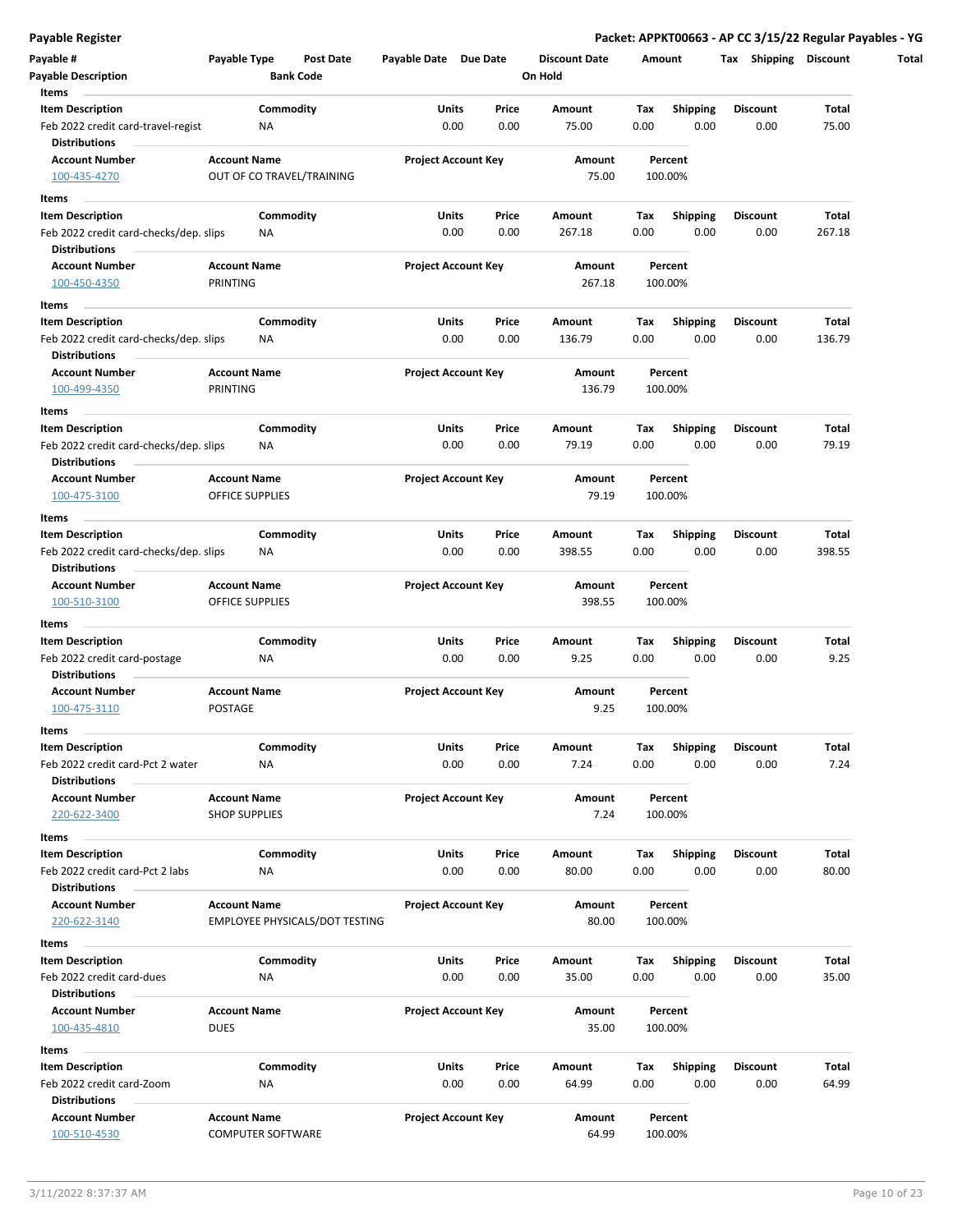| Payable #<br>Payable Type<br><b>Post Date</b><br>Payable Date Due Date<br><b>Discount Date</b><br>Amount<br>Tax Shipping Discount<br><b>Payable Description</b><br><b>Bank Code</b><br>On Hold<br>Items<br>Commodity<br><b>Item Description</b><br><b>Units</b><br>Price<br><b>Shipping</b><br><b>Discount</b><br><b>Total</b><br>Amount<br>Tax<br>0.00<br>0.00<br>Feb 2022 credit card-O'Connors TX crimina NA<br>0.00<br>$-185.00$<br>0.00<br>0.00<br>$-185.00$<br><b>Distributions</b><br><b>Account Number</b><br><b>Account Name</b><br><b>Project Account Key</b><br>Amount<br>Percent<br><b>BOOKS</b><br>100-475-5900<br>$-185.00$<br>100.00%<br><b>Vendor Total:</b><br>Vendor: 00444 - KONICA MINOLTA PREMIER FINANCE<br>75730470<br>Invoice<br>3/15/2022<br>3/9/2022<br>4/15/2022<br>3/9/2022<br>888.45<br>0.00<br>0.00<br>0.00<br>No<br>Copier rental 3/15-4/15/22<br>Pooled Cash - Pooled Cash<br>Items<br><b>Item Description</b><br>Commodity<br>Units<br>Price<br>Amount<br><b>Shipping</b><br><b>Discount</b><br>Tax<br>Total<br>0.00<br>0.00<br>Copier rental 3/15-4/15/22<br>Service<br>0.00<br>888.45<br>0.00<br>0.00<br>888.45<br><b>Distributions</b><br><b>Account Number</b><br><b>Account Name</b><br><b>Project Account Key</b><br>Amount<br>Percent<br>8.25%<br><b>COPIER RENTAL</b><br>73.29<br>100-590-3150<br>97.72<br>11.00%<br>160-452-3150<br><b>COPIER RENTAL</b><br>100-510-3150<br><b>COPIER RENTAL</b><br>314.27<br>35.37%<br>100-513-3150<br><b>COPIER RENTAL</b><br>97.72<br>11.00%<br>100-499-3150<br><b>COPIER EXPENSE</b><br>89.75<br>10.10%<br>89.75<br>10.10%<br>100-665-3150<br><b>COPIER RENTAL</b><br>101.52<br>11.43%<br>100-475-3150<br><b>COPIER EXPENSE</b><br>100-575-3150<br><b>COPIER RENTAL</b><br>24.43<br>2.75%<br><b>Vendor Total:</b><br><b>Vendor: 00649 - LAW OFFICE OF MYLES PORTER, P.C.</b><br>0.00<br>INV0004639<br>3/15/2022<br>3/9/2022<br>3/15/2022<br>3/9/2022<br>500.00<br>0.00<br>0.00<br>Invoice<br>No<br>Pooled Cash - Pooled Cash<br>51015 Hindsley Co Ct@Law<br>Items<br>Commodity<br>Units<br>Price<br><b>Shipping</b><br><b>Discount</b><br><b>Total</b><br><b>Item Description</b><br>Amount<br>Tax<br>0.00<br>0.00<br>500.00<br>0.00<br>0.00<br>0.00<br>500.00<br>51015 Hindsley Co Ct@Law<br>ΝA<br><b>Distributions</b><br><b>Account Number</b><br><b>Account Name</b><br><b>Project Account Key</b><br>Amount<br>Percent<br>100-410-4240<br><b>INDIGENT ATTORNEY FEES</b><br>500.00<br>100.00%<br><b>Vendor Total:</b><br>Vendor: 00048 - LEONARD, CITY OF<br>3/15/2022<br>2/28/2022<br>3/15/2022<br>2/28/2022<br>99.30<br>0.00<br>0.00<br>0.00<br>INV0004623<br>Invoice<br>No<br>#01-0828-01 Pct 2 1/19-2/15/22<br>Pooled Cash - Pooled Cash<br>Items<br>Commodity<br>Units<br>Price<br><b>Shipping</b><br><b>Discount</b><br><b>Total</b><br><b>Item Description</b><br>Amount<br>Tax<br>#01-0828-01 Pct 2 1/19-2/15/22<br>0.00<br>0.00<br>99.30<br>0.00<br>0.00<br>0.00<br>99.30<br>ΝA<br><b>Distributions</b><br><b>Account Number</b><br><b>Account Name</b><br><b>Project Account Key</b><br>Amount<br>Percent<br>220-622-4420<br>UTILITY WATER<br>99.30<br>100.00%<br><b>Vendor Total:</b><br>Vendor: 00111 - MCCRAW OIL CO.<br>3/15/2022<br>2/10/2022<br>3/15/2022<br>2/10/2022<br>0.00<br>0.00<br>P49670<br>Invoice<br>1,844.80<br>0.00<br>No<br>#23040045 Sheriff auto gas<br>Pooled Cash - Pooled Cash | <b>Payable Register</b> |  |  |  |  |  | Packet: APPKT00663 - AP CC 3/15/22 Regular Payables - YG |
|----------------------------------------------------------------------------------------------------------------------------------------------------------------------------------------------------------------------------------------------------------------------------------------------------------------------------------------------------------------------------------------------------------------------------------------------------------------------------------------------------------------------------------------------------------------------------------------------------------------------------------------------------------------------------------------------------------------------------------------------------------------------------------------------------------------------------------------------------------------------------------------------------------------------------------------------------------------------------------------------------------------------------------------------------------------------------------------------------------------------------------------------------------------------------------------------------------------------------------------------------------------------------------------------------------------------------------------------------------------------------------------------------------------------------------------------------------------------------------------------------------------------------------------------------------------------------------------------------------------------------------------------------------------------------------------------------------------------------------------------------------------------------------------------------------------------------------------------------------------------------------------------------------------------------------------------------------------------------------------------------------------------------------------------------------------------------------------------------------------------------------------------------------------------------------------------------------------------------------------------------------------------------------------------------------------------------------------------------------------------------------------------------------------------------------------------------------------------------------------------------------------------------------------------------------------------------------------------------------------------------------------------------------------------------------------------------------------------------------------------------------------------------------------------------------------------------------------------------------------------------------------------------------------------------------------------------------------------------------------------------------------------------------------------------------------------------------------------------------------------------------------------------------------------------------------------------------------------------------------------------------------------------------------------------------------------------------------------------------------------------------------------------|-------------------------|--|--|--|--|--|----------------------------------------------------------|
|                                                                                                                                                                                                                                                                                                                                                                                                                                                                                                                                                                                                                                                                                                                                                                                                                                                                                                                                                                                                                                                                                                                                                                                                                                                                                                                                                                                                                                                                                                                                                                                                                                                                                                                                                                                                                                                                                                                                                                                                                                                                                                                                                                                                                                                                                                                                                                                                                                                                                                                                                                                                                                                                                                                                                                                                                                                                                                                                                                                                                                                                                                                                                                                                                                                                                                                                                                                                    |                         |  |  |  |  |  | Total                                                    |
|                                                                                                                                                                                                                                                                                                                                                                                                                                                                                                                                                                                                                                                                                                                                                                                                                                                                                                                                                                                                                                                                                                                                                                                                                                                                                                                                                                                                                                                                                                                                                                                                                                                                                                                                                                                                                                                                                                                                                                                                                                                                                                                                                                                                                                                                                                                                                                                                                                                                                                                                                                                                                                                                                                                                                                                                                                                                                                                                                                                                                                                                                                                                                                                                                                                                                                                                                                                                    |                         |  |  |  |  |  |                                                          |
|                                                                                                                                                                                                                                                                                                                                                                                                                                                                                                                                                                                                                                                                                                                                                                                                                                                                                                                                                                                                                                                                                                                                                                                                                                                                                                                                                                                                                                                                                                                                                                                                                                                                                                                                                                                                                                                                                                                                                                                                                                                                                                                                                                                                                                                                                                                                                                                                                                                                                                                                                                                                                                                                                                                                                                                                                                                                                                                                                                                                                                                                                                                                                                                                                                                                                                                                                                                                    |                         |  |  |  |  |  |                                                          |
|                                                                                                                                                                                                                                                                                                                                                                                                                                                                                                                                                                                                                                                                                                                                                                                                                                                                                                                                                                                                                                                                                                                                                                                                                                                                                                                                                                                                                                                                                                                                                                                                                                                                                                                                                                                                                                                                                                                                                                                                                                                                                                                                                                                                                                                                                                                                                                                                                                                                                                                                                                                                                                                                                                                                                                                                                                                                                                                                                                                                                                                                                                                                                                                                                                                                                                                                                                                                    |                         |  |  |  |  |  |                                                          |
|                                                                                                                                                                                                                                                                                                                                                                                                                                                                                                                                                                                                                                                                                                                                                                                                                                                                                                                                                                                                                                                                                                                                                                                                                                                                                                                                                                                                                                                                                                                                                                                                                                                                                                                                                                                                                                                                                                                                                                                                                                                                                                                                                                                                                                                                                                                                                                                                                                                                                                                                                                                                                                                                                                                                                                                                                                                                                                                                                                                                                                                                                                                                                                                                                                                                                                                                                                                                    |                         |  |  |  |  |  |                                                          |
|                                                                                                                                                                                                                                                                                                                                                                                                                                                                                                                                                                                                                                                                                                                                                                                                                                                                                                                                                                                                                                                                                                                                                                                                                                                                                                                                                                                                                                                                                                                                                                                                                                                                                                                                                                                                                                                                                                                                                                                                                                                                                                                                                                                                                                                                                                                                                                                                                                                                                                                                                                                                                                                                                                                                                                                                                                                                                                                                                                                                                                                                                                                                                                                                                                                                                                                                                                                                    |                         |  |  |  |  |  |                                                          |
|                                                                                                                                                                                                                                                                                                                                                                                                                                                                                                                                                                                                                                                                                                                                                                                                                                                                                                                                                                                                                                                                                                                                                                                                                                                                                                                                                                                                                                                                                                                                                                                                                                                                                                                                                                                                                                                                                                                                                                                                                                                                                                                                                                                                                                                                                                                                                                                                                                                                                                                                                                                                                                                                                                                                                                                                                                                                                                                                                                                                                                                                                                                                                                                                                                                                                                                                                                                                    |                         |  |  |  |  |  | 888.45                                                   |
|                                                                                                                                                                                                                                                                                                                                                                                                                                                                                                                                                                                                                                                                                                                                                                                                                                                                                                                                                                                                                                                                                                                                                                                                                                                                                                                                                                                                                                                                                                                                                                                                                                                                                                                                                                                                                                                                                                                                                                                                                                                                                                                                                                                                                                                                                                                                                                                                                                                                                                                                                                                                                                                                                                                                                                                                                                                                                                                                                                                                                                                                                                                                                                                                                                                                                                                                                                                                    |                         |  |  |  |  |  | 888.45                                                   |
|                                                                                                                                                                                                                                                                                                                                                                                                                                                                                                                                                                                                                                                                                                                                                                                                                                                                                                                                                                                                                                                                                                                                                                                                                                                                                                                                                                                                                                                                                                                                                                                                                                                                                                                                                                                                                                                                                                                                                                                                                                                                                                                                                                                                                                                                                                                                                                                                                                                                                                                                                                                                                                                                                                                                                                                                                                                                                                                                                                                                                                                                                                                                                                                                                                                                                                                                                                                                    |                         |  |  |  |  |  |                                                          |
|                                                                                                                                                                                                                                                                                                                                                                                                                                                                                                                                                                                                                                                                                                                                                                                                                                                                                                                                                                                                                                                                                                                                                                                                                                                                                                                                                                                                                                                                                                                                                                                                                                                                                                                                                                                                                                                                                                                                                                                                                                                                                                                                                                                                                                                                                                                                                                                                                                                                                                                                                                                                                                                                                                                                                                                                                                                                                                                                                                                                                                                                                                                                                                                                                                                                                                                                                                                                    |                         |  |  |  |  |  |                                                          |
|                                                                                                                                                                                                                                                                                                                                                                                                                                                                                                                                                                                                                                                                                                                                                                                                                                                                                                                                                                                                                                                                                                                                                                                                                                                                                                                                                                                                                                                                                                                                                                                                                                                                                                                                                                                                                                                                                                                                                                                                                                                                                                                                                                                                                                                                                                                                                                                                                                                                                                                                                                                                                                                                                                                                                                                                                                                                                                                                                                                                                                                                                                                                                                                                                                                                                                                                                                                                    |                         |  |  |  |  |  |                                                          |
|                                                                                                                                                                                                                                                                                                                                                                                                                                                                                                                                                                                                                                                                                                                                                                                                                                                                                                                                                                                                                                                                                                                                                                                                                                                                                                                                                                                                                                                                                                                                                                                                                                                                                                                                                                                                                                                                                                                                                                                                                                                                                                                                                                                                                                                                                                                                                                                                                                                                                                                                                                                                                                                                                                                                                                                                                                                                                                                                                                                                                                                                                                                                                                                                                                                                                                                                                                                                    |                         |  |  |  |  |  |                                                          |
|                                                                                                                                                                                                                                                                                                                                                                                                                                                                                                                                                                                                                                                                                                                                                                                                                                                                                                                                                                                                                                                                                                                                                                                                                                                                                                                                                                                                                                                                                                                                                                                                                                                                                                                                                                                                                                                                                                                                                                                                                                                                                                                                                                                                                                                                                                                                                                                                                                                                                                                                                                                                                                                                                                                                                                                                                                                                                                                                                                                                                                                                                                                                                                                                                                                                                                                                                                                                    |                         |  |  |  |  |  |                                                          |
|                                                                                                                                                                                                                                                                                                                                                                                                                                                                                                                                                                                                                                                                                                                                                                                                                                                                                                                                                                                                                                                                                                                                                                                                                                                                                                                                                                                                                                                                                                                                                                                                                                                                                                                                                                                                                                                                                                                                                                                                                                                                                                                                                                                                                                                                                                                                                                                                                                                                                                                                                                                                                                                                                                                                                                                                                                                                                                                                                                                                                                                                                                                                                                                                                                                                                                                                                                                                    |                         |  |  |  |  |  |                                                          |
|                                                                                                                                                                                                                                                                                                                                                                                                                                                                                                                                                                                                                                                                                                                                                                                                                                                                                                                                                                                                                                                                                                                                                                                                                                                                                                                                                                                                                                                                                                                                                                                                                                                                                                                                                                                                                                                                                                                                                                                                                                                                                                                                                                                                                                                                                                                                                                                                                                                                                                                                                                                                                                                                                                                                                                                                                                                                                                                                                                                                                                                                                                                                                                                                                                                                                                                                                                                                    |                         |  |  |  |  |  |                                                          |
|                                                                                                                                                                                                                                                                                                                                                                                                                                                                                                                                                                                                                                                                                                                                                                                                                                                                                                                                                                                                                                                                                                                                                                                                                                                                                                                                                                                                                                                                                                                                                                                                                                                                                                                                                                                                                                                                                                                                                                                                                                                                                                                                                                                                                                                                                                                                                                                                                                                                                                                                                                                                                                                                                                                                                                                                                                                                                                                                                                                                                                                                                                                                                                                                                                                                                                                                                                                                    |                         |  |  |  |  |  |                                                          |
|                                                                                                                                                                                                                                                                                                                                                                                                                                                                                                                                                                                                                                                                                                                                                                                                                                                                                                                                                                                                                                                                                                                                                                                                                                                                                                                                                                                                                                                                                                                                                                                                                                                                                                                                                                                                                                                                                                                                                                                                                                                                                                                                                                                                                                                                                                                                                                                                                                                                                                                                                                                                                                                                                                                                                                                                                                                                                                                                                                                                                                                                                                                                                                                                                                                                                                                                                                                                    |                         |  |  |  |  |  |                                                          |
|                                                                                                                                                                                                                                                                                                                                                                                                                                                                                                                                                                                                                                                                                                                                                                                                                                                                                                                                                                                                                                                                                                                                                                                                                                                                                                                                                                                                                                                                                                                                                                                                                                                                                                                                                                                                                                                                                                                                                                                                                                                                                                                                                                                                                                                                                                                                                                                                                                                                                                                                                                                                                                                                                                                                                                                                                                                                                                                                                                                                                                                                                                                                                                                                                                                                                                                                                                                                    |                         |  |  |  |  |  |                                                          |
|                                                                                                                                                                                                                                                                                                                                                                                                                                                                                                                                                                                                                                                                                                                                                                                                                                                                                                                                                                                                                                                                                                                                                                                                                                                                                                                                                                                                                                                                                                                                                                                                                                                                                                                                                                                                                                                                                                                                                                                                                                                                                                                                                                                                                                                                                                                                                                                                                                                                                                                                                                                                                                                                                                                                                                                                                                                                                                                                                                                                                                                                                                                                                                                                                                                                                                                                                                                                    |                         |  |  |  |  |  |                                                          |
|                                                                                                                                                                                                                                                                                                                                                                                                                                                                                                                                                                                                                                                                                                                                                                                                                                                                                                                                                                                                                                                                                                                                                                                                                                                                                                                                                                                                                                                                                                                                                                                                                                                                                                                                                                                                                                                                                                                                                                                                                                                                                                                                                                                                                                                                                                                                                                                                                                                                                                                                                                                                                                                                                                                                                                                                                                                                                                                                                                                                                                                                                                                                                                                                                                                                                                                                                                                                    |                         |  |  |  |  |  |                                                          |
|                                                                                                                                                                                                                                                                                                                                                                                                                                                                                                                                                                                                                                                                                                                                                                                                                                                                                                                                                                                                                                                                                                                                                                                                                                                                                                                                                                                                                                                                                                                                                                                                                                                                                                                                                                                                                                                                                                                                                                                                                                                                                                                                                                                                                                                                                                                                                                                                                                                                                                                                                                                                                                                                                                                                                                                                                                                                                                                                                                                                                                                                                                                                                                                                                                                                                                                                                                                                    |                         |  |  |  |  |  |                                                          |
|                                                                                                                                                                                                                                                                                                                                                                                                                                                                                                                                                                                                                                                                                                                                                                                                                                                                                                                                                                                                                                                                                                                                                                                                                                                                                                                                                                                                                                                                                                                                                                                                                                                                                                                                                                                                                                                                                                                                                                                                                                                                                                                                                                                                                                                                                                                                                                                                                                                                                                                                                                                                                                                                                                                                                                                                                                                                                                                                                                                                                                                                                                                                                                                                                                                                                                                                                                                                    |                         |  |  |  |  |  |                                                          |
|                                                                                                                                                                                                                                                                                                                                                                                                                                                                                                                                                                                                                                                                                                                                                                                                                                                                                                                                                                                                                                                                                                                                                                                                                                                                                                                                                                                                                                                                                                                                                                                                                                                                                                                                                                                                                                                                                                                                                                                                                                                                                                                                                                                                                                                                                                                                                                                                                                                                                                                                                                                                                                                                                                                                                                                                                                                                                                                                                                                                                                                                                                                                                                                                                                                                                                                                                                                                    |                         |  |  |  |  |  | 500.00                                                   |
|                                                                                                                                                                                                                                                                                                                                                                                                                                                                                                                                                                                                                                                                                                                                                                                                                                                                                                                                                                                                                                                                                                                                                                                                                                                                                                                                                                                                                                                                                                                                                                                                                                                                                                                                                                                                                                                                                                                                                                                                                                                                                                                                                                                                                                                                                                                                                                                                                                                                                                                                                                                                                                                                                                                                                                                                                                                                                                                                                                                                                                                                                                                                                                                                                                                                                                                                                                                                    |                         |  |  |  |  |  | 500.00                                                   |
|                                                                                                                                                                                                                                                                                                                                                                                                                                                                                                                                                                                                                                                                                                                                                                                                                                                                                                                                                                                                                                                                                                                                                                                                                                                                                                                                                                                                                                                                                                                                                                                                                                                                                                                                                                                                                                                                                                                                                                                                                                                                                                                                                                                                                                                                                                                                                                                                                                                                                                                                                                                                                                                                                                                                                                                                                                                                                                                                                                                                                                                                                                                                                                                                                                                                                                                                                                                                    |                         |  |  |  |  |  |                                                          |
|                                                                                                                                                                                                                                                                                                                                                                                                                                                                                                                                                                                                                                                                                                                                                                                                                                                                                                                                                                                                                                                                                                                                                                                                                                                                                                                                                                                                                                                                                                                                                                                                                                                                                                                                                                                                                                                                                                                                                                                                                                                                                                                                                                                                                                                                                                                                                                                                                                                                                                                                                                                                                                                                                                                                                                                                                                                                                                                                                                                                                                                                                                                                                                                                                                                                                                                                                                                                    |                         |  |  |  |  |  |                                                          |
|                                                                                                                                                                                                                                                                                                                                                                                                                                                                                                                                                                                                                                                                                                                                                                                                                                                                                                                                                                                                                                                                                                                                                                                                                                                                                                                                                                                                                                                                                                                                                                                                                                                                                                                                                                                                                                                                                                                                                                                                                                                                                                                                                                                                                                                                                                                                                                                                                                                                                                                                                                                                                                                                                                                                                                                                                                                                                                                                                                                                                                                                                                                                                                                                                                                                                                                                                                                                    |                         |  |  |  |  |  |                                                          |
|                                                                                                                                                                                                                                                                                                                                                                                                                                                                                                                                                                                                                                                                                                                                                                                                                                                                                                                                                                                                                                                                                                                                                                                                                                                                                                                                                                                                                                                                                                                                                                                                                                                                                                                                                                                                                                                                                                                                                                                                                                                                                                                                                                                                                                                                                                                                                                                                                                                                                                                                                                                                                                                                                                                                                                                                                                                                                                                                                                                                                                                                                                                                                                                                                                                                                                                                                                                                    |                         |  |  |  |  |  |                                                          |
|                                                                                                                                                                                                                                                                                                                                                                                                                                                                                                                                                                                                                                                                                                                                                                                                                                                                                                                                                                                                                                                                                                                                                                                                                                                                                                                                                                                                                                                                                                                                                                                                                                                                                                                                                                                                                                                                                                                                                                                                                                                                                                                                                                                                                                                                                                                                                                                                                                                                                                                                                                                                                                                                                                                                                                                                                                                                                                                                                                                                                                                                                                                                                                                                                                                                                                                                                                                                    |                         |  |  |  |  |  |                                                          |
|                                                                                                                                                                                                                                                                                                                                                                                                                                                                                                                                                                                                                                                                                                                                                                                                                                                                                                                                                                                                                                                                                                                                                                                                                                                                                                                                                                                                                                                                                                                                                                                                                                                                                                                                                                                                                                                                                                                                                                                                                                                                                                                                                                                                                                                                                                                                                                                                                                                                                                                                                                                                                                                                                                                                                                                                                                                                                                                                                                                                                                                                                                                                                                                                                                                                                                                                                                                                    |                         |  |  |  |  |  |                                                          |
|                                                                                                                                                                                                                                                                                                                                                                                                                                                                                                                                                                                                                                                                                                                                                                                                                                                                                                                                                                                                                                                                                                                                                                                                                                                                                                                                                                                                                                                                                                                                                                                                                                                                                                                                                                                                                                                                                                                                                                                                                                                                                                                                                                                                                                                                                                                                                                                                                                                                                                                                                                                                                                                                                                                                                                                                                                                                                                                                                                                                                                                                                                                                                                                                                                                                                                                                                                                                    |                         |  |  |  |  |  | 99.30                                                    |
|                                                                                                                                                                                                                                                                                                                                                                                                                                                                                                                                                                                                                                                                                                                                                                                                                                                                                                                                                                                                                                                                                                                                                                                                                                                                                                                                                                                                                                                                                                                                                                                                                                                                                                                                                                                                                                                                                                                                                                                                                                                                                                                                                                                                                                                                                                                                                                                                                                                                                                                                                                                                                                                                                                                                                                                                                                                                                                                                                                                                                                                                                                                                                                                                                                                                                                                                                                                                    |                         |  |  |  |  |  | 99.30                                                    |
|                                                                                                                                                                                                                                                                                                                                                                                                                                                                                                                                                                                                                                                                                                                                                                                                                                                                                                                                                                                                                                                                                                                                                                                                                                                                                                                                                                                                                                                                                                                                                                                                                                                                                                                                                                                                                                                                                                                                                                                                                                                                                                                                                                                                                                                                                                                                                                                                                                                                                                                                                                                                                                                                                                                                                                                                                                                                                                                                                                                                                                                                                                                                                                                                                                                                                                                                                                                                    |                         |  |  |  |  |  |                                                          |
|                                                                                                                                                                                                                                                                                                                                                                                                                                                                                                                                                                                                                                                                                                                                                                                                                                                                                                                                                                                                                                                                                                                                                                                                                                                                                                                                                                                                                                                                                                                                                                                                                                                                                                                                                                                                                                                                                                                                                                                                                                                                                                                                                                                                                                                                                                                                                                                                                                                                                                                                                                                                                                                                                                                                                                                                                                                                                                                                                                                                                                                                                                                                                                                                                                                                                                                                                                                                    |                         |  |  |  |  |  |                                                          |
|                                                                                                                                                                                                                                                                                                                                                                                                                                                                                                                                                                                                                                                                                                                                                                                                                                                                                                                                                                                                                                                                                                                                                                                                                                                                                                                                                                                                                                                                                                                                                                                                                                                                                                                                                                                                                                                                                                                                                                                                                                                                                                                                                                                                                                                                                                                                                                                                                                                                                                                                                                                                                                                                                                                                                                                                                                                                                                                                                                                                                                                                                                                                                                                                                                                                                                                                                                                                    |                         |  |  |  |  |  |                                                          |
|                                                                                                                                                                                                                                                                                                                                                                                                                                                                                                                                                                                                                                                                                                                                                                                                                                                                                                                                                                                                                                                                                                                                                                                                                                                                                                                                                                                                                                                                                                                                                                                                                                                                                                                                                                                                                                                                                                                                                                                                                                                                                                                                                                                                                                                                                                                                                                                                                                                                                                                                                                                                                                                                                                                                                                                                                                                                                                                                                                                                                                                                                                                                                                                                                                                                                                                                                                                                    |                         |  |  |  |  |  |                                                          |
|                                                                                                                                                                                                                                                                                                                                                                                                                                                                                                                                                                                                                                                                                                                                                                                                                                                                                                                                                                                                                                                                                                                                                                                                                                                                                                                                                                                                                                                                                                                                                                                                                                                                                                                                                                                                                                                                                                                                                                                                                                                                                                                                                                                                                                                                                                                                                                                                                                                                                                                                                                                                                                                                                                                                                                                                                                                                                                                                                                                                                                                                                                                                                                                                                                                                                                                                                                                                    |                         |  |  |  |  |  |                                                          |
|                                                                                                                                                                                                                                                                                                                                                                                                                                                                                                                                                                                                                                                                                                                                                                                                                                                                                                                                                                                                                                                                                                                                                                                                                                                                                                                                                                                                                                                                                                                                                                                                                                                                                                                                                                                                                                                                                                                                                                                                                                                                                                                                                                                                                                                                                                                                                                                                                                                                                                                                                                                                                                                                                                                                                                                                                                                                                                                                                                                                                                                                                                                                                                                                                                                                                                                                                                                                    |                         |  |  |  |  |  |                                                          |
|                                                                                                                                                                                                                                                                                                                                                                                                                                                                                                                                                                                                                                                                                                                                                                                                                                                                                                                                                                                                                                                                                                                                                                                                                                                                                                                                                                                                                                                                                                                                                                                                                                                                                                                                                                                                                                                                                                                                                                                                                                                                                                                                                                                                                                                                                                                                                                                                                                                                                                                                                                                                                                                                                                                                                                                                                                                                                                                                                                                                                                                                                                                                                                                                                                                                                                                                                                                                    |                         |  |  |  |  |  | 33,505.16                                                |
|                                                                                                                                                                                                                                                                                                                                                                                                                                                                                                                                                                                                                                                                                                                                                                                                                                                                                                                                                                                                                                                                                                                                                                                                                                                                                                                                                                                                                                                                                                                                                                                                                                                                                                                                                                                                                                                                                                                                                                                                                                                                                                                                                                                                                                                                                                                                                                                                                                                                                                                                                                                                                                                                                                                                                                                                                                                                                                                                                                                                                                                                                                                                                                                                                                                                                                                                                                                                    |                         |  |  |  |  |  | 1,844.80                                                 |
|                                                                                                                                                                                                                                                                                                                                                                                                                                                                                                                                                                                                                                                                                                                                                                                                                                                                                                                                                                                                                                                                                                                                                                                                                                                                                                                                                                                                                                                                                                                                                                                                                                                                                                                                                                                                                                                                                                                                                                                                                                                                                                                                                                                                                                                                                                                                                                                                                                                                                                                                                                                                                                                                                                                                                                                                                                                                                                                                                                                                                                                                                                                                                                                                                                                                                                                                                                                                    |                         |  |  |  |  |  |                                                          |
| Items                                                                                                                                                                                                                                                                                                                                                                                                                                                                                                                                                                                                                                                                                                                                                                                                                                                                                                                                                                                                                                                                                                                                                                                                                                                                                                                                                                                                                                                                                                                                                                                                                                                                                                                                                                                                                                                                                                                                                                                                                                                                                                                                                                                                                                                                                                                                                                                                                                                                                                                                                                                                                                                                                                                                                                                                                                                                                                                                                                                                                                                                                                                                                                                                                                                                                                                                                                                              |                         |  |  |  |  |  |                                                          |
| Commodity<br>Units<br><b>Item Description</b><br>Price<br>Amount<br>Tax<br><b>Shipping</b><br><b>Discount</b><br>Total                                                                                                                                                                                                                                                                                                                                                                                                                                                                                                                                                                                                                                                                                                                                                                                                                                                                                                                                                                                                                                                                                                                                                                                                                                                                                                                                                                                                                                                                                                                                                                                                                                                                                                                                                                                                                                                                                                                                                                                                                                                                                                                                                                                                                                                                                                                                                                                                                                                                                                                                                                                                                                                                                                                                                                                                                                                                                                                                                                                                                                                                                                                                                                                                                                                                             |                         |  |  |  |  |  |                                                          |
| #23040045 Sheriff auto gas<br>640.00<br>2.88<br>1,844.80<br>0.00<br>0.00<br>0.00<br>1,844.80<br>Fuel                                                                                                                                                                                                                                                                                                                                                                                                                                                                                                                                                                                                                                                                                                                                                                                                                                                                                                                                                                                                                                                                                                                                                                                                                                                                                                                                                                                                                                                                                                                                                                                                                                                                                                                                                                                                                                                                                                                                                                                                                                                                                                                                                                                                                                                                                                                                                                                                                                                                                                                                                                                                                                                                                                                                                                                                                                                                                                                                                                                                                                                                                                                                                                                                                                                                                               |                         |  |  |  |  |  |                                                          |
| <b>Distributions</b>                                                                                                                                                                                                                                                                                                                                                                                                                                                                                                                                                                                                                                                                                                                                                                                                                                                                                                                                                                                                                                                                                                                                                                                                                                                                                                                                                                                                                                                                                                                                                                                                                                                                                                                                                                                                                                                                                                                                                                                                                                                                                                                                                                                                                                                                                                                                                                                                                                                                                                                                                                                                                                                                                                                                                                                                                                                                                                                                                                                                                                                                                                                                                                                                                                                                                                                                                                               |                         |  |  |  |  |  |                                                          |
| <b>Account Number</b><br><b>Account Name</b><br><b>Project Account Key</b><br>Amount<br>Percent                                                                                                                                                                                                                                                                                                                                                                                                                                                                                                                                                                                                                                                                                                                                                                                                                                                                                                                                                                                                                                                                                                                                                                                                                                                                                                                                                                                                                                                                                                                                                                                                                                                                                                                                                                                                                                                                                                                                                                                                                                                                                                                                                                                                                                                                                                                                                                                                                                                                                                                                                                                                                                                                                                                                                                                                                                                                                                                                                                                                                                                                                                                                                                                                                                                                                                    |                         |  |  |  |  |  |                                                          |
| 100-560-3300<br>AUTO EXPENSE GAS & OIL<br>1,844.80<br>100.00%                                                                                                                                                                                                                                                                                                                                                                                                                                                                                                                                                                                                                                                                                                                                                                                                                                                                                                                                                                                                                                                                                                                                                                                                                                                                                                                                                                                                                                                                                                                                                                                                                                                                                                                                                                                                                                                                                                                                                                                                                                                                                                                                                                                                                                                                                                                                                                                                                                                                                                                                                                                                                                                                                                                                                                                                                                                                                                                                                                                                                                                                                                                                                                                                                                                                                                                                      |                         |  |  |  |  |  |                                                          |
| P49739<br>3/15/2022<br>2/2/2022<br>3/15/2022<br>2/2/2022<br>0.00<br>0.00<br>Invoice<br>1,370.89<br>0.01                                                                                                                                                                                                                                                                                                                                                                                                                                                                                                                                                                                                                                                                                                                                                                                                                                                                                                                                                                                                                                                                                                                                                                                                                                                                                                                                                                                                                                                                                                                                                                                                                                                                                                                                                                                                                                                                                                                                                                                                                                                                                                                                                                                                                                                                                                                                                                                                                                                                                                                                                                                                                                                                                                                                                                                                                                                                                                                                                                                                                                                                                                                                                                                                                                                                                            |                         |  |  |  |  |  | 1,370.90                                                 |
| #23040045 Sheriff auto gas<br>No<br>Pooled Cash - Pooled Cash                                                                                                                                                                                                                                                                                                                                                                                                                                                                                                                                                                                                                                                                                                                                                                                                                                                                                                                                                                                                                                                                                                                                                                                                                                                                                                                                                                                                                                                                                                                                                                                                                                                                                                                                                                                                                                                                                                                                                                                                                                                                                                                                                                                                                                                                                                                                                                                                                                                                                                                                                                                                                                                                                                                                                                                                                                                                                                                                                                                                                                                                                                                                                                                                                                                                                                                                      |                         |  |  |  |  |  |                                                          |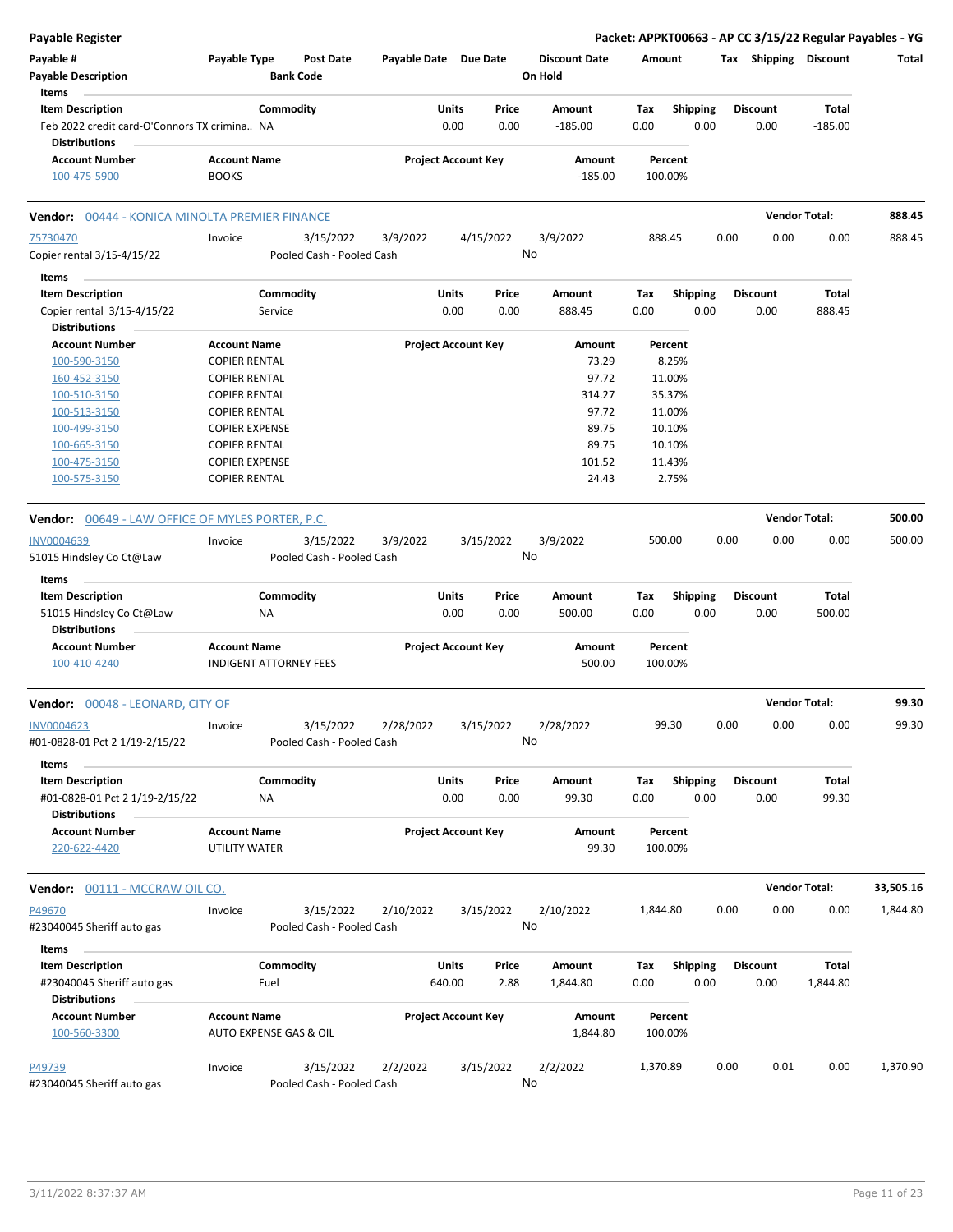| Payable #<br><b>Payable Description</b><br>Items                              | Payable Type                                   | <b>Post Date</b><br><b>Bank Code</b>   | Payable Date Due Date    |                            | <b>Discount Date</b><br>On Hold |             | Amount                     | Tax<br>Shipping         | <b>Discount</b>   | Total     |
|-------------------------------------------------------------------------------|------------------------------------------------|----------------------------------------|--------------------------|----------------------------|---------------------------------|-------------|----------------------------|-------------------------|-------------------|-----------|
| <b>Item Description</b><br>#23040045 Sheriff auto gas<br><b>Distributions</b> | Fuel                                           | Commodity                              | Units<br>488.00          | Price<br>2.81              | Amount<br>1,370.89              | Тах<br>0.00 | <b>Shipping</b><br>0.01    | <b>Discount</b><br>0.00 | Total<br>1,370.90 |           |
| <b>Account Number</b><br>100-560-3300                                         | <b>Account Name</b><br>AUTO EXPENSE GAS & OIL  |                                        |                          | <b>Project Account Key</b> | Amount<br>1,370.90              |             | Percent<br>100.00%         |                         |                   |           |
| P49849<br>#23040036 Pct4 gas/diesel                                           | Invoice                                        | 3/15/2022<br>Pooled Cash - Pooled Cash | 2/14/2022                | 3/15/2022                  | 2/14/2022<br>No                 |             | 3,535.49                   | 0.00<br>0.01            | 0.00              | 3,535.50  |
| Items                                                                         |                                                |                                        |                          |                            |                                 |             |                            |                         |                   |           |
| <b>Item Description</b>                                                       |                                                | Commodity                              | Units                    | Price                      | Amount                          | Tax         | <b>Shipping</b>            | <b>Discount</b>         | Total             |           |
| #23040036 Pct4 gas                                                            | Fuel                                           |                                        | 275.00                   | 2.93                       | 807.07                          | 0.00        | 0.01                       | 0.00                    | 807.08            |           |
| <b>Distributions</b>                                                          |                                                |                                        |                          |                            |                                 |             |                            |                         |                   |           |
| <b>Account Number</b>                                                         | <b>Account Name</b>                            |                                        |                          | <b>Project Account Key</b> | Amount                          |             | Percent                    |                         |                   |           |
| 240-624-4570                                                                  | R&M MACHINERY GAS & OIL                        |                                        |                          |                            | 807.08                          |             | 100.00%                    |                         |                   |           |
| Items                                                                         |                                                |                                        |                          |                            |                                 |             |                            |                         |                   |           |
| <b>Item Description</b>                                                       |                                                | Commodity                              | Units                    | Price                      | Amount                          | Tax         | <b>Shipping</b>            | <b>Discount</b>         | Total             |           |
| #23040036 Pct4 clear diesel                                                   | Fuel                                           |                                        | 500.00                   | 3.29                       | 1,646.90                        | 0.00        | 0.02                       | 0.00                    | 1,646.92          |           |
| <b>Distributions</b>                                                          |                                                |                                        |                          |                            |                                 |             |                            |                         |                   |           |
| <b>Account Number</b><br>240-624-4570                                         | <b>Account Name</b><br>R&M MACHINERY GAS & OIL |                                        |                          | <b>Project Account Key</b> | Amount<br>1,646.92              |             | Percent<br>100.00%         |                         |                   |           |
| Items                                                                         |                                                |                                        |                          |                            |                                 |             |                            |                         |                   |           |
| <b>Item Description</b><br>#23040036 Pct4 dyed diesel<br><b>Distributions</b> | Fuel                                           | Commodity                              | Units<br>349.00          | Price<br>3.10              | Amount<br>1,081.52              | Tax<br>0.00 | <b>Shipping</b><br>$-0.02$ | <b>Discount</b><br>0.00 | Total<br>1,081.50 |           |
| <b>Account Number</b><br>240-624-4570                                         | <b>Account Name</b><br>R&M MACHINERY GAS & OIL |                                        |                          | <b>Project Account Key</b> | Amount<br>1,081.50              |             | Percent<br>100.00%         |                         |                   |           |
|                                                                               |                                                |                                        |                          |                            |                                 |             |                            |                         |                   |           |
| P49852R<br>#23040025 Pct 2 gas/diesel                                         | Invoice                                        | 3/15/2022<br>Pooled Cash - Pooled Cash | 2/15/2022                | 3/15/2022                  | 2/15/2022<br>No                 | 10,726.66   |                            | 0.00<br>0.00            | 0.00              | 10,726.66 |
| Items                                                                         |                                                |                                        |                          |                            |                                 |             |                            |                         |                   |           |
| <b>Item Description</b>                                                       |                                                | Commodity                              | Units                    | Price                      | Amount                          | Tax         | <b>Shipping</b>            | Discount                | Total             |           |
| #23040025 Pct 2 gas                                                           | Fuel                                           |                                        | 383.00                   | 3.00                       | 1,147.09                        | 0.00        | 0.00                       | 0.00                    | 1,147.09          |           |
| <b>Distributions</b>                                                          |                                                |                                        |                          |                            |                                 |             |                            |                         |                   |           |
| <b>Account Number</b><br>220-622-4570                                         | <b>Account Name</b><br>R&M MACHINERY GAS & OIL |                                        |                          | <b>Project Account Key</b> | Amount<br>1,147.09              |             | Percent<br>100.00%         |                         |                   |           |
| Items                                                                         |                                                |                                        |                          |                            |                                 |             |                            |                         |                   |           |
| <b>Item Description</b>                                                       |                                                | Commodity                              | Units                    | Price                      | Amount                          | Tax         | Shipping                   | Discount                | Total             |           |
| #23040025 Pct 2 clear diesel                                                  | Fuel                                           |                                        | 1,942.00                 | 3.32                       | 6,448.02                        | 0.00        | 0.00                       | 0.00                    | 6,448.02          |           |
| <b>Distributions</b><br><b>Account Number</b>                                 | <b>Account Name</b>                            |                                        |                          | <b>Project Account Key</b> | Amount                          |             | Percent                    |                         |                   |           |
| 220-622-4570                                                                  | R&M MACHINERY GAS & OIL                        |                                        |                          |                            | 6,448.02                        |             | 100.00%                    |                         |                   |           |
| Items                                                                         |                                                |                                        |                          |                            |                                 |             |                            |                         |                   |           |
| <b>Item Description</b><br>#23040025 Pct 2 dyed diesel                        | Fuel                                           | Commodity                              | <b>Units</b><br>1,002.00 | Price<br>3.13              | Amount<br>3,131.55              | Tax<br>0.00 | Shipping<br>0.00           | <b>Discount</b><br>0.00 | Total<br>3,131.55 |           |
| <b>Distributions</b><br><b>Account Number</b>                                 | <b>Account Name</b>                            |                                        |                          | <b>Project Account Key</b> | Amount                          |             | Percent                    |                         |                   |           |
| 220-622-4570                                                                  | R&M MACHINERY GAS & OIL                        |                                        |                          |                            | 3,131.55                        |             | 100.00%                    |                         |                   |           |
| P49889                                                                        | Invoice                                        | 3/15/2022                              | 2/25/2022                | 3/15/2022                  | 2/25/2022                       |             | 1,998.82                   | 0.00<br>0.01            | 0.00              | 1,998.83  |
| #23040045 Sheriff auto gas                                                    |                                                | Pooled Cash - Pooled Cash              |                          |                            | No                              |             |                            |                         |                   |           |
| Items                                                                         |                                                |                                        |                          |                            |                                 |             |                            |                         |                   |           |
| <b>Item Description</b>                                                       |                                                | Commodity                              | Units                    | Price                      | Amount                          | Тах         | <b>Shipping</b>            | <b>Discount</b>         | Total             |           |
| #23040045 Sheriff auto gas                                                    | Fuel                                           |                                        | 654.00                   | 3.06                       | 1,998.82                        | 0.00        | 0.01                       | 0.00                    | 1,998.83          |           |
| <b>Distributions</b>                                                          |                                                |                                        |                          |                            |                                 |             |                            |                         |                   |           |
| <b>Account Number</b><br>100-560-3300                                         | <b>Account Name</b><br>AUTO EXPENSE GAS & OIL  |                                        |                          | <b>Project Account Key</b> | Amount<br>1,998.83              |             | Percent<br>100.00%         |                         |                   |           |
| P50080                                                                        | Invoice                                        | 3/15/2022                              | 2/16/2022                | 3/15/2022                  | 2/16/2022                       |             | 1,203.83                   | 0.00<br>0.01            | 0.00              | 1,203.84  |
| #23040036 Pct 4 clear diesel                                                  |                                                | Pooled Cash - Pooled Cash              |                          |                            | No                              |             |                            |                         |                   |           |

**Payable Register Packet: APPKT00663 - AP CC 3/15/22 Regular Payables - YG**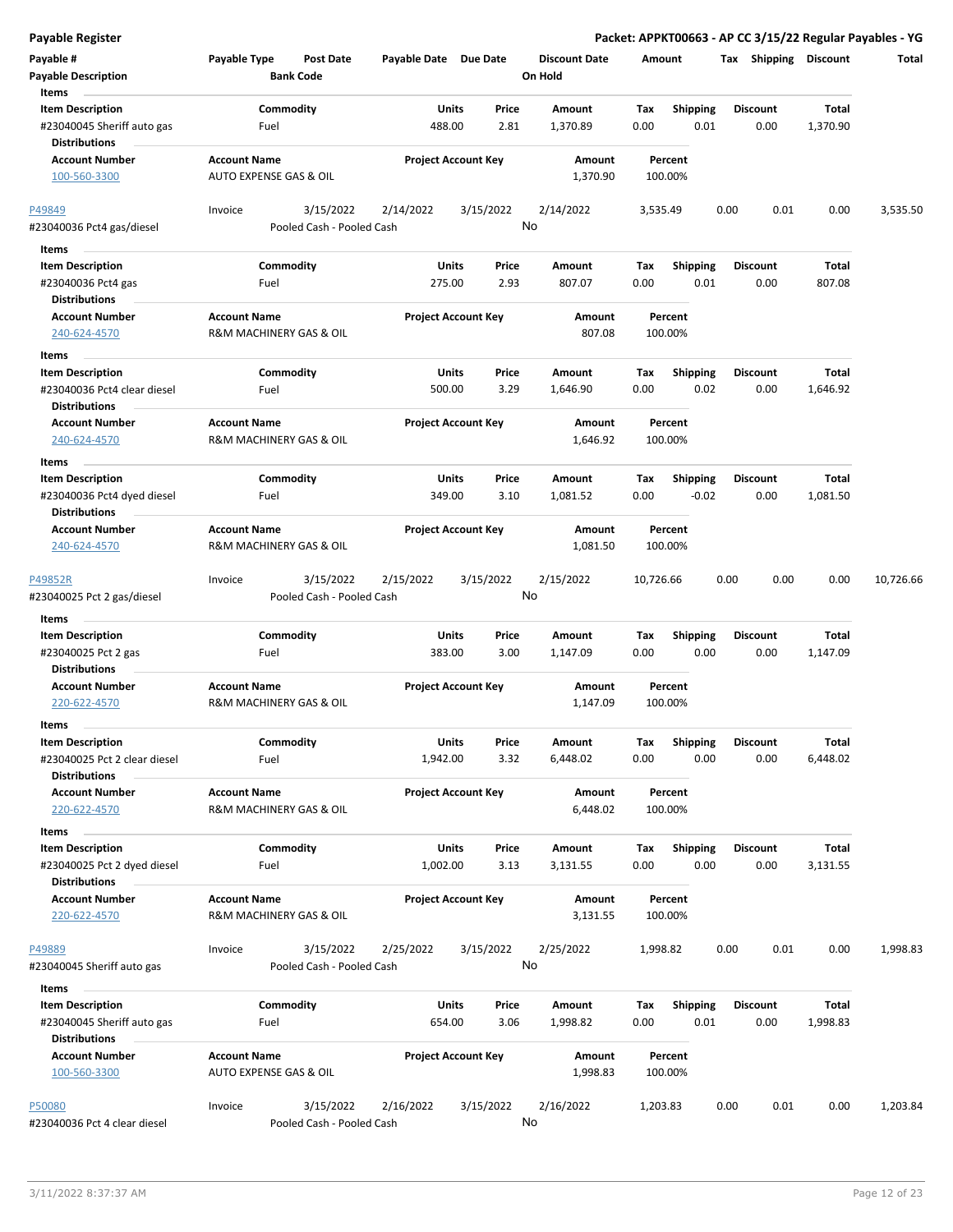| <b>Payable Register</b>                                                        |                                                      |                        |                            |                                 | Packet: APPKT00663 - AP CC 3/15/22 Regular Payables - YG |                         |                      |          |
|--------------------------------------------------------------------------------|------------------------------------------------------|------------------------|----------------------------|---------------------------------|----------------------------------------------------------|-------------------------|----------------------|----------|
| Payable #<br><b>Payable Description</b>                                        | Payable Type<br><b>Post Date</b><br><b>Bank Code</b> | Payable Date Due Date  |                            | <b>Discount Date</b><br>On Hold | Amount                                                   | Tax Shipping Discount   |                      | Total    |
| Items                                                                          |                                                      |                        |                            |                                 |                                                          |                         |                      |          |
| <b>Item Description</b><br>#23040036 Pct 4 clear diesel<br>Distributions       | Commodity<br>Fuel                                    | Units<br>374.00        | Price<br>3.22              | Amount<br>1,203.83              | Tax<br><b>Shipping</b><br>0.01<br>0.00                   | <b>Discount</b><br>0.00 | Total<br>1,203.84    |          |
| <b>Account Number</b><br>240-624-4570                                          | <b>Account Name</b><br>R&M MACHINERY GAS & OIL       |                        | <b>Project Account Key</b> | Amount<br>1,203.84              | Percent<br>100.00%                                       |                         |                      |          |
|                                                                                |                                                      |                        |                            |                                 |                                                          |                         |                      |          |
| P50088<br>#23040023 Pct 1 diesel                                               | 3/15/2022<br>Invoice<br>Pooled Cash - Pooled Cash    | 2/17/2022              | 3/15/2022                  | 2/17/2022<br>No                 | 3,371.29                                                 | 0.00<br>0.00            | 0.00                 | 3,371.29 |
| Items                                                                          |                                                      |                        |                            |                                 |                                                          |                         |                      |          |
| <b>Item Description</b><br>#23040023 Pct 1 clear diesel                        | Commodity<br>Fuel                                    | <b>Units</b><br>377.00 | Price<br>3.18              | Amount<br>1,199.16              | <b>Shipping</b><br>Tax<br>0.00<br>0.00                   | <b>Discount</b><br>0.00 | Total<br>1,199.16    |          |
| <b>Distributions</b><br><b>Account Number</b><br>210-621-4570                  | <b>Account Name</b><br>R&M MACHINERY GAS & OIL       |                        | <b>Project Account Key</b> | Amount<br>1,199.16              | Percent<br>100.00%                                       |                         |                      |          |
| Items                                                                          |                                                      |                        |                            |                                 |                                                          |                         |                      |          |
| <b>Item Description</b><br>#23040023 Pct 1 dyed diesel<br><b>Distributions</b> | Commodity<br>Fuel                                    | <b>Units</b><br>727.00 | Price<br>2.99              | Amount<br>2,172.13              | Tax<br><b>Shipping</b><br>0.00<br>0.00                   | Discount<br>0.00        | Total<br>2,172.13    |          |
| <b>Account Number</b><br>210-621-4570                                          | <b>Account Name</b><br>R&M MACHINERY GAS & OIL       |                        | <b>Project Account Key</b> | Amount<br>2,172.13              | Percent<br>100.00%                                       |                         |                      |          |
| P50089<br>#23040045 Sheriff auto gas                                           | 3/15/2022<br>Invoice<br>Pooled Cash - Pooled Cash    | 2/17/2022              | 3/15/2022                  | 2/17/2022<br>No                 | 2,056.24                                                 | 0.00<br>0.00            | 0.00                 | 2,056.24 |
| Items                                                                          |                                                      |                        |                            |                                 |                                                          |                         |                      |          |
| <b>Item Description</b><br>#23040045 Sheriff auto gas<br><b>Distributions</b>  | Commodity<br>Fuel                                    | <b>Units</b><br>709.00 | Price<br>2.90              | Amount<br>2,056.24              | Shipping<br>Tax<br>0.00<br>0.00                          | <b>Discount</b><br>0.00 | Total<br>2,056.24    |          |
| <b>Account Number</b><br>100-560-3300                                          | <b>Account Name</b><br>AUTO EXPENSE GAS & OIL        |                        | <b>Project Account Key</b> | Amount<br>2,056.24              | Percent<br>100.00%                                       |                         |                      |          |
| P50126<br>#23040034 Pct 3 gas/diesel                                           | 3/15/2022<br>Invoice<br>Pooled Cash - Pooled Cash    | 2/23/2022              | 3/15/2022                  | 2/23/2022<br>No                 | 7,397.13                                                 | 0.00<br>$-0.03$         | 0.00                 | 7,397.10 |
| Items                                                                          |                                                      |                        |                            |                                 |                                                          |                         |                      |          |
| <b>Item Description</b>                                                        | Commodity                                            | Units                  | Price                      | Amount                          | Tax<br><b>Shipping</b>                                   | <b>Discount</b>         | Total                |          |
| #23040034 Pct 3 gas<br>Distributions                                           | Fuel                                                 | 358.00                 | 3.01                       | 1,079.12                        | $-0.01$<br>0.00                                          | 0.00                    | 1,079.11             |          |
| <b>Account Number</b><br>230-623-4570                                          | <b>Account Name</b><br>R&M MACHINERY GAS & OIL       |                        | <b>Project Account Key</b> | Amount<br>1,079.11              | Percent<br>100.00%                                       |                         |                      |          |
| Items                                                                          |                                                      |                        |                            |                                 |                                                          |                         |                      |          |
| <b>Item Description</b>                                                        | Commodity                                            | Units                  | Price                      | Amount                          | Shipping<br>Tax                                          | <b>Discount</b>         | <b>Total</b>         |          |
| #23040034 Pct 3 clear diesel<br><b>Distributions</b>                           | Fuel                                                 | 1,539.00               | 3.14                       | 4,826.77                        | $-0.01$<br>0.00                                          | 0.00                    | 4,826.76             |          |
| <b>Account Number</b><br>230-623-4570                                          | <b>Account Name</b><br>R&M MACHINERY GAS & OIL       |                        | <b>Project Account Key</b> | Amount<br>4,826.76              | Percent<br>100.00%                                       |                         |                      |          |
| Items                                                                          |                                                      |                        |                            |                                 |                                                          |                         |                      |          |
| <b>Item Description</b>                                                        | Commodity                                            | <b>Units</b>           | Price                      | Amount                          | Tax<br><b>Shipping</b>                                   | <b>Discount</b>         | Total                |          |
| #23040034 Pct 3 dyed diesel<br><b>Distributions</b>                            | Fuel                                                 | 507.00                 | 2.94                       | 1,491.24                        | 0.00<br>$-0.01$                                          | 0.00                    | 1,491.23             |          |
| <b>Account Number</b><br>230-623-4570                                          | <b>Account Name</b><br>R&M MACHINERY GAS & OIL       |                        | <b>Project Account Key</b> | Amount<br>1,491.23              | Percent<br>100.00%                                       |                         |                      |          |
| Vendor: 00420 - NOBLE RESOURCES PEST CONTROL                                   |                                                      |                        |                            |                                 |                                                          |                         | <b>Vendor Total:</b> | 90.00    |
|                                                                                |                                                      |                        |                            |                                 |                                                          |                         |                      |          |
| 39209866<br>800 E 2nd pest control                                             | 3/15/2022<br>Invoice<br>Pooled Cash - Pooled Cash    | 3/8/2022               | 3/15/2022                  | 3/8/2022<br>No                  | 90.00                                                    | 0.00<br>0.00            | 0.00                 | 90.00    |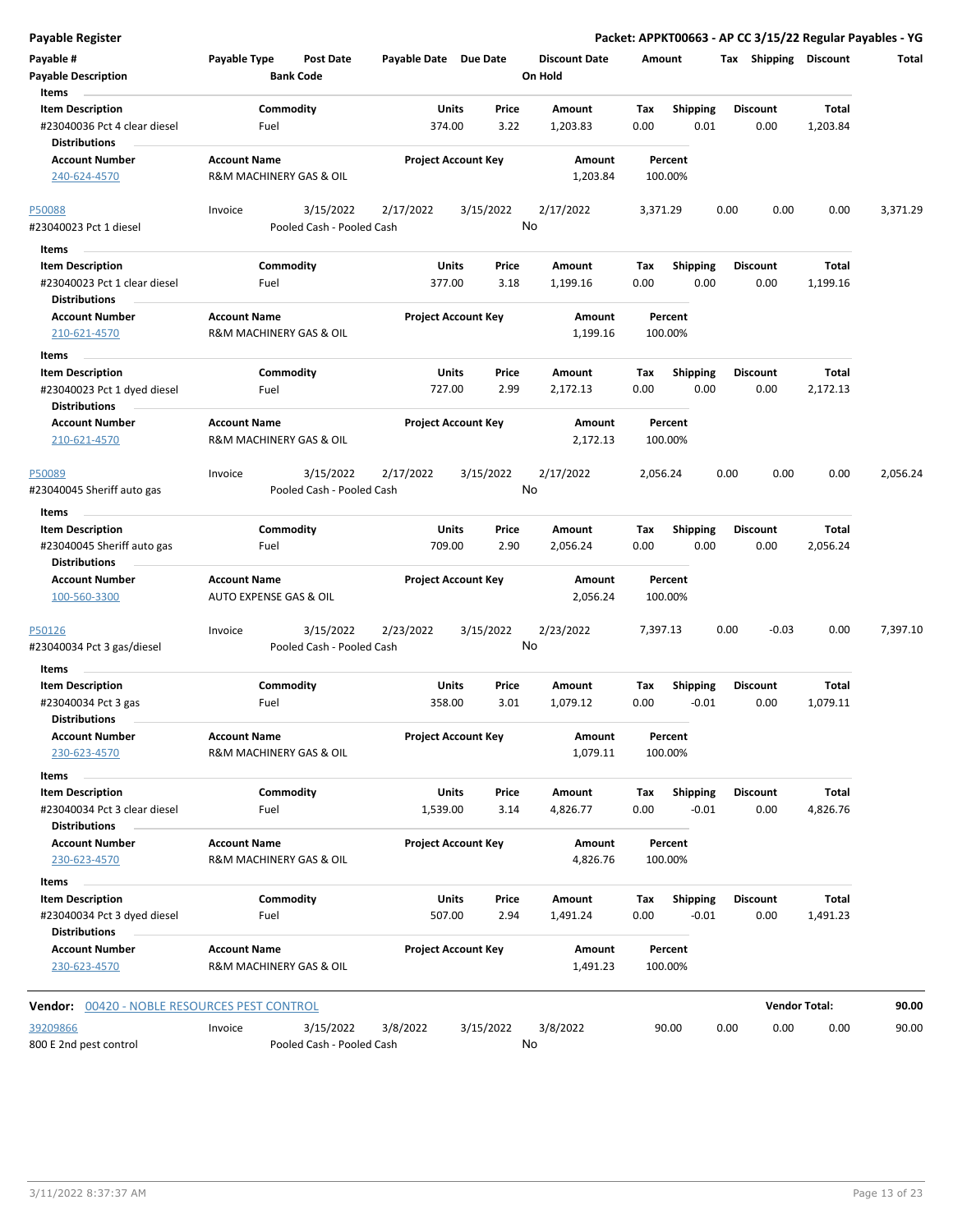| <b>Payable Register</b>                                            |                     |                                        |                       |                            |       |                                 |         |                    |      |                       | Packet: APPKT00663 - AP CC 3/15/22 Regular Payables - YG |        |
|--------------------------------------------------------------------|---------------------|----------------------------------------|-----------------------|----------------------------|-------|---------------------------------|---------|--------------------|------|-----------------------|----------------------------------------------------------|--------|
| Payable #<br><b>Payable Description</b>                            | Payable Type        | <b>Post Date</b><br><b>Bank Code</b>   | Payable Date Due Date |                            |       | <b>Discount Date</b><br>On Hold | Amount  |                    |      | Tax Shipping Discount |                                                          | Total  |
| Items                                                              |                     |                                        |                       |                            |       |                                 |         |                    |      |                       |                                                          |        |
| <b>Item Description</b>                                            |                     | Commodity                              |                       | <b>Units</b>               | Price | Amount                          | Tax     | <b>Shipping</b>    |      | <b>Discount</b>       | Total                                                    |        |
| 800 E 2nd pest control                                             |                     | NA                                     |                       | 0.00                       | 0.00  | 90.00                           | 0.00    | 0.00               |      | 0.00                  | 90.00                                                    |        |
| <b>Distributions</b>                                               |                     |                                        |                       |                            |       |                                 |         |                    |      |                       |                                                          |        |
| <b>Account Number</b>                                              | <b>Account Name</b> |                                        |                       | <b>Project Account Key</b> |       | Amount                          |         | Percent            |      |                       |                                                          |        |
| 100-518-4501                                                       | PEST CONTROL        |                                        |                       |                            |       | 90.00                           |         | 100.00%            |      |                       |                                                          |        |
| <b>Vendor: 00205 - NORTEX LUBE AND TUNE #1190</b>                  |                     |                                        |                       |                            |       |                                 |         |                    |      |                       | <b>Vendor Total:</b>                                     | 98.70  |
| 154376                                                             | Invoice             | 3/15/2022                              | 3/3/2022              | 3/15/2022                  |       | 3/3/2022                        |         | 98.70              | 0.00 | 0.00                  | 0.00                                                     | 98.70  |
| Emerg. Mgmnt 2021 Chev #2025 oil change                            |                     | Pooled Cash - Pooled Cash              |                       |                            |       | No                              |         |                    |      |                       |                                                          |        |
| Items                                                              |                     |                                        |                       |                            |       |                                 |         |                    |      |                       |                                                          |        |
| <b>Item Description</b>                                            |                     | Commodity                              |                       | <b>Units</b>               | Price | Amount                          | Tax     | <b>Shipping</b>    |      | <b>Discount</b>       | Total                                                    |        |
| Emerg. Mgmnt 2021 Chev #2025 oil change NA<br><b>Distributions</b> |                     |                                        |                       | 0.00                       | 0.00  | 98.70                           | 0.00    | 0.00               |      | 0.00                  | 98.70                                                    |        |
| <b>Account Number</b><br>100-406-3300                              | <b>Account Name</b> | AUTO EXPENSE-GAS & OIL                 |                       | <b>Project Account Key</b> |       | Amount<br>98.70                 |         | Percent<br>100.00% |      |                       |                                                          |        |
| <b>Vendor: 00440 - O'REILLY AUTOMOTIVE, INC.</b>                   |                     |                                        |                       |                            |       |                                 |         |                    |      |                       | <b>Vendor Total:</b>                                     | 571.46 |
| 0361-414575                                                        | Invoice             | 3/15/2022                              | 1/31/2022             | 3/15/2022                  |       | 1/31/2022                       |         | 35.08              | 0.00 | 0.00                  | 0.00                                                     | 35.08  |
| #152888 Pct 1 oil filters                                          |                     | Pooled Cash - Pooled Cash              |                       |                            |       | No                              |         |                    |      |                       |                                                          |        |
| Items                                                              |                     |                                        |                       |                            |       |                                 |         |                    |      |                       |                                                          |        |
| <b>Item Description</b>                                            |                     | Commodity                              |                       | Units                      | Price | Amount                          | Tax     | <b>Shipping</b>    |      | <b>Discount</b>       | Total                                                    |        |
| #152888 Pct 1 oil filters                                          |                     | Goods                                  |                       | 2.00                       | 17.54 | 35.08                           | 0.00    | 0.00               |      | 0.00                  | 35.08                                                    |        |
| <b>Distributions</b>                                               |                     |                                        |                       |                            |       |                                 |         |                    |      |                       |                                                          |        |
| <b>Account Number</b>                                              | <b>Account Name</b> |                                        |                       | <b>Project Account Key</b> |       | Amount                          |         | Percent            |      |                       |                                                          |        |
| 210-621-4580                                                       |                     | <b>R&amp;M MACHINERY PARTS</b>         |                       |                            |       | 35.08                           |         | 100.00%            |      |                       |                                                          |        |
| 0361-414816                                                        | Invoice             | 3/15/2022                              | 2/1/2022              | 3/15/2022                  |       | 2/1/2022                        |         | 7.01               | 0.00 | 0.00                  | 0.00                                                     | 7.01   |
| #260555 Sheriff mini lamp                                          |                     | Pooled Cash - Pooled Cash              |                       |                            |       | No                              |         |                    |      |                       |                                                          |        |
| Items                                                              |                     |                                        |                       |                            |       |                                 |         |                    |      |                       |                                                          |        |
| <b>Item Description</b>                                            |                     | Commodity                              |                       | Units                      | Price | Amount                          | Tax     | <b>Shipping</b>    |      | <b>Discount</b>       | Total                                                    |        |
| #260555 Sheriff mini lamp                                          |                     | Goods                                  |                       | 1.00                       | 7.01  | 7.01                            | 0.00    | 0.00               |      | 0.00                  | 7.01                                                     |        |
| <b>Distributions</b>                                               |                     |                                        |                       |                            |       |                                 |         |                    |      |                       |                                                          |        |
| <b>Account Number</b><br>100-560-4540                              | <b>Account Name</b> | R & M AUTOMOBILES                      |                       | <b>Project Account Key</b> |       | Amount<br>7.01                  | 100.00% | Percent            |      |                       |                                                          |        |
|                                                                    |                     |                                        |                       |                            |       |                                 |         |                    |      |                       |                                                          |        |
| 0361-415022<br>#163525 Pct 4 diesel treatment                      | Invoice             | 3/15/2022<br>Pooled Cash - Pooled Cash | 2/2/2022              | 3/15/2022                  |       | 2/2/2022<br>No                  |         | 13.99              | 0.00 | 0.00                  | 0.00                                                     | 13.99  |
|                                                                    |                     |                                        |                       |                            |       |                                 |         |                    |      |                       |                                                          |        |
| Items                                                              |                     |                                        |                       |                            |       |                                 |         |                    |      |                       |                                                          |        |
| <b>Item Description</b>                                            |                     | Commodity                              |                       | <b>Units</b>               | Price | Amount                          | Tax     | <b>Shipping</b>    |      | <b>Discount</b>       | Total                                                    |        |
| #163525 Pct 4 diesel treatment                                     |                     | Goods                                  |                       | 1.00                       | 13.99 | 13.99                           | 0.00    | 0.00               |      | 0.00                  | 13.99                                                    |        |
| <b>Distributions</b>                                               |                     |                                        |                       |                            |       |                                 |         |                    |      |                       |                                                          |        |
| <b>Account Number</b><br>240-624-4580                              | <b>Account Name</b> | <b>R&amp;M MACHINERY PARTS</b>         |                       | <b>Project Account Key</b> |       | Amount<br>13.99                 |         | Percent<br>100.00% |      |                       |                                                          |        |
| 0361-415093                                                        | Invoice             | 3/15/2022                              | 2/2/2022              | 3/15/2022                  |       | 2/2/2022                        |         | 21.82              | 0.00 | 0.00                  | 0.00                                                     | 21.82  |
| #163523 Pct 2 spherical joint                                      |                     | Pooled Cash - Pooled Cash              |                       |                            |       | No                              |         |                    |      |                       |                                                          |        |
|                                                                    |                     |                                        |                       |                            |       |                                 |         |                    |      |                       |                                                          |        |
| Items<br><b>Item Description</b>                                   |                     | Commodity                              |                       | <b>Units</b>               | Price | Amount                          | Tax     | <b>Shipping</b>    |      | <b>Discount</b>       | Total                                                    |        |
| #163523 Pct 2 spherical joint                                      |                     | Goods                                  |                       | 2.00                       | 10.91 | 21.82                           | 0.00    | 0.00               |      | 0.00                  | 21.82                                                    |        |
| <b>Distributions</b>                                               |                     |                                        |                       |                            |       |                                 |         |                    |      |                       |                                                          |        |
|                                                                    |                     |                                        |                       |                            |       |                                 |         |                    |      |                       |                                                          |        |
| <b>Account Number</b><br>220-622-4580                              | <b>Account Name</b> | <b>R&amp;M MACHINERY PARTS</b>         |                       | <b>Project Account Key</b> |       | Amount<br>21.82                 |         | Percent<br>100.00% |      |                       |                                                          |        |
| 0361-416280                                                        | Invoice             | 3/15/2022                              | 2/10/2022             | 3/15/2022                  |       | 2/10/2022                       |         | 16.99              | 0.00 | 0.00                  | 0.00                                                     | 16.99  |
| #152888 Pct 1 Blue Def                                             |                     | Pooled Cash - Pooled Cash              |                       |                            |       | No                              |         |                    |      |                       |                                                          |        |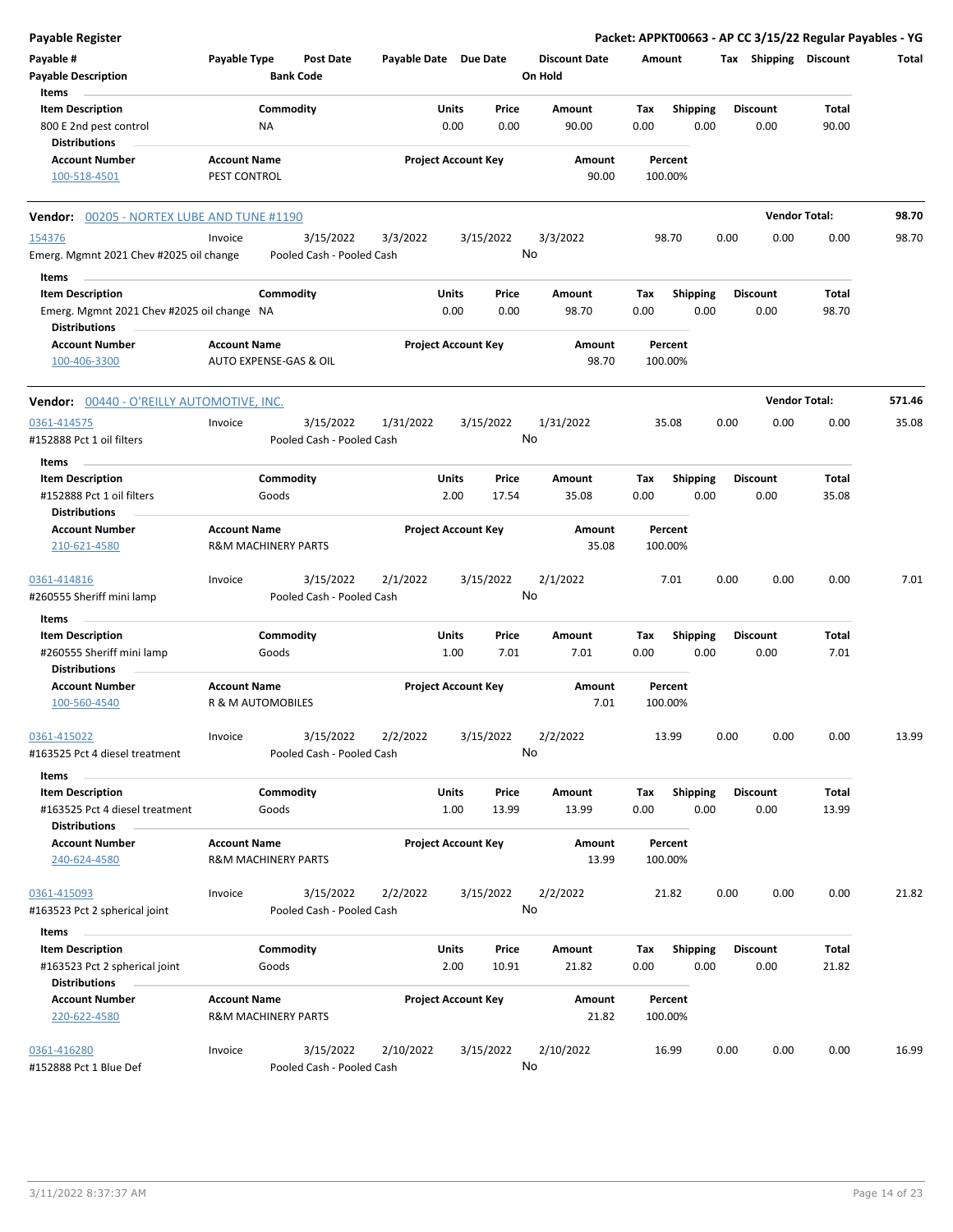**Payable # Payable Type Post Date Payable Date Due Date Payable Description Bank Code Discount Date Amount Tax Shipping Discount Total On Hold** 1.00 16.99 **Units** #152888 Pct 1 Blue Def 0.00 **Item Description** 16.99 **Price Amount Tax** 0.00 16.99 Commodity **Shipping Shipping Commodity Shipping Discount** Total Goods **Items** 0.00 **Discount Account Number Account Name Project Account Key Amount Distributions Percent** 210-621-4580 R&M MACHINERY PARTS 16.99 100.00% 3/15/2022 2/11/2022 3/15/2022 #152888 Pct 1 mini bulb Pooled Cash - Pooled Cash 0361-416394 Invoice 3/15/2022 2/11/2022 3/15/2022 14.50 0.00 0.00 0.00 14.50 No 2.00 7.25 **Units** #152888 Pct 1 mini bulb 0.00 **Item Description** 14.50 **Price Amount Tax** 0.00 14.50 Commodity **Shipping Shipping Commodity Shipping Discount** Total Goods **Items** 0.00 **Discount Account Number Account Name Project Account Key Amount Distributions Percent** 210-621-4580 R&M MACHINERY PARTS 14.50 100.00% 3/15/2022 2/16/2022 3/15/2022 #163525 Pct 4 antifreeze Pooled Cash - Pooled Cash 0361-417231 Invoice 2/16/2022 137.88 0.00 0.00 0.00 137.88 No 12.00 11.49 **Units** #163525 Pct 4 antifreeze 0.00 **Item Description** 137.88 **Price Amount Tax** 0.00 137.88 Commodity **Shipping Example 1 Commodity Shipping Discount** Total Goods **Items** 0.00 **Discount Account Number Account Name Project Account Key Amount Distributions Percent** 240-624-4580 R&M MACHINERY PARTS 137.88 100.00% 3/15/2022 2/18/2022 3/15/2022 #163525 Pct 4 battery Pooled Cash - Pooled Cash 0361-417596 Invoice 2/18/2022 139.79 0.00 0.00 0.00 139.79 No 1.00 139.79 **Units** #163525 Pct 4 battery 0.00 **Item Description** 139.79 **Price Amount Tax** 0.00 139.79 Commodity **Shipping Example 1 Commodity Shipping Discount** Total Goods **Items** 0.00 **Discount Account Number Account Name Project Account Key Amount Distributions Percent** 240-624-4580 R&M MACHINERY PARTS 139.79 100.00% 3/15/2022 2/18/2022 3/15/2022 #152888 Pct 1 air chuck/mini bulbs Pooled Cash - Pooled Cash 0361-417599 Invoice 2/18/2022 23.52 0.00 0.00 0.00 23.52 No 0.00 0.00 **Units** #152888 Pct 1 air chuck/mini bulbs 0.00 **Item Description** 23.52 **Price Amount Tax** 0.00 23.52 Commodity **Shipping Example 1 Commodity Shipping Discount** Total NA **Items** 0.00 **Discount Account Number Account Name Project Account Key Amount Distributions Percent** 210-621-4580 R&M MACHINERY PARTS 23.52 100.00% 3/15/2022 2/21/2022 3/15/2022 #163523 Pct 2 spherical joint Pooled Cash - Pooled Cash 0361-418244 Invoice 2/21/2022 21.82 0.00 0.00 0.00 21.82 No 2.00 10.91 **Units** #163523 Pct 2 spherical joint 0.00 **Item Description** 21.82 **Price Amount Tax** 0.00 21.82 Commodity **Shipping Shipping Commodity Shipping Discount** Total Goods **Items** 0.00 **Discount Account Number Account Name Project Account Key Amount Distributions Percent** 220-622-4580 R&M MACHINERY PARTS 21.82 100.00% 3/15/2022 2/28/2022 3/15/2022 #163525 Pct 4 hyd filter Pooled Cash - Pooled Cash 0361-419353 Invoice 2/28/2022 101.39 0.00 10.39 0.00 111.78 No 1.00 101.39 **Units** #163525 Pct 4 hyd filter 0.00 **Item Description** 101.39 **Price Amount Tax** 10.39 111.78 Commodity **Shipping Shipping Commodity Shipping Discount** Total Goods **Items** 0.00 **Discount Account Number Account Name Project Account Key Amount Distributions Percent**

240-624-4580 R&M MACHINERY PARTS 111.78 100.00%

**Payable Register Packet: APPKT00663 - AP CC 3/15/22 Regular Payables - YG**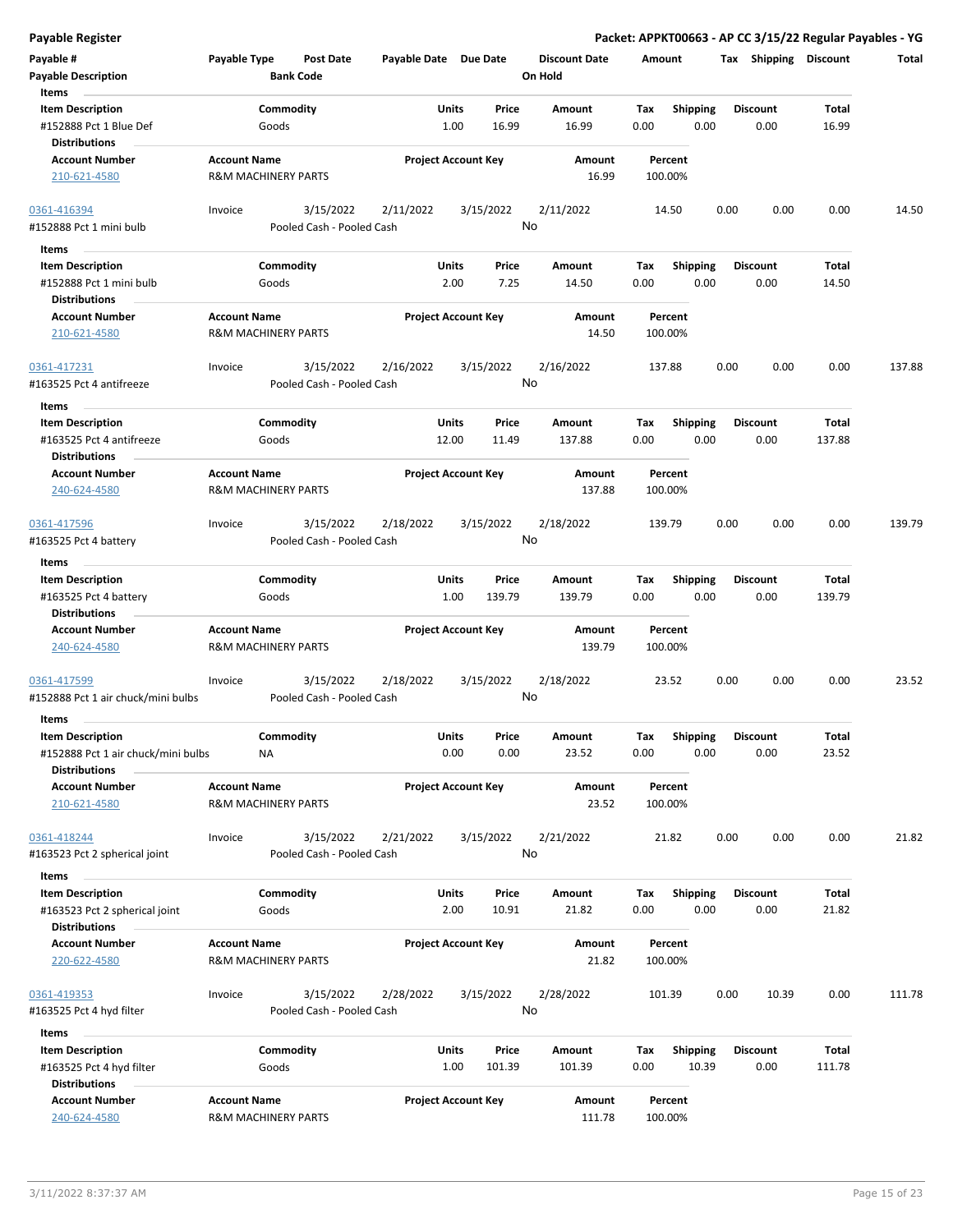| <b>Payable Register</b>                                                                 |                                             |                                |                                        |                       |                            |                |                                 |             |                         |      |                         | Packet: APPKT00663 - AP CC 3/15/22 Regular Payables - YG |          |
|-----------------------------------------------------------------------------------------|---------------------------------------------|--------------------------------|----------------------------------------|-----------------------|----------------------------|----------------|---------------------------------|-------------|-------------------------|------|-------------------------|----------------------------------------------------------|----------|
| Payable #<br><b>Payable Description</b>                                                 | Payable Type                                | <b>Bank Code</b>               | <b>Post Date</b>                       | Payable Date Due Date |                            |                | <b>Discount Date</b><br>On Hold | Amount      |                         |      | Tax Shipping Discount   |                                                          | Total    |
| 3956-433360<br>#152888 Pct 1 bungee cords                                               | Invoice                                     |                                | 3/15/2022<br>Pooled Cash - Pooled Cash | 1/31/2022             | 3/15/2022                  |                | 1/31/2022<br>No                 |             | 8.98                    | 0.00 | 0.00                    | 0.00                                                     | 8.98     |
| <b>Items</b>                                                                            |                                             |                                |                                        |                       |                            |                |                                 |             |                         |      |                         |                                                          |          |
| <b>Item Description</b><br>#152888 Pct 1 bungee cords<br><b>Distributions</b>           |                                             | Commodity<br>ΝA                |                                        |                       | <b>Units</b><br>0.00       | Price<br>0.00  | Amount<br>8.98                  | Tax<br>0.00 | <b>Shipping</b><br>0.00 |      | <b>Discount</b><br>0.00 | Total<br>8.98                                            |          |
| <b>Account Number</b>                                                                   | <b>Account Name</b>                         |                                |                                        |                       | <b>Project Account Key</b> |                | Amount                          |             | Percent                 |      |                         |                                                          |          |
| 210-621-3400                                                                            | <b>SHOP SUPPLIES</b>                        |                                |                                        |                       |                            |                | 8.98                            |             | 100.00%                 |      |                         |                                                          |          |
| 3956-433408<br>#152888 Pct 1 oil filter                                                 | Invoice                                     |                                | 3/15/2022<br>Pooled Cash - Pooled Cash | 1/31/2022             | 3/15/2022                  |                | 1/31/2022<br>No                 |             | 18.30                   | 0.00 | 0.00                    | 0.00                                                     | 18.30    |
| Items                                                                                   |                                             |                                |                                        |                       |                            |                |                                 |             |                         |      |                         |                                                          |          |
| <b>Item Description</b><br>#152888 Pct 1 oil filter<br><b>Distributions</b>             |                                             | Commodity<br>Goods             |                                        |                       | Units<br>1.00              | Price<br>18.30 | Amount<br>18.30                 | Tax<br>0.00 | <b>Shipping</b><br>0.00 |      | <b>Discount</b><br>0.00 | Total<br>18.30                                           |          |
| <b>Account Number</b><br>210-621-4580                                                   | <b>Account Name</b>                         | <b>R&amp;M MACHINERY PARTS</b> |                                        |                       | <b>Project Account Key</b> |                | Amount<br>18.30                 |             | Percent<br>100.00%      |      |                         |                                                          |          |
| Vendor: 00589 - PERKINS, J. DANIEL                                                      |                                             |                                |                                        |                       |                            |                |                                 |             |                         |      |                         | <b>Vendor Total:</b>                                     | 1,269.00 |
| <b>INV0004563</b><br>FA-19-44179 WC/JC Dst Ct 2/14-3/7/22                               | Invoice                                     |                                | 3/15/2022<br>Pooled Cash - Pooled Cash | 3/4/2022              | 3/15/2022                  |                | 3/4/2022<br>No                  | 1,269.00    |                         | 0.00 | 0.00                    | 0.00                                                     | 1,269.00 |
| Items                                                                                   |                                             |                                |                                        |                       |                            |                |                                 |             |                         |      |                         |                                                          |          |
| <b>Item Description</b><br>FA-19-44179 WC/JC Dst Ct 2/14-3/7/22<br><b>Distributions</b> |                                             | Commodity<br>ΝA                |                                        |                       | <b>Units</b><br>0.00       | Price<br>0.00  | Amount<br>1,269.00              | Tax<br>0.00 | <b>Shipping</b><br>0.00 |      | <b>Discount</b><br>0.00 | Total<br>1,269.00                                        |          |
| <b>Account Number</b><br>100-435-4360                                                   | <b>Account Name</b>                         | ATTORNEY FEES- CPS CASES       |                                        |                       | <b>Project Account Key</b> |                | Amount<br>1,269.00              |             | Percent<br>100.00%      |      |                         |                                                          |          |
| <b>Vendor: 00317 - RELIANCE FASTENERS OF DENISON</b>                                    |                                             |                                |                                        |                       |                            |                |                                 |             |                         |      |                         | <b>Vendor Total:</b>                                     | 106.01   |
| 143270<br>Pct 2 screws/nuts/bolts                                                       | Invoice                                     |                                | 3/15/2022<br>Pooled Cash - Pooled Cash | 2/18/2022             | 3/15/2022                  |                | 2/18/2022<br>No                 |             | 106.01                  | 0.00 | 0.00                    | 0.00                                                     | 106.01   |
| Items                                                                                   |                                             |                                |                                        |                       |                            |                |                                 |             |                         |      |                         |                                                          |          |
| <b>Item Description</b><br>Pct 2 screws/nuts/bolts<br>Distributions                     |                                             | Commodity<br>ΝA                |                                        |                       | <b>Units</b><br>0.00       | Price<br>0.00  | Amount<br>106.01                | Тах<br>0.00 | <b>Shipping</b><br>0.00 |      | <b>Discount</b><br>0.00 | Total<br>106.01                                          |          |
| <b>Account Number</b><br>220-622-3400                                                   | <b>Account Name</b><br><b>SHOP SUPPLIES</b> |                                |                                        |                       | <b>Project Account Kev</b> |                | Amount<br>106.01                |             | Percent<br>100.00%      |      |                         |                                                          |          |
| Vendor: VEN02563 - Richards, M. Kim                                                     |                                             |                                |                                        |                       |                            |                |                                 |             |                         |      |                         | <b>Vendor Total:</b>                                     | 502.86   |
| <b>INV0004620</b><br>3/20-23/22 travel- miles/meals                                     | Invoice                                     |                                | 3/15/2022<br>Pooled Cash - Pooled Cash | 3/8/2022              | 3/15/2022                  |                | 3/8/2022<br>No                  |             | 502.86                  | 0.00 | 0.00                    | 0.00                                                     | 502.86   |
| Items                                                                                   |                                             |                                |                                        |                       |                            |                |                                 |             |                         |      |                         |                                                          |          |
| <b>Item Description</b>                                                                 |                                             | Commodity                      |                                        |                       | <b>Units</b>               | Price          | Amount                          | Tax         | <b>Shipping</b>         |      | <b>Discount</b>         | Total                                                    |          |
| 3/20-23/22 travel- miles<br><b>Distributions</b>                                        |                                             | Mileage                        |                                        |                       | 716.00                     | 0.59           | 418.86                          | 0.00        | 0.00                    |      | 0.00                    | 418.86                                                   |          |
| <b>Account Number</b><br>100-455-4270                                                   | <b>Account Name</b>                         |                                | OUT OF COUNTY TRAVEL/TRAINING          |                       | <b>Project Account Key</b> |                | Amount<br>418.86                |             | Percent<br>100.00%      |      |                         |                                                          |          |
| Items                                                                                   |                                             |                                |                                        |                       |                            |                |                                 |             |                         |      |                         |                                                          |          |
| <b>Item Description</b><br>3/20-23/22 travel- meals                                     |                                             | Commodity<br>NA                |                                        |                       | <b>Units</b><br>0.00       | Price<br>0.00  | Amount<br>84.00                 | Tax<br>0.00 | <b>Shipping</b><br>0.00 |      | <b>Discount</b><br>0.00 | Total<br>84.00                                           |          |
| <b>Distributions</b><br><b>Account Number</b><br>100-455-4270                           | <b>Account Name</b>                         |                                | OUT OF COUNTY TRAVEL/TRAINING          |                       | <b>Project Account Key</b> |                | Amount<br>84.00                 |             | Percent<br>100.00%      |      |                         |                                                          |          |
| <b>Vendor:</b> VEN02306 - Sadler, Ronald                                                |                                             |                                |                                        |                       |                            |                |                                 |             |                         |      |                         | <b>Vendor Total:</b>                                     | 24.00    |
|                                                                                         |                                             |                                |                                        |                       |                            |                |                                 |             |                         |      |                         |                                                          |          |
| <b>INV0004640</b><br>3/9/22 Witness transport meals                                     | Invoice                                     |                                | 3/15/2022<br>Pooled Cash - Pooled Cash | 3/10/2022             | 3/15/2022                  |                | 3/10/2022<br>No                 |             | 24.00                   | 0.00 | 0.00                    | 0.00                                                     | 24.00    |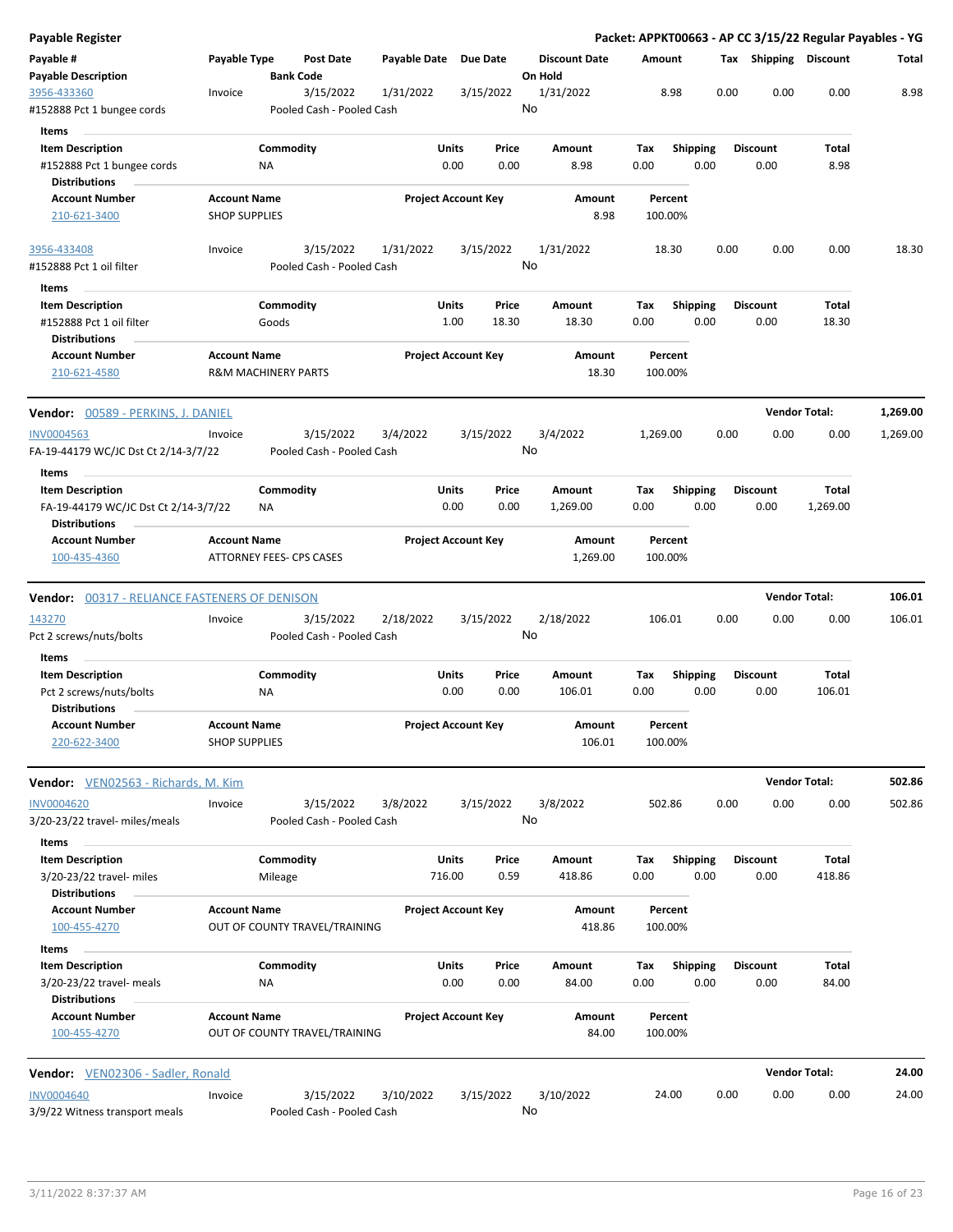| <b>Payable Register</b>                                                                        |                                                       |                  |                                        |                       |               |                            |                                 |             |                         |      |                         | Packet: APPKT00663 - AP CC 3/15/22 Regular Payables - YG |          |
|------------------------------------------------------------------------------------------------|-------------------------------------------------------|------------------|----------------------------------------|-----------------------|---------------|----------------------------|---------------------------------|-------------|-------------------------|------|-------------------------|----------------------------------------------------------|----------|
| Payable #<br><b>Payable Description</b>                                                        | Payable Type                                          | <b>Bank Code</b> | <b>Post Date</b>                       | Payable Date Due Date |               |                            | <b>Discount Date</b><br>On Hold | Amount      |                         |      | Tax Shipping Discount   |                                                          | Total    |
| Items<br><b>Item Description</b><br>3/9/22 Witness transport meals<br><b>Distributions</b>     |                                                       | Commodity<br>NA  |                                        |                       | Units<br>0.00 | Price<br>0.00              | Amount<br>24.00                 | Tax<br>0.00 | <b>Shipping</b><br>0.00 |      | <b>Discount</b><br>0.00 | Total<br>24.00                                           |          |
| <b>Account Number</b><br>100-560-4270                                                          | <b>Account Name</b>                                   |                  | OUT OF COUNTY TRAVEL/TRAINING          |                       |               | <b>Project Account Key</b> | Amount<br>24.00                 |             | Percent<br>100.00%      |      |                         |                                                          |          |
| <b>Vendor: 00191 - SANSOM TRUCK PARTS</b>                                                      |                                                       |                  |                                        |                       |               |                            |                                 |             |                         |      |                         | <b>Vendor Total:</b>                                     | 3,102.37 |
| 4612<br>Pct 3 DOT inspection                                                                   | Invoice                                               |                  | 3/15/2022<br>Pooled Cash - Pooled Cash | 2/2/2022              |               | 3/15/2022                  | 2/2/2022<br>No                  |             | 40.00                   | 0.00 | 0.00                    | 0.00                                                     | 40.00    |
| Items<br><b>Item Description</b><br>Pct 3 DOT inspection                                       |                                                       | Commodity<br>NA  |                                        |                       | Units<br>0.00 | Price<br>0.00              | Amount<br>40.00                 | Tax<br>0.00 | <b>Shipping</b><br>0.00 |      | <b>Discount</b><br>0.00 | Total<br>40.00                                           |          |
| <b>Distributions</b><br><b>Account Number</b><br>230-623-4580                                  | <b>Account Name</b><br><b>R&amp;M MACHINERY PARTS</b> |                  |                                        |                       |               | <b>Project Account Key</b> | Amount<br>40.00                 |             | Percent<br>100.00%      |      |                         |                                                          |          |
| 4844<br>Pct 3 2001 Intl #0293 inspection                                                       | Invoice                                               |                  | 3/15/2022<br>Pooled Cash - Pooled Cash | 2/17/2022             |               | 3/15/2022                  | 2/17/2022<br>No                 |             | 40.00                   | 0.00 | 0.00                    | 0.00                                                     | 40.00    |
| Items<br><b>Item Description</b><br>Pct 3 2001 Intl #0293 inspection<br><b>Distributions</b>   |                                                       | Commodity<br>ΝA  |                                        |                       | Units<br>0.00 | Price<br>0.00              | Amount<br>40.00                 | Tax<br>0.00 | <b>Shipping</b><br>0.00 |      | <b>Discount</b><br>0.00 | <b>Total</b><br>40.00                                    |          |
| <b>Account Number</b><br>230-623-4580                                                          | <b>Account Name</b><br><b>R&amp;M MACHINERY PARTS</b> |                  |                                        |                       |               | <b>Project Account Key</b> | Amount<br>40.00                 |             | Percent<br>100.00%      |      |                         |                                                          |          |
| 63197<br>Pct 3 Pete #326 repairs/inspection                                                    | Invoice                                               |                  | 3/15/2022<br>Pooled Cash - Pooled Cash | 2/1/2022              |               | 3/15/2022                  | 2/1/2022<br>No                  |             | 549.95                  | 0.00 | 0.00                    | 0.00                                                     | 549.95   |
| Items                                                                                          |                                                       |                  |                                        |                       | <b>Units</b>  |                            |                                 |             |                         |      |                         | <b>Total</b>                                             |          |
| <b>Item Description</b><br>Pct 3 Pete #326 repairs/inspection<br><b>Distributions</b>          |                                                       | Commodity<br>ΝA  |                                        |                       | 0.00          | Price<br>0.00              | Amount<br>549.95                | Tax<br>0.00 | Shipping<br>0.00        |      | <b>Discount</b><br>0.00 | 549.95                                                   |          |
| <b>Account Number</b><br>230-623-4580                                                          | <b>Account Name</b><br><b>R&amp;M MACHINERY PARTS</b> |                  |                                        |                       |               | <b>Project Account Key</b> | <b>Amount</b><br>549.95         |             | Percent<br>100.00%      |      |                         |                                                          |          |
| 63198<br>Pct 3 Ford #312 inspection/repairs                                                    | Invoice                                               |                  | 3/15/2022<br>Pooled Cash - Pooled Cash | 2/1/2022              |               | 3/15/2022                  | 2/1/2022<br>No                  |             | 376.13                  | 0.00 | 0.00                    | 0.00                                                     | 376.13   |
| Items<br><b>Item Description</b><br>Pct 3 Ford #312 inspection/repairs<br><b>Distributions</b> |                                                       | Commodity<br>NA  |                                        |                       | Units<br>0.00 | Price<br>0.00              | Amount<br>376.13                | Tax<br>0.00 | <b>Shipping</b><br>0.00 |      | <b>Discount</b><br>0.00 | Total<br>376.13                                          |          |
| <b>Account Number</b><br>230-623-4580                                                          | <b>Account Name</b><br><b>R&amp;M MACHINERY PARTS</b> |                  |                                        |                       |               | <b>Project Account Key</b> | Amount<br>376.13                |             | Percent<br>100.00%      |      |                         |                                                          |          |
| 63200<br>Pct 3 Belly dump repair/inspection                                                    | Invoice                                               |                  | 3/15/2022<br>Pooled Cash - Pooled Cash | 2/9/2022              |               | 3/15/2022                  | 2/9/2022<br>No                  | 1,675.00    |                         | 0.00 | 0.00                    | 0.00                                                     | 1,675.00 |
| Items<br><b>Item Description</b><br>Pct 3 Belly dump repair/inspection<br><b>Distributions</b> |                                                       | Commodity<br>NA  |                                        |                       | Units<br>0.00 | Price<br>0.00              | Amount<br>1,675.00              | Tax<br>0.00 | Shipping<br>0.00        |      | <b>Discount</b><br>0.00 | Total<br>1,675.00                                        |          |
| <b>Account Number</b><br>230-623-4580                                                          | <b>Account Name</b><br><b>R&amp;M MACHINERY PARTS</b> |                  |                                        |                       |               | <b>Project Account Key</b> | Amount<br>1,675.00              |             | Percent<br>100.00%      |      |                         |                                                          |          |
| 63216<br>Pct 3 Pete #306 repairs                                                               | Invoice                                               |                  | 3/15/2022<br>Pooled Cash - Pooled Cash | 2/8/2022              |               | 3/15/2022                  | 2/8/2022<br>No                  |             | 421.29                  | 0.00 | 0.00                    | 0.00                                                     | 421.29   |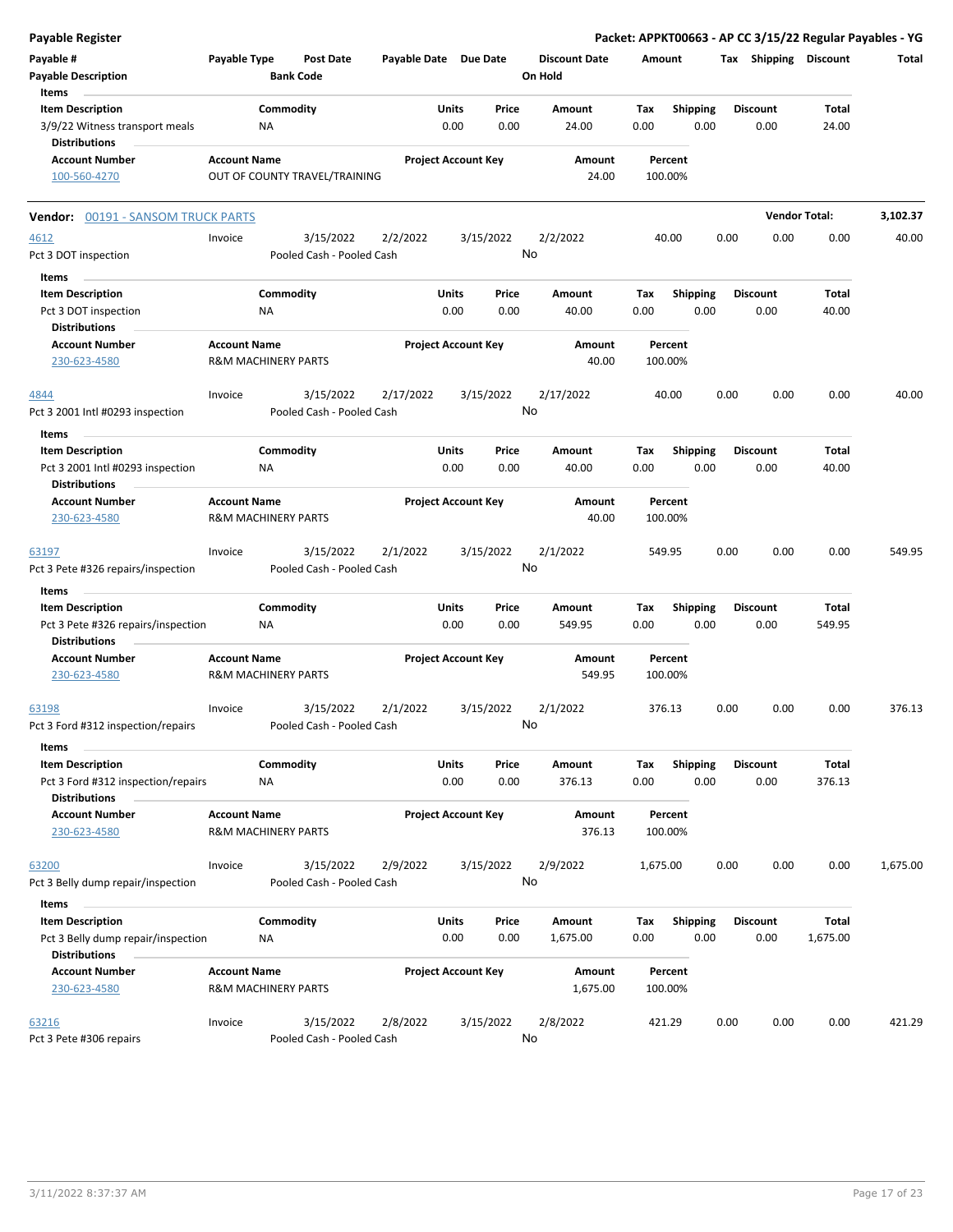| <b>Payable Register</b>                                         |                                             |                                        |                            |               |                 |                                 |             |                         |      |                       | Packet: APPKT00663 - AP CC 3/15/22 Regular Payables - YG |           |
|-----------------------------------------------------------------|---------------------------------------------|----------------------------------------|----------------------------|---------------|-----------------|---------------------------------|-------------|-------------------------|------|-----------------------|----------------------------------------------------------|-----------|
| Payable #<br><b>Payable Description</b>                         | Payable Type                                | <b>Post Date</b><br><b>Bank Code</b>   | Payable Date Due Date      |               |                 | <b>Discount Date</b><br>On Hold | Amount      |                         |      | Tax Shipping Discount |                                                          | Total     |
| Items                                                           |                                             |                                        |                            |               |                 |                                 |             |                         |      |                       |                                                          |           |
| <b>Item Description</b>                                         |                                             | Commodity                              |                            | Units         | Price           | Amount                          | Tax         | <b>Shipping</b>         |      | <b>Discount</b>       | Total                                                    |           |
| Pct 3 Pete #306 repairs<br><b>Distributions</b>                 |                                             | ΝA                                     |                            | 0.00          | 0.00            | 421.29                          | 0.00        | 0.00                    |      | 0.00                  | 421.29                                                   |           |
| <b>Account Number</b><br>230-623-4580                           | <b>Account Name</b>                         | R&M MACHINERY PARTS                    | <b>Project Account Key</b> |               |                 | Amount<br>421.29                |             | Percent<br>100.00%      |      |                       |                                                          |           |
| <b>Vendor:</b> VEN02561 - Smith, Kristina                       |                                             |                                        |                            |               |                 |                                 |             |                         |      |                       | <b>Vendor Total:</b>                                     | 491.16    |
| <b>INV0004621</b>                                               | Invoice                                     | 3/15/2022                              | 2/7/2022                   |               | 3/15/2022       | 2/7/2022                        |             | 491.16                  | 0.00 | 0.00                  | 0.00                                                     | 491.16    |
| 3/20-23/22 travel- miles/meals                                  |                                             | Pooled Cash - Pooled Cash              |                            |               | No              |                                 |             |                         |      |                       |                                                          |           |
| Items                                                           |                                             |                                        |                            |               |                 |                                 |             |                         |      |                       |                                                          |           |
| <b>Item Description</b>                                         |                                             | Commodity                              |                            | Units         | Price           | Amount                          | Tax         | <b>Shipping</b>         |      | <b>Discount</b>       | Total                                                    |           |
| 3/20-23/22 travel- miles<br><b>Distributions</b>                |                                             | Mileage                                |                            | 696.00        | 0.59            | 407.16                          | 0.00        | 0.00                    |      | 0.00                  | 407.16                                                   |           |
| <b>Account Number</b><br>100-456-4270                           | <b>Account Name</b>                         | OUT OF COUNTY TRAVEL/TRAINING          | <b>Project Account Key</b> |               |                 | Amount<br>407.16                |             | Percent<br>100.00%      |      |                       |                                                          |           |
| Items                                                           |                                             |                                        |                            |               |                 |                                 |             |                         |      |                       |                                                          |           |
| <b>Item Description</b>                                         |                                             | Commodity                              |                            | Units         | Price           | Amount                          | Tax         | <b>Shipping</b>         |      | Discount              | Total                                                    |           |
| 3/20-23/22 travel- meals<br><b>Distributions</b>                |                                             | NA                                     |                            | 0.00          | 0.00            | 84.00                           | 0.00        | 0.00                    |      | 0.00                  | 84.00                                                    |           |
| <b>Account Number</b><br>100-456-4270                           | <b>Account Name</b>                         | OUT OF COUNTY TRAVEL/TRAINING          | <b>Project Account Key</b> |               |                 | Amount<br>84.00                 |             | Percent<br>100.00%      |      |                       |                                                          |           |
| <b>Vendor: 00817 - SMITH, THOMAS SCOTT</b>                      |                                             |                                        |                            |               |                 |                                 |             |                         |      |                       | <b>Vendor Total:</b>                                     | 697.61    |
| <b>INV0004616</b>                                               | Invoice                                     | 3/15/2022                              | 3/4/2022                   |               | 3/15/2022       | 3/4/2022                        |             | 697.61                  | 0.00 | 0.00                  | 0.00                                                     | 697.61    |
| CR-21-28094 Garcia Dst Ct 1/14-2/25/22<br>Items                 |                                             | Pooled Cash - Pooled Cash              |                            |               | No              |                                 |             |                         |      |                       |                                                          |           |
| <b>Item Description</b>                                         |                                             | Commodity                              |                            | Units         | Price           | Amount                          | Tax         | <b>Shipping</b>         |      | <b>Discount</b>       | Total                                                    |           |
| CR-21-28094 Garcia Dst Ct 1/14-2/25/22<br><b>Distributions</b>  |                                             | ΝA                                     |                            | 0.00          | 0.00            | 697.61                          | 0.00        | 0.00                    |      | 0.00                  | 697.61                                                   |           |
| <b>Account Number</b><br>100-435-4370                           | <b>Account Name</b><br><b>ATTORNEY FEES</b> |                                        | <b>Project Account Key</b> |               |                 | Amount<br>697.61                |             | Percent<br>100.00%      |      |                       |                                                          |           |
| <b>Vendor:</b> VEN03131 - Texas Best Window Cleaning            |                                             |                                        |                            |               |                 |                                 |             |                         |      |                       | <b>Vendor Total:</b>                                     | 15,607.00 |
| 8964                                                            | Invoice                                     | 3/15/2022                              | 3/9/2022                   |               | 3/9/2022        | 3/9/2022                        | 15,607.00   |                         | 0.00 | 0.00                  | 0.00                                                     | 15,607.00 |
| Courthouse window cleaning<br>Items                             |                                             | Pooled Cash - Pooled Cash              |                            |               |                 | No                              |             |                         |      |                       |                                                          |           |
| <b>Item Description</b>                                         |                                             | Commodity                              |                            | Units         | Price           | Amount                          | Tax         | Shipping                |      | Discount              | Total                                                    |           |
| Courthouse window cleaning<br><b>Distributions</b>              |                                             | ΝA                                     |                            | 0.00          | 0.00            | 15,607.00                       | 0.00        | 0.00                    |      | 0.00                  | 15,607.00                                                |           |
| <b>Account Number</b><br>670-670-1650                           | <b>Account Name</b><br><b>CONSTRUCTION</b>  |                                        | <b>Project Account Key</b> |               |                 | Amount<br>15,607.00             |             | Percent<br>100.00%      |      |                       |                                                          |           |
| <b>Vendor:</b> VEN02086 - Texas Department of Motor Vehicles    |                                             |                                        |                            |               |                 |                                 |             |                         |      |                       | <b>Vendor Total:</b>                                     | 7.50      |
| <b>INV0004638</b><br>Sheriff 2012 Ford #0195 registration       | Invoice                                     | 3/15/2022<br>Pooled Cash - Pooled Cash | 3/10/2022                  |               | 3/15/2022<br>No | 3/10/2022                       |             | 7.50                    | 0.00 | 0.00                  | 0.00                                                     | 7.50      |
| Items                                                           |                                             |                                        |                            |               |                 |                                 |             |                         |      |                       |                                                          |           |
| <b>Item Description</b><br>Sheriff 2012 Ford #0195 registration |                                             | Commodity<br>ΝA                        |                            | Units<br>0.00 | Price<br>0.00   | Amount<br>7.50                  | Tax<br>0.00 | <b>Shipping</b><br>0.00 |      | Discount<br>0.00      | Total<br>7.50                                            |           |
| <b>Distributions</b><br><b>Account Number</b>                   |                                             |                                        |                            |               |                 |                                 |             |                         |      |                       |                                                          |           |
| 100-560-4540                                                    | <b>Account Name</b><br>R & M AUTOMOBILES    |                                        | <b>Project Account Key</b> |               |                 | Amount<br>7.50                  |             | Percent<br>100.00%      |      |                       |                                                          |           |
| <b>Vendor: 00197 - TEXAS WORKFORCE COMMISSION</b>               |                                             |                                        |                            |               |                 |                                 |             |                         |      |                       | <b>Vendor Total:</b>                                     | 3,370.00  |
| <b>INV0004567</b>                                               | Invoice                                     | 3/15/2022                              | 3/3/2022                   |               | 3/15/2022       | 3/3/2022                        | 3,370.00    |                         | 0.00 | 0.00                  | 0.00                                                     | 3,370.00  |
| qtr ending 12/31/21 - Collins                                   |                                             | Pooled Cash - Pooled Cash              |                            |               | No              |                                 |             |                         |      |                       |                                                          |           |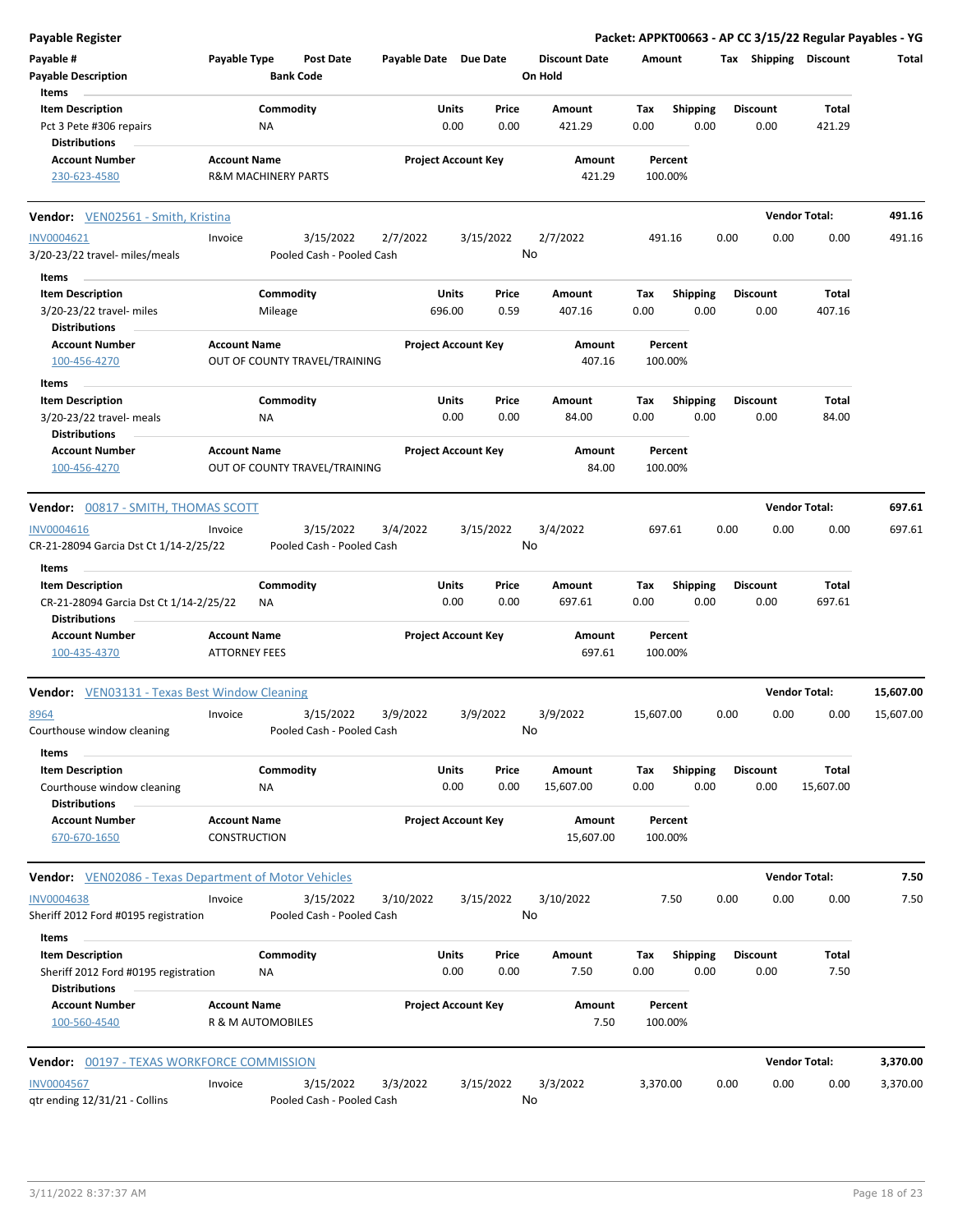| <b>Payable Register</b>                                       |                                                      |                            |                 |                                 | Packet: APPKT00663 - AP CC 3/15/22 Regular Payables - YG |                         |                      |            |
|---------------------------------------------------------------|------------------------------------------------------|----------------------------|-----------------|---------------------------------|----------------------------------------------------------|-------------------------|----------------------|------------|
| Payable #<br><b>Payable Description</b>                       | Payable Type<br><b>Post Date</b><br><b>Bank Code</b> | Payable Date Due Date      |                 | <b>Discount Date</b><br>On Hold | Amount                                                   | Tax Shipping Discount   |                      | Total      |
| Items<br><b>Item Description</b>                              | Commodity                                            | Units                      | Price           | Amount                          | Tax<br><b>Shipping</b>                                   | <b>Discount</b>         | Total                |            |
| qtr ending 12/31/21 - Collins<br><b>Distributions</b>         | NA                                                   | 0.00                       | 0.00            | 3,370.00                        | 0.00<br>0.00                                             | 0.00                    | 3,370.00             |            |
| <b>Account Number</b><br>100-560-2060                         | <b>Account Name</b><br><b>UNEMPLOYMENT EXPENSE</b>   | <b>Project Account Key</b> |                 | Amount<br>3,370.00              | Percent<br>100.00%                                       |                         |                      |            |
| <b>Vendor:</b> 00265 - TEXHOMA LIMESTONE, INC.                |                                                      |                            |                 |                                 |                                                          |                         | <b>Vendor Total:</b> | 14,488.69  |
| 8744                                                          | 3/15/2022<br>Invoice                                 | 3/7/2022                   | 3/15/2022       | 3/7/2022                        | 12,763.70                                                | 0.00<br>$-0.01$         | 0.00                 | 12,763.69  |
| Pct 4 Rock & Gravel - hauling                                 | Pooled Cash - Pooled Cash                            |                            |                 | No                              |                                                          |                         |                      |            |
| Items                                                         |                                                      |                            |                 |                                 |                                                          |                         |                      |            |
| <b>Item Description</b>                                       | Commodity                                            | Units                      | Price           | Amount                          | <b>Shipping</b><br>Tax                                   | <b>Discount</b>         | Total                |            |
| Pct 4 Rock & Gravel - hauling<br><b>Distributions</b>         | Rock                                                 | 888.03                     | 11.22           | 9,963.70                        | $-0.01$<br>0.00                                          | 0.00                    | 9,963.69             |            |
| <b>Account Number</b><br>240-624-3410                         | <b>Account Name</b><br>R&B MAT. ROCK & GRAVEL        | <b>Project Account Key</b> |                 | Amount<br>9,963.69              | Percent<br>100.00%                                       |                         |                      |            |
| Items                                                         |                                                      |                            |                 |                                 |                                                          |                         |                      |            |
| <b>Item Description</b><br>Pct 4 Rock & Gravel - hauling      | Commodity<br>Rock-H                                  | Units<br>28.00             | Price<br>100.00 | Amount<br>2,800.00              | Tax<br><b>Shipping</b><br>0.00<br>0.00                   | <b>Discount</b><br>0.00 | Total<br>2,800.00    |            |
| <b>Distributions</b><br><b>Account Number</b>                 | <b>Account Name</b>                                  | <b>Project Account Key</b> |                 | Amount                          | Percent                                                  |                         |                      |            |
| 240-624-3410                                                  | <b>R&amp;B MAT. ROCK &amp; GRAVEL</b>                |                            |                 | 2,800.00                        | 100.00%                                                  |                         |                      |            |
| 8751<br>Pct 3 Rock & Gravel - hauling                         | 3/15/2022<br>Invoice<br>Pooled Cash - Pooled Cash    | 3/7/2022                   | 3/15/2022       | 3/7/2022<br>No                  | 1,725.00                                                 | 0.00<br>0.00            | 0.00                 | 1,725.00   |
| Items                                                         |                                                      |                            |                 |                                 |                                                          |                         |                      |            |
| <b>Item Description</b><br>Pct 3 Rock & Gravel - hauling      | Commodity<br>Rock-H                                  | Units<br>135.72            | Price<br>12.71  | Amount<br>1,725.00              | Tax<br><b>Shipping</b><br>0.00<br>0.00                   | <b>Discount</b><br>0.00 | Total<br>1,725.00    |            |
| <b>Distributions</b><br><b>Account Number</b>                 | <b>Account Name</b>                                  | <b>Project Account Key</b> |                 | Amount                          | Percent                                                  |                         |                      |            |
| 230-623-3410                                                  | R&B MAT. ROCK & GRAVEL                               |                            |                 | 1,725.00                        | 100.00%                                                  |                         |                      |            |
| Vendor: 00160 - TXU ENERGY                                    |                                                      |                            |                 |                                 |                                                          |                         | <b>Vendor Total:</b> | 27.70      |
| 054927868851                                                  | 3/15/2022<br>Invoice                                 | 2/16/2022                  | 3/15/2022       | 2/16/2022                       | 27.70                                                    | 0.00<br>0.00            | 0.00                 | 27.70      |
| #900011583831 S Annex 1/13-2/13/22                            | Pooled Cash - Pooled Cash                            |                            |                 | No                              |                                                          |                         |                      |            |
| Items                                                         |                                                      |                            |                 |                                 |                                                          |                         |                      |            |
| <b>Item Description</b><br>#900011583831 S Annex 1/13-2/13/22 | Commodity<br>ΝA                                      | Units<br>0.00              | Price<br>0.00   | Amount<br>27.70                 | <b>Shipping</b><br>Тах<br>0.00<br>0.00                   | Discount<br>0.00        | Total<br>27.70       |            |
| <b>Distributions</b>                                          |                                                      |                            |                 |                                 |                                                          |                         |                      |            |
| <b>Account Number</b><br>100-513-4400                         | <b>Account Name</b><br>UTILITIES ELECTRICITY         | <b>Project Account Key</b> |                 | Amount<br>27.70                 | Percent<br>100.00%                                       |                         |                      |            |
| Vendor: 00539 - U.S. BANK CORPORATE TRUST                     |                                                      |                            |                 |                                 |                                                          |                         | <b>Vendor Total:</b> | 163,751.92 |
| FAN201003FCMJ-Feb22<br>Feb 2022 Main Jail housing             | 3/15/2022<br>Invoice<br>Pooled Cash - Pooled Cash    | 3/9/2022                   | 3/15/2022       | 3/9/2022<br>No                  | 55,684.04                                                | 0.00<br>0.00            | 0.00                 | 55,684.04  |
| Items                                                         |                                                      |                            |                 |                                 |                                                          |                         |                      |            |
| <b>Item Description</b>                                       | Commodity                                            | Units                      | Price           | Amount                          | <b>Shipping</b><br>Tax                                   | Discount                | Total                |            |
| Feb 2022 Main Jail housing-in/out<br><b>Distributions</b>     | Goods                                                | 7.00                       | 25.00           | 175.00                          | 0.00<br>0.00                                             | 0.00                    | 175.00               |            |
| <b>Account Number</b>                                         | <b>Account Name</b>                                  | <b>Project Account Key</b> |                 | Amount                          | Percent                                                  |                         |                      |            |
| 100-565-3800                                                  | PRISONER HOUSING                                     |                            |                 | 175.00                          | 100.00%                                                  |                         |                      |            |
| Items                                                         |                                                      |                            |                 |                                 |                                                          |                         |                      |            |
| <b>Item Description</b>                                       | Commodity                                            | Units                      | Price           | Amount                          | Tax<br>Shipping                                          | <b>Discount</b>         | Total                |            |
| Feb 2022 Main Jail housing<br><b>Distributions</b>            | Goods                                                | 1,031.00                   | 53.84           | 55,509.04                       | 0.00<br>0.00                                             | 0.00                    | 55,509.04            |            |
| <b>Account Number</b><br>100-565-3800                         | <b>Account Name</b><br>PRISONER HOUSING              | <b>Project Account Key</b> |                 | Amount<br>55,509.04             | Percent<br>100.00%                                       |                         |                      |            |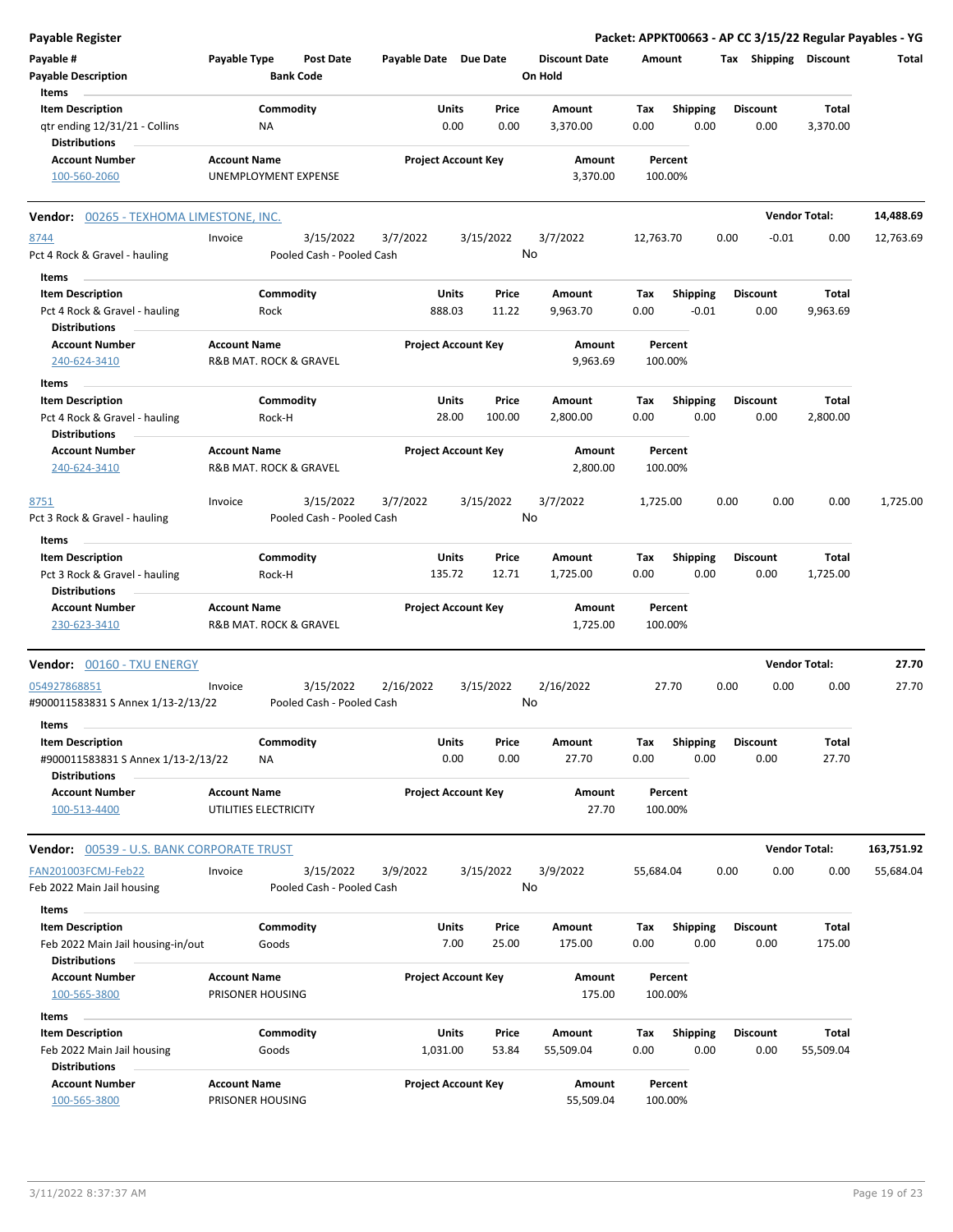| <b>Payable Register</b>                                                       |                                               |                             |                                        |                       |                            |                |                                 |             |                         |      |                         |                       | Packet: APPKT00663 - AP CC 3/15/22 Regular Payables - YG |
|-------------------------------------------------------------------------------|-----------------------------------------------|-----------------------------|----------------------------------------|-----------------------|----------------------------|----------------|---------------------------------|-------------|-------------------------|------|-------------------------|-----------------------|----------------------------------------------------------|
| Payable #<br><b>Payable Description</b>                                       | Payable Type                                  | <b>Bank Code</b>            | <b>Post Date</b>                       | Payable Date Due Date |                            |                | <b>Discount Date</b><br>On Hold |             | Amount                  |      |                         | Tax Shipping Discount | Total                                                    |
| FAN201004FCSA-Feb22<br>Feb 2022 S Annex housing                               | Invoice                                       |                             | 3/15/2022<br>Pooled Cash - Pooled Cash | 3/1/2022              |                            | 3/15/2022      | 3/1/2022<br>No                  | 107,787.68  |                         | 0.00 | 0.00                    | 0.00                  | 107,787.68                                               |
| <b>Items</b>                                                                  |                                               |                             |                                        |                       |                            |                |                                 |             |                         |      |                         |                       |                                                          |
| <b>Item Description</b><br>Feb 2022 S Annex housing                           |                                               | Commodity<br>Goods          |                                        |                       | Units<br>2,002.00          | Price<br>53.84 | Amount<br>107,787.68            | Tax<br>0.00 | <b>Shipping</b><br>0.00 |      | <b>Discount</b><br>0.00 | Total<br>107,787.68   |                                                          |
| <b>Distributions</b>                                                          |                                               |                             |                                        |                       |                            |                |                                 |             |                         |      |                         |                       |                                                          |
| <b>Account Number</b><br>100-565-3800                                         | <b>Account Name</b>                           | PRISONER HOUSING            |                                        |                       | <b>Project Account Key</b> |                | Amount<br>107,787.68            |             | Percent<br>100.00%      |      |                         |                       |                                                          |
| FAN220114FCMT-Feb22<br>Feb 2022 transport                                     | Invoice                                       |                             | 3/15/2022<br>Pooled Cash - Pooled Cash | 3/3/2022              |                            | 3/15/2022      | 3/3/2022<br>No                  |             | 70.20                   | 0.00 | 0.00                    | 0.00                  | 70.20                                                    |
| Items                                                                         |                                               |                             |                                        |                       |                            |                |                                 |             |                         |      |                         |                       |                                                          |
| <b>Item Description</b><br>Feb 2022 transport                                 |                                               | Commodity<br>Mileage        |                                        |                       | Units<br>120.00            | Price<br>0.59  | Amount<br>70.20                 | Tax<br>0.00 | <b>Shipping</b><br>0.00 |      | <b>Discount</b><br>0.00 | Total<br>70.20        |                                                          |
| <b>Distributions</b><br><b>Account Number</b>                                 | <b>Account Name</b>                           |                             |                                        |                       | <b>Project Account Key</b> |                | Amount                          |             | Percent                 |      |                         |                       |                                                          |
| 100-565-4000                                                                  |                                               |                             | PRISONER TRANSPORT/GUARD               |                       |                            |                | 70.20                           |             | 100.00%                 |      |                         |                       |                                                          |
| FAN220115FCGT-Feb22<br>Feb 2022 guard hours                                   | Invoice                                       |                             | 3/15/2022<br>Pooled Cash - Pooled Cash | 3/3/2022              |                            | 3/15/2022      | 3/3/2022<br>No                  |             | 210.00                  | 0.00 | 0.00                    | 0.00                  | 210.00                                                   |
| Items                                                                         |                                               |                             |                                        |                       |                            |                |                                 |             |                         |      |                         |                       |                                                          |
| <b>Item Description</b><br>Feb 2022 guard hours<br><b>Distributions</b>       |                                               | Commodity<br>Goods          |                                        |                       | Units<br>14.00             | Price<br>15.00 | Amount<br>210.00                | Tax<br>0.00 | <b>Shipping</b><br>0.00 |      | <b>Discount</b><br>0.00 | Total<br>210.00       |                                                          |
| <b>Account Number</b><br>100-565-4000                                         | <b>Account Name</b>                           |                             | PRISONER TRANSPORT/GUARD               |                       | <b>Project Account Key</b> |                | Amount<br>210.00                |             | Percent<br>100.00%      |      |                         |                       |                                                          |
|                                                                               |                                               |                             |                                        |                       |                            |                |                                 |             |                         |      |                         | <b>Vendor Total:</b>  | 92.00                                                    |
| <b>Vendor:</b> VEN02203 - U.S. Postal Service                                 |                                               |                             |                                        |                       |                            |                |                                 |             |                         |      |                         |                       |                                                          |
| INV0004619<br>PO Box 1163 annual renewal                                      | Invoice                                       |                             | 3/15/2022<br>Pooled Cash - Pooled Cash | 3/8/2022              |                            | 3/15/2022      | 3/8/2022<br>No                  |             | 92.00                   | 0.00 | 0.00                    | 0.00                  | 92.00                                                    |
| Items                                                                         |                                               |                             |                                        |                       |                            |                |                                 |             |                         |      |                         |                       |                                                          |
| <b>Item Description</b><br>PO Box 1163 annual renewal<br><b>Distributions</b> |                                               | Commodity<br>ΝA             |                                        |                       | Units<br>0.00              | Price<br>0.00  | Amount<br>92.00                 | Tax<br>0.00 | <b>Shipping</b><br>0.00 |      | <b>Discount</b><br>0.00 | Total<br>92.00        |                                                          |
| <b>Account Number</b><br>100-456-3110                                         | <b>Account Name</b><br>POSTAGE                |                             |                                        |                       | <b>Project Account Key</b> |                | Amount<br>92.00                 |             | Percent<br>100.00%      |      |                         |                       |                                                          |
| Vendor: VEN03087 - Warren S Mitchell                                          |                                               |                             |                                        |                       |                            |                |                                 |             |                         |      |                         | <b>Vendor Total:</b>  | 400.00                                                   |
| <b>INV0004632</b><br>CR-21-28057 Williams                                     | Invoice                                       |                             | 3/15/2022<br>Pooled Cash - Pooled Cash | 2/8/2022              |                            | 3/15/2022      | 2/8/2022<br>No                  |             | 400.00                  | 0.00 | 0.00                    | 0.00                  | 400.00                                                   |
| Items                                                                         |                                               |                             |                                        |                       |                            |                |                                 |             |                         |      |                         |                       |                                                          |
| <b>Item Description</b><br>CR-21-28057 Williams                               |                                               | Commodity<br>NA             |                                        |                       | Units<br>0.00              | Price<br>0.00  | Amount<br>400.00                | Tax<br>0.00 | Shipping<br>0.00        |      | <b>Discount</b><br>0.00 | Total<br>400.00       |                                                          |
| <b>Distributions</b>                                                          |                                               |                             |                                        |                       |                            |                |                                 |             |                         |      |                         |                       |                                                          |
| <b>Account Number</b><br>100-435-4390                                         | <b>Account Name</b>                           | <b>INVESTIGATOR EXPENSE</b> |                                        |                       | <b>Project Account Key</b> |                | Amount<br>400.00                |             | Percent<br>100.00%      |      |                         |                       |                                                          |
| Vendor: 00060 - WISE FUNERAL HOME                                             |                                               |                             |                                        |                       |                            |                |                                 |             |                         |      |                         | <b>Vendor Total:</b>  | 500.00                                                   |
| <b>INV0004628</b><br>#103081 Patterson                                        | Invoice                                       |                             | 3/15/2022<br>Pooled Cash - Pooled Cash | 3/9/2022              |                            | 3/15/2022      | 3/9/2022<br>No                  |             | 500.00                  | 0.00 | 0.00                    | 0.00                  | 500.00                                                   |
| Items                                                                         |                                               |                             |                                        |                       |                            |                |                                 |             |                         |      |                         |                       |                                                          |
| <b>Item Description</b><br>#103081 Patterson                                  |                                               | Commodity<br>ΝA             |                                        |                       | Units<br>0.00              | Price<br>0.00  | Amount<br>500.00                | Tax<br>0.00 | <b>Shipping</b><br>0.00 |      | <b>Discount</b><br>0.00 | Total<br>500.00       |                                                          |
| <b>Distributions</b><br><b>Account Number</b><br>100-696-4920                 | <b>Account Name</b><br><b>INDIGENT BURIAL</b> |                             |                                        |                       | <b>Project Account Key</b> |                | Amount<br>500.00                |             | Percent<br>100.00%      |      |                         |                       |                                                          |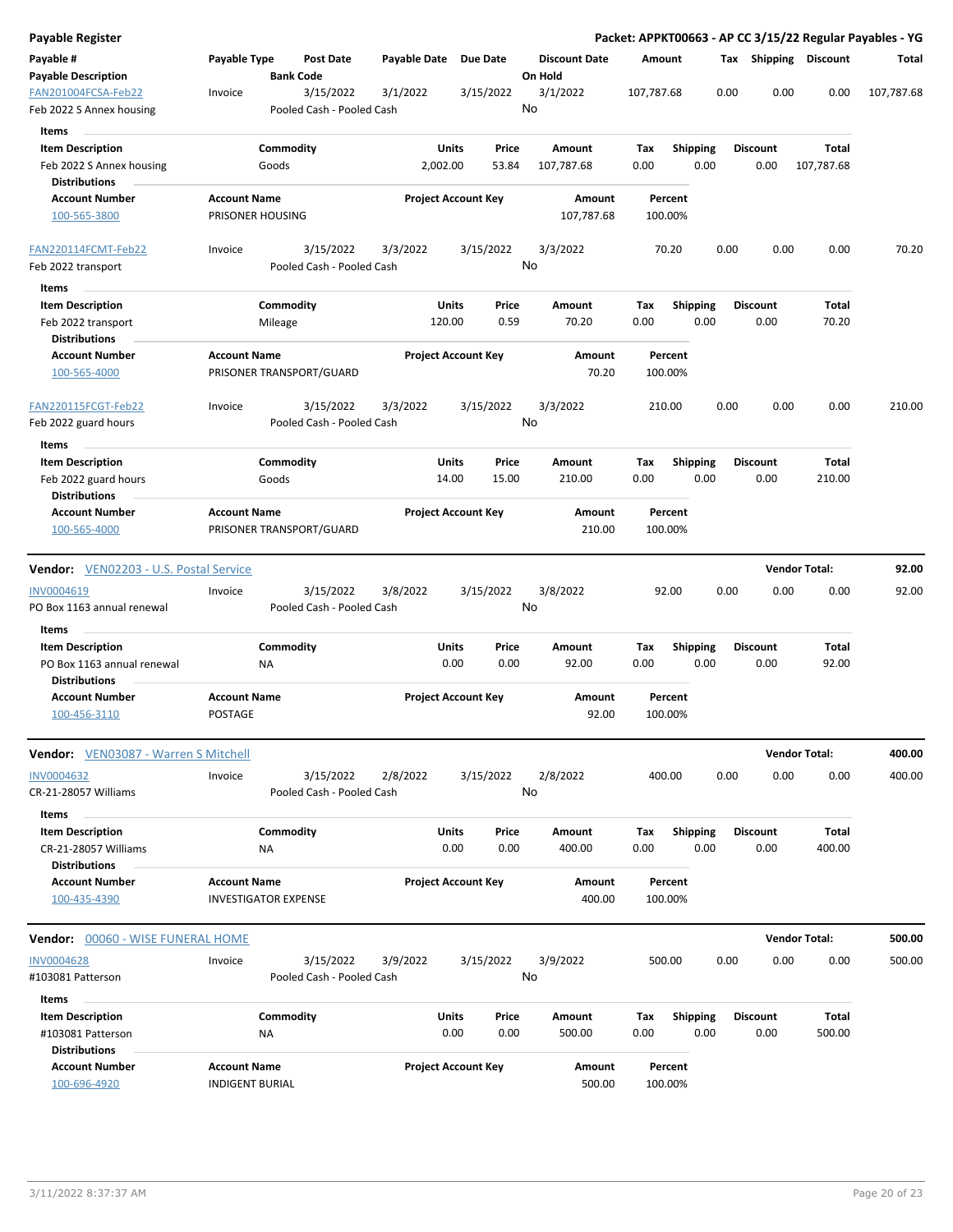## Payable Summary

| Type    | Count               | Gross      | Tax  | Shipping | <b>Discount</b> | Total      | <b>Manual Payment</b> | Balance    |
|---------|---------------------|------------|------|----------|-----------------|------------|-----------------------|------------|
| Invoice | 99                  | 272.741.99 | 0.00 | 10.39    | 0.00            | 272.752.38 | 0.00                  | 272,752.38 |
|         | <b>Grand Total:</b> | 272.741.99 | 0.00 | 10.39    | 0.00            | 272.752.38 | 0.00                  | 272,752.38 |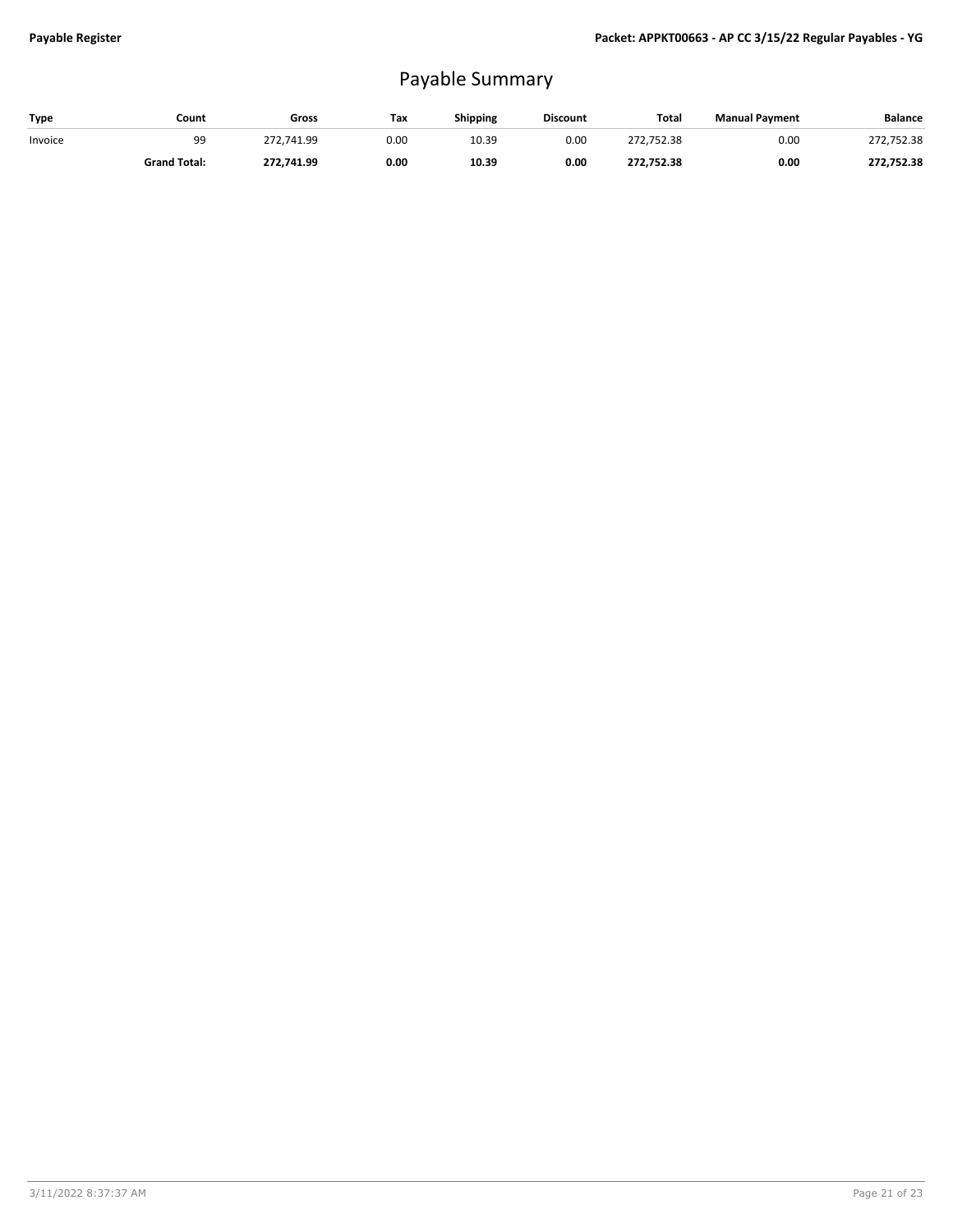## **Account Summary**

| <b>Account</b> | Name                           |        | Amount     |
|----------------|--------------------------------|--------|------------|
| 100-400-4270   | OUT OF COUNTY TRAVEL/TRAINING  |        | 594.11     |
| 100-400-4810   | <b>DUES</b>                    |        | 360.00     |
| 100-403-3100   | <b>OFFICE SUPPLIES</b>         |        | 61.09      |
| 100-406-3300   | AUTO EXPENSE-GAS & OIL         |        | 98.70      |
| 100-406-4270   | OUT OF COUNTY TRAVEL/TRAINING  |        | 300.00     |
| 100-410-4240   | <b>INDIGENT ATTORNEY FEES</b>  |        | 1,400.00   |
| 100-435-4270   | OUT OF CO TRAVEL/TRAINING      |        | 75.00      |
| 100-435-4360   | ATTORNEY FEES- CPS CASES       |        | 3,490.25   |
| 100-435-4370   | <b>ATTORNEY FEES</b>           |        | 1,698.91   |
| 100-435-4390   | <b>INVESTIGATOR EXPENSE</b>    |        | 400.00     |
| 100-435-4391   | PROFESSIONAL SERVICES          |        | 1,500.00   |
| 100-435-4810   | <b>DUES</b>                    |        | 35.00      |
| 100-450-4350   | PRINTING                       |        | 267.18     |
| 100-455-4270   | OUT OF COUNTY TRAVEL/TRAINING  |        | 502.86     |
| 100-456-3110   | POSTAGE                        |        | 92.00      |
| 100-456-4270   | OUT OF COUNTY TRAVEL/TRAINING  |        | 491.16     |
| 100-475-3100   | <b>OFFICE SUPPLIES</b>         |        | 79.19      |
| 100-475-3110   | <b>POSTAGE</b>                 |        | 9.25       |
| 100-475-3150   | <b>COPIER EXPENSE</b>          |        | 103.80     |
| 100-475-4270   | OUT OF COUNTY TRAVEL/TRAINING  |        | 79.02      |
| 100-475-5900   | <b>BOOKS</b>                   |        | $-185.00$  |
| 100-495-4270   | OUT OF COUNTY TRAVEL/TRAINING  |        | 175.00     |
| 100-499-3150   | <b>COPIER EXPENSE</b>          |        | 94.44      |
| 100-499-4270   | OUT OF COUNTY TRAVEL/TRAINING  |        | 929.00     |
| 100-499-4350   | PRINTING                       |        | 136.79     |
| 100-510-3100   | <b>OFFICE SUPPLIES</b>         |        | 398.55     |
| 100-510-3150   | <b>COPIER RENTAL</b>           |        | 512.77     |
| 100-510-4530   | <b>COMPUTER SOFTWARE</b>       |        | 64.99      |
| 100-513-3150   | <b>COPIER RENTAL</b>           |        | 108.22     |
| 100-513-4400   | UTILITIES ELECTRICITY          |        | 27.70      |
| 100-518-4501   | PEST CONTROL                   |        | 90.00      |
| 100-560-2060   | UNEMPLOYMENT EXPENSE           |        | 3,370.00   |
| 100-560-3300   | AUTO EXPENSE GAS & OIL         |        | 7,270.77   |
| 100-560-4270   | OUT OF COUNTY TRAVEL/TRAINING  |        | 24.00      |
| 100-560-4280   | PRISONER TRANSPORT             |        | 257.94     |
| 100-560-4540   | R & M AUTOMOBILES              |        | 259.01     |
| 100-565-3800   | PRISONER HOUSING               |        | 163,471.72 |
| 100-565-4000   | PRISONER TRANSPORT/GUARD       |        | 280.20     |
| 100-573-4811   | <b>FUNDING CSCD</b>            |        | 5,788.83   |
| 100-575-3150   | <b>COPIER RENTAL</b>           |        | 28.39      |
| 100-590-3150   | <b>COPIER RENTAL</b>           |        | 74.67      |
| 100-641-1020   | SALARY APPOINTED OFFICIAL      |        | 200.00     |
| 100-665-3150   | <b>COPIER RENTAL</b>           |        | 104.17     |
| 100-696-4920   | <b>INDIGENT BURIAL</b>         |        | 500.00     |
|                |                                | Total: | 195,619.68 |
| <b>Account</b> | <b>Name</b>                    |        | Amount     |
| 160-452-3150   | <b>COPIER RENTAL</b>           |        | 101.40     |
|                |                                | Total: | 101.40     |
| Account        | Name                           |        | Amount     |
| 210-621-3400   | <b>SHOP SUPPLIES</b>           |        | 8.98       |
| 210-621-4430   | TRASH PICKUP                   |        | 70.00      |
| 210-621-4570   | R&M MACHINERY GAS & OIL        |        | 3,371.29   |
| 210-621-4580   | <b>R&amp;M MACHINERY PARTS</b> |        | 5,204.68   |